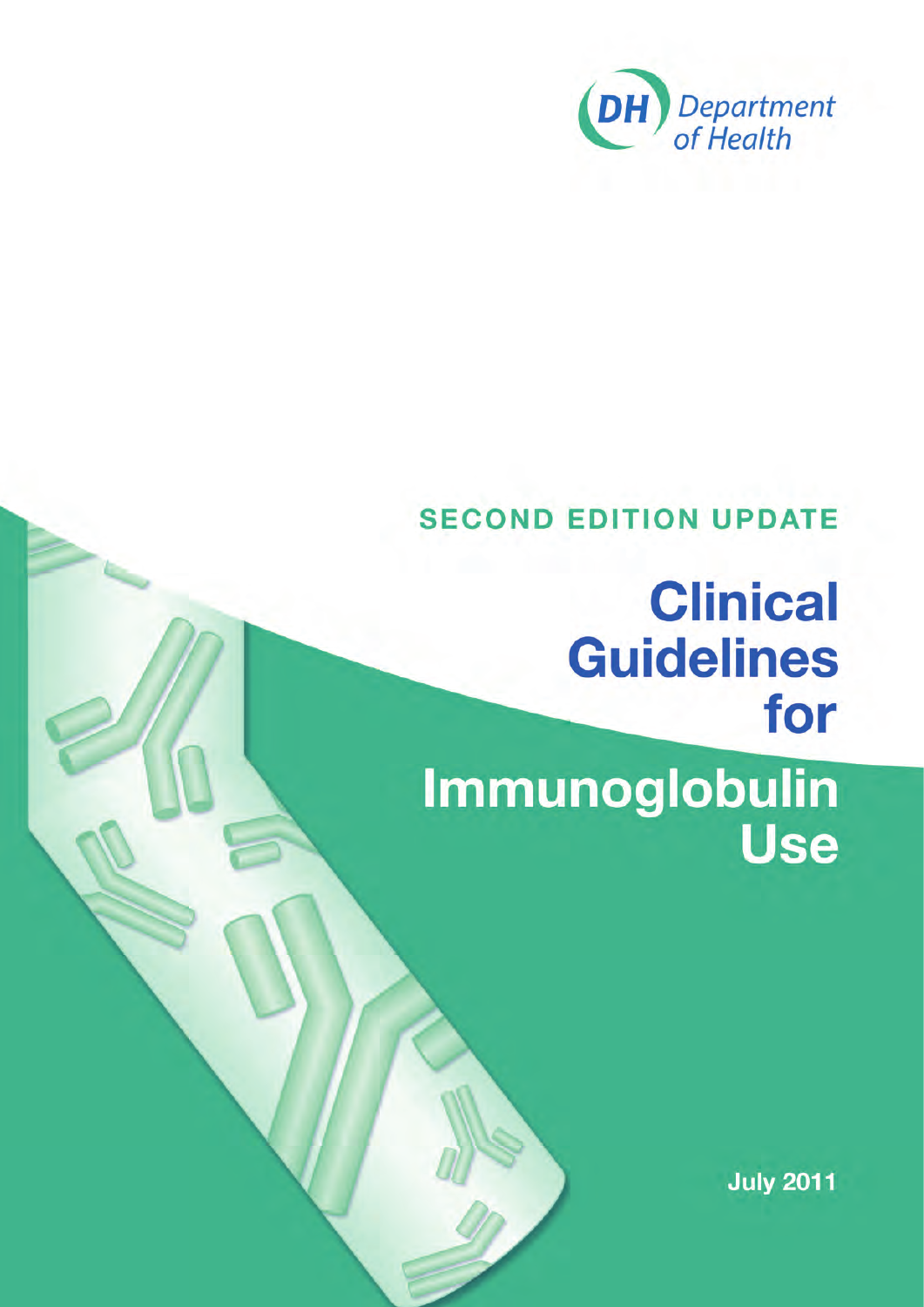#### **DH INFORMATION READER BOX**

| Policy<br>HR / Workforce   |                                                                                                                                | Estates                 |                                                                                                                                                                                                                                                                                                                |
|----------------------------|--------------------------------------------------------------------------------------------------------------------------------|-------------------------|----------------------------------------------------------------------------------------------------------------------------------------------------------------------------------------------------------------------------------------------------------------------------------------------------------------|
| Management                 |                                                                                                                                | Commissioning<br>IM & T |                                                                                                                                                                                                                                                                                                                |
| Planning /                 |                                                                                                                                | Finance                 |                                                                                                                                                                                                                                                                                                                |
| Clinical                   |                                                                                                                                | Social Care /           |                                                                                                                                                                                                                                                                                                                |
|                            |                                                                                                                                |                         |                                                                                                                                                                                                                                                                                                                |
| <b>Document Purpose</b>    | <b>Best Practice Guidance</b>                                                                                                  |                         |                                                                                                                                                                                                                                                                                                                |
| <b>Gateway Reference</b>   | 16290                                                                                                                          | <b>ROCR Ref:</b>        | ROCR approval applied for                                                                                                                                                                                                                                                                                      |
| <b>Title</b>               |                                                                                                                                |                         | Clinical guidelines for immunoglobulin use: update to second edition                                                                                                                                                                                                                                           |
| <b>Author</b>              | Department of Health                                                                                                           |                         |                                                                                                                                                                                                                                                                                                                |
| <b>Publication Date</b>    | 01 Aug 2011                                                                                                                    |                         |                                                                                                                                                                                                                                                                                                                |
| <b>Target Audience</b>     | Care Leads, Chief Pharmacists                                                                                                  |                         | PCT CEs, NHS Trust CEs, SHA CEs, Foundation Trust CEs, Medical<br>Directors, Directors of Finance, GPs, Communications Leads, Emergency                                                                                                                                                                        |
| <b>Circulation List</b>    |                                                                                                                                |                         |                                                                                                                                                                                                                                                                                                                |
| <b>Description</b>         | Update should be used in conjunction with them.                                                                                |                         | The Clinical Guidelines for Immunoglobulin Use were implemented in 2008.<br>The Guidelines were developed utilising an evidence review and extensive<br>consultations. This Update fulfills the commitment to undertake a biennial<br>review from 2009. The Second Edition Guidelines remain in place and this |
| <b>Cross Ref</b>           |                                                                                                                                |                         | Clinical Guidelines for Immunoglobulin Use (Second Edition)                                                                                                                                                                                                                                                    |
| <b>Superseded Docs</b>     | N/A                                                                                                                            |                         |                                                                                                                                                                                                                                                                                                                |
| <b>Action Required</b>     | N/A                                                                                                                            |                         |                                                                                                                                                                                                                                                                                                                |
| <b>Timing</b>              | N/A                                                                                                                            |                         |                                                                                                                                                                                                                                                                                                                |
| <b>Contact Details</b>     | Tina Lee<br>Blood Safety & Supply Team<br>Room 30 Wellington House<br>133-155 Waterloo Road<br>London SE1 8UG<br>020 7972 4750 |                         |                                                                                                                                                                                                                                                                                                                |
| <b>For Recipient's Use</b> |                                                                                                                                |                         |                                                                                                                                                                                                                                                                                                                |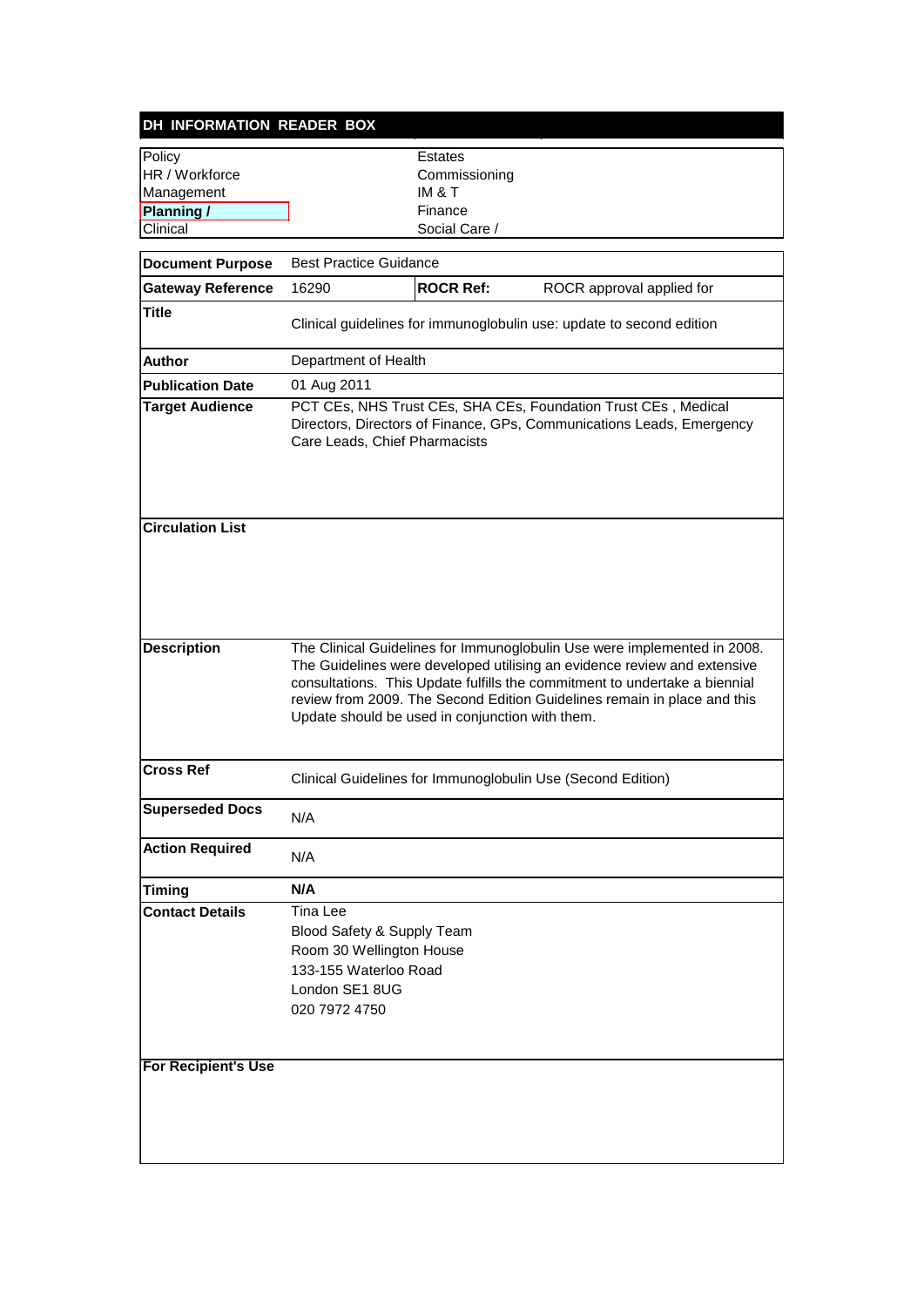# **Clinical guidelines for IMMUNOGLOBULIN Use SECOND EDITION UPDATE**

**Second Edition Update Working Group** 

#### **Dr Jennie Wimperis**

Consultant Haematologist, Norfolk and Norwich NHS Trust

#### **Dr Michael Lunn**

Consultant Neurologist, National Hospital for Neurology and Neurosurgery

**Dr Alison Jones** Consultant Immunologist, Great Ormond Street Hospital

#### **Dr Richard Herriot** Consultant Immunologist,

NHS Grampian

#### **Dr Philip Wood** Consultant Immunologist, Leeds Teaching Hospitals NHS Trust

## **Dr Denise O'Shaughnessy**

Blood Policy, Department of Health

#### **Mr Malcolm Qualie**

Pharmaceutical Advisor Department of Health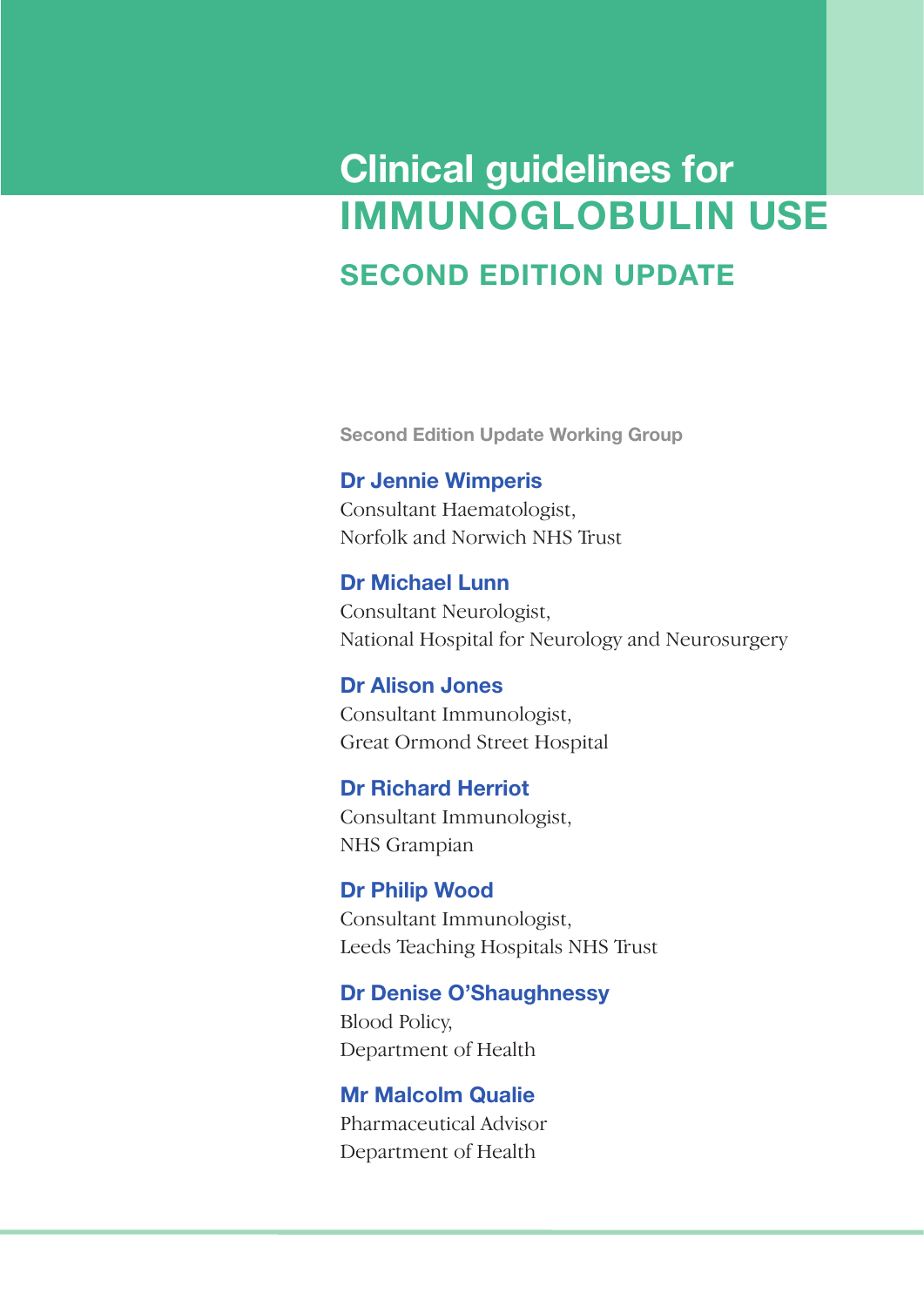## **Contents**

| Changes to the colour-coded prioritisation employed in the Demand                             |    |
|-----------------------------------------------------------------------------------------------|----|
|                                                                                               |    |
| Automatic assignment of Red and Blue prioritisation <b>construents and State assignment</b> 9 |    |
|                                                                                               |    |
|                                                                                               |    |
| Introduction of specific selection and outcome criteria in the Demand                         |    |
|                                                                                               |    |
|                                                                                               |    |
|                                                                                               |    |
|                                                                                               |    |
|                                                                                               |    |
|                                                                                               |    |
|                                                                                               |    |
| The Ohio State University Medical Centre, Columbus, Ohio  14                                  |    |
|                                                                                               |    |
|                                                                                               | 16 |
| <b>SUMMARY TABLES</b>                                                                         | 18 |
|                                                                                               |    |
|                                                                                               |    |
|                                                                                               |    |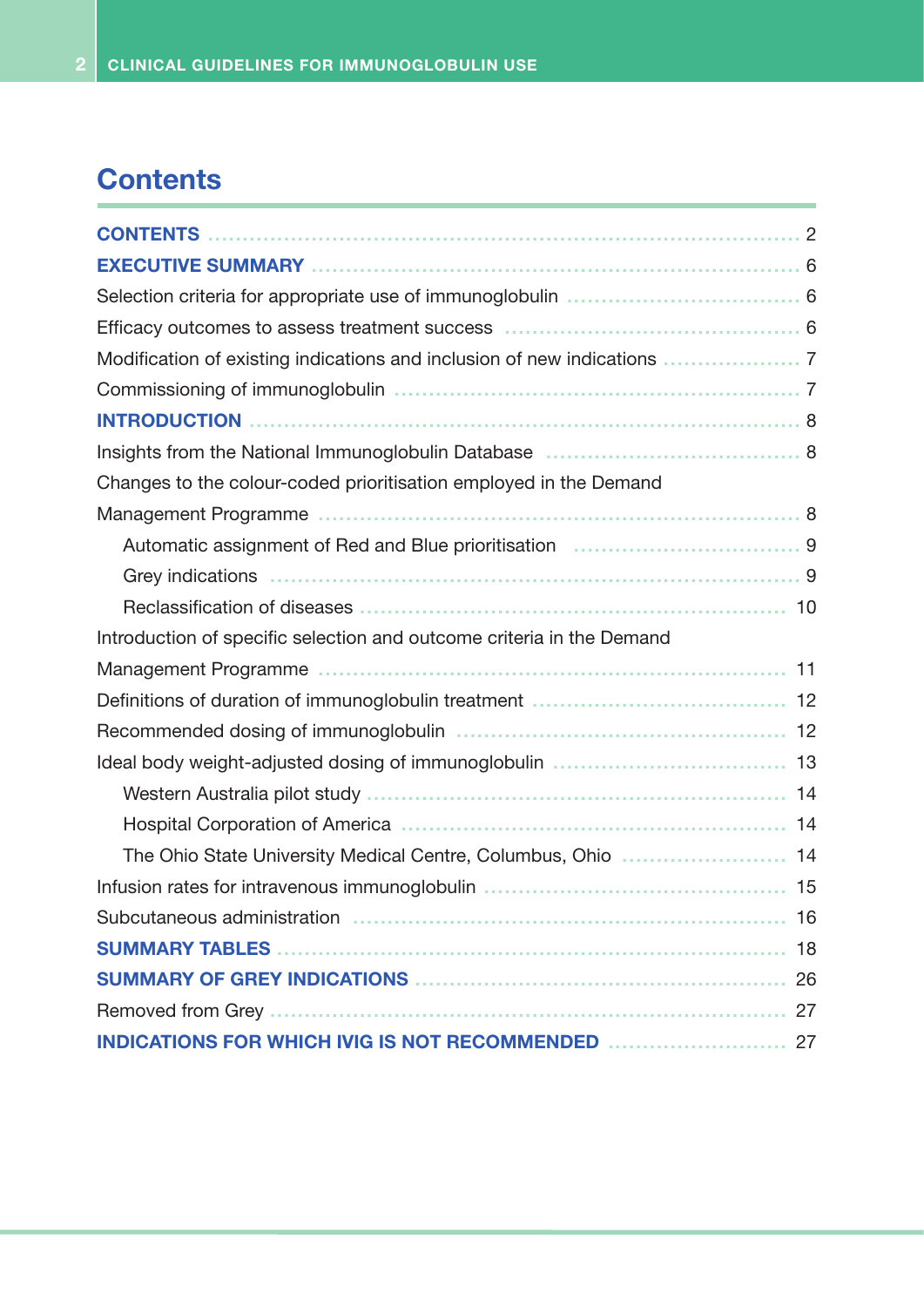# **Replacement pages**

| 29                                                                                    |  |
|---------------------------------------------------------------------------------------|--|
| Primary immunodeficiencies (replacing relevant content on pages 28-29)                |  |
| 35                                                                                    |  |
| Coagulation factor inhibitors (replacing relevant content on pages 32-33)             |  |
| Haemolytic disease of the foetus and newborn (replacing relevant content on           |  |
| pages 32-33)                                                                          |  |
| Immune thrombocytopenic purpura (replacing relevant content on pages 34-35)           |  |
| 40                                                                                    |  |
| Introduction (replacing relevant content on page 41)                                  |  |
| Chronic inflammatory demyelinating polyradiculoneuropathy (replacing relevant content |  |
| on page 41)                                                                           |  |
| Inflammatory myopathies (replacing relevant content on page 42)                       |  |
| <b>TRANSPLANTATION</b><br>43                                                          |  |
| Antibody Incompatible Transplant (AIT) (replacing relevant content on page 65)        |  |
| Antibody-Mediated Rejection (AMR) (replacing relevant content on page 65)             |  |
| Viral pneumonitis (replacing relevant content on page 65)                             |  |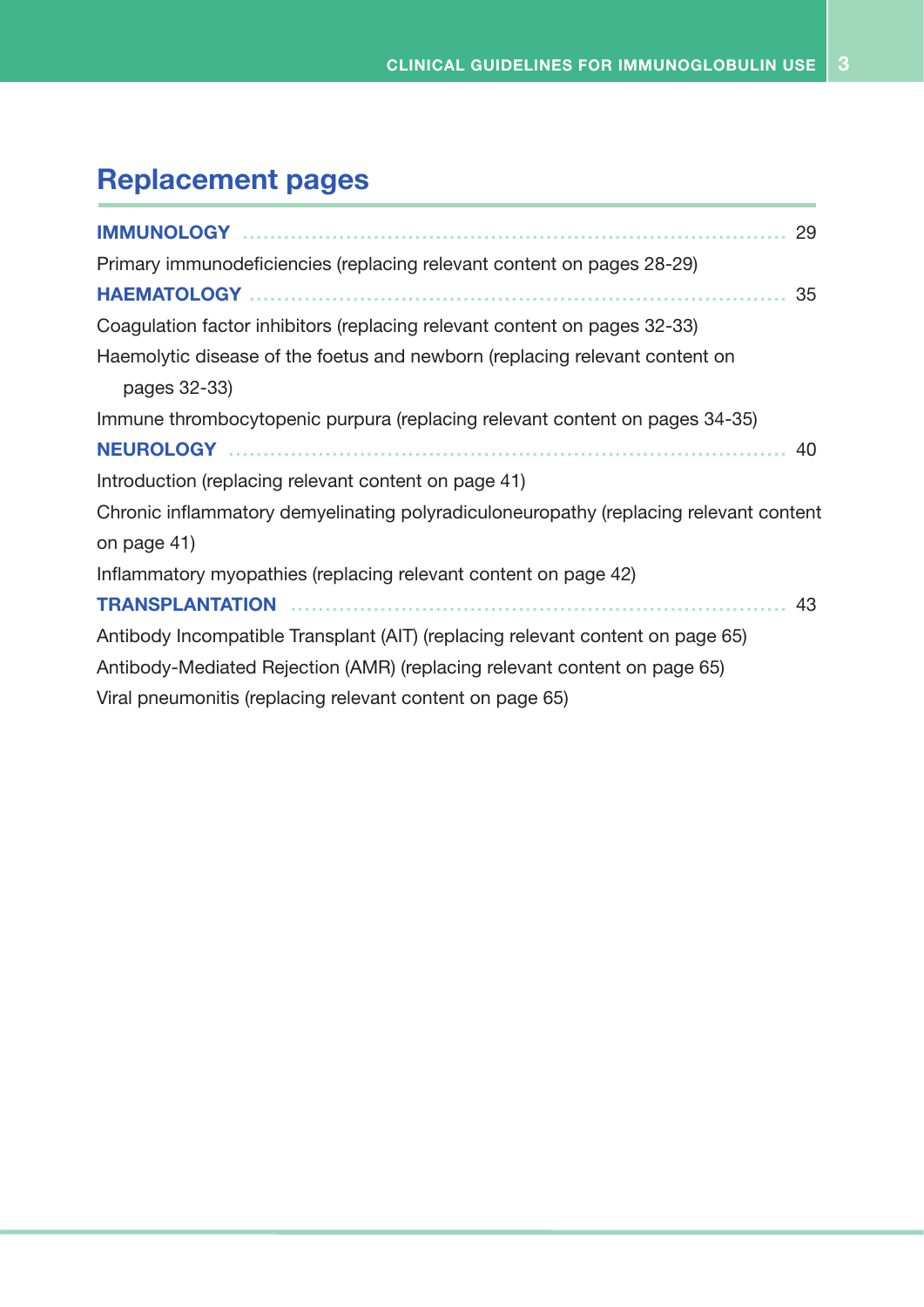|                       | Summary table of conditions for which intravenous immunoglobulin use |  |  |  |
|-----------------------|----------------------------------------------------------------------|--|--|--|
| <i>is appropriate</i> |                                                                      |  |  |  |

| <b>Condition</b>                                                           | <b>Short</b><br>duration | Long<br>duration |
|----------------------------------------------------------------------------|--------------------------|------------------|
| Primary and secondary antibody deficiency states                           |                          |                  |
| Primary immunodeficiencies                                                 |                          |                  |
| Thymoma with immunodeficiency                                              |                          |                  |
| HSCT in primary immunodeficiencies                                         |                          |                  |
| Specific antibody deficiency                                               |                          |                  |
| Secondary antibody deficiency (any cause)                                  |                          |                  |
| Haematology                                                                |                          |                  |
| Acquired red cell aplasia                                                  |                          |                  |
| Alloimmune thrombocytopenia (foeto-maternal/neonatal)                      |                          |                  |
| Autoimmune haemolytic anaemia                                              |                          |                  |
| Coagulation factor inhibitors (alloantibodies and autoantibodies)          |                          |                  |
| Haemolytic disease of the newborn                                          |                          |                  |
| Haemophagocytic syndrome                                                   |                          |                  |
| Immune thrombocytopenic purpura (acute and persistent, excluding chronic*) |                          |                  |
| Post-transfusion purpura                                                   |                          |                  |
| <b>Neurology</b>                                                           |                          |                  |
| Chronic inflammatory demyelinating polyradiculoneuropathy**                |                          |                  |
| Guillain-Barré syndrome                                                    |                          |                  |
| Inflammatory myopathies                                                    |                          |                  |
| Myasthenia gravis (including Lambert-Eaton myasthenic syndrome)            |                          |                  |
| Multifocal motor neuropathy                                                |                          |                  |
| Paraprotein-associated demyelinating neuropathy (IgM, IgG or IgA)          |                          |                  |
| Rasmussen syndrome                                                         |                          |                  |
| Stiff person syndrome                                                      |                          |                  |
|                                                                            |                          | continued        |

\* Chronic immune thrombocytopenic purpura is a grey indication

\*\* The disease should be life-threatening to allow database entry as red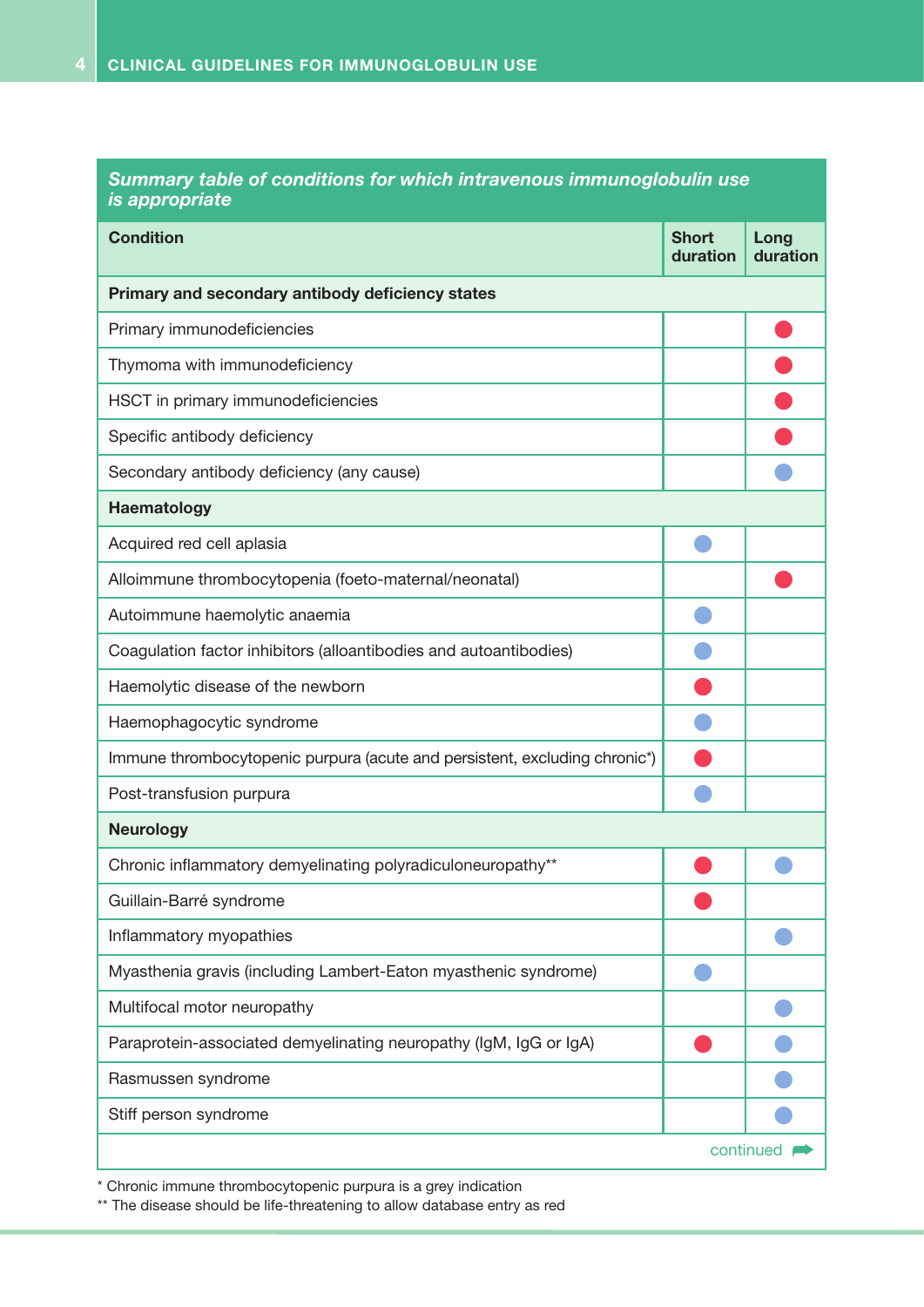| Summary table of conditions for which intravenous immunoglobulin use is appropriate<br>continued |                          |                  |
|--------------------------------------------------------------------------------------------------|--------------------------|------------------|
| <b>Condition</b>                                                                                 | <b>Short</b><br>duration | Long<br>duration |
| <b>Others</b>                                                                                    |                          |                  |
| Autoimmune congenital heart block                                                                |                          |                  |
| Autoimmune uveitis                                                                               |                          |                  |
| Immunobullous diseases                                                                           |                          |                  |
| Kawasaki disease                                                                                 |                          |                  |
| Necrotising (PVL-associated) staphylococcal sepsis                                               |                          |                  |
| Severe or recurrent Clostridium difficile colitis                                                |                          |                  |
| Staphylococcal or streptococcal toxic shock syndrome                                             |                          |                  |
| Toxic epidermal necrolysis, Stevens Johnson syndrome                                             |                          |                  |
| Transplantation (solid organ)                                                                    |                          |                  |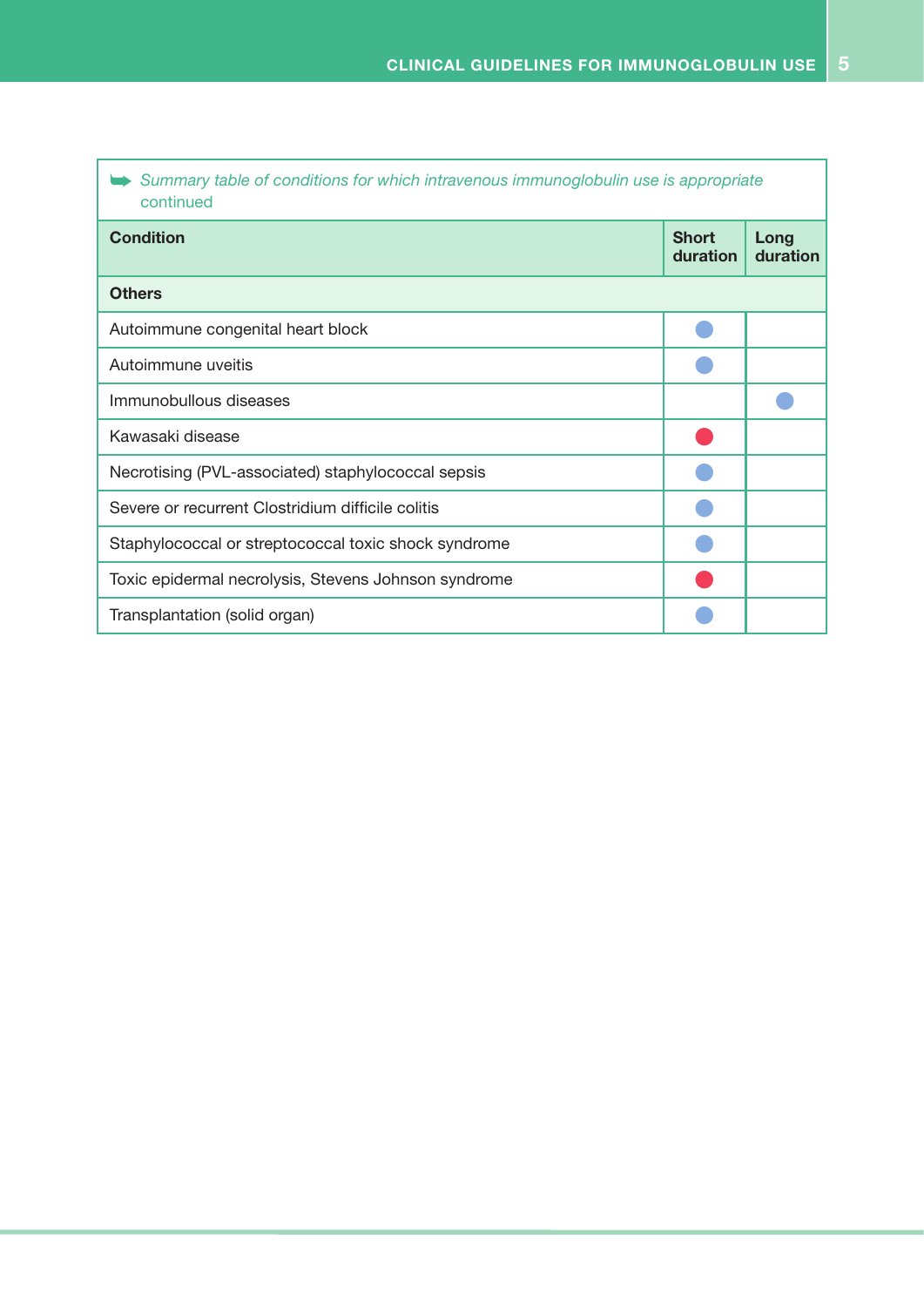#### **EXECUTIVE SUMMARY**

The Clinical Guidelines for Immunoglobulin Use were implemented in 2008. The Guidelines were developed utilising an evidence review and extensive consultations with clinicians and other stakeholders. This update fulfils the commitment made in the Second Edition to undertake a biennial review from 2009. The Second Edition Guidelines remain in place and this update should be used in conjunction with the Second Edition.

This update did not review all of the Second Edition Guidelines content, but limited its focus to three key areas: defining selection criteria for appropriate use; efficacy outcomes to assess treatment success; and reassignment of existing indications /inclusion of new indications.

#### **Selection criteria for appropriate use of immunoglobulin**

The Guidelines did not provide explicit selection criteria for the appropriate use of immunoglobulin. Review of data in the National Immunoglobulin Database showed a considerable volume of immunoglobulin was used in patients for whom no specific diagnosis was provided. Clearly, this was less than optimal and caused concern among commissioners. This update provides criteria that should be fulfilled if immunoglobulin is to be used, including particular disease characteristics, disease severity and any requirement for other treatments to have been demonstrably unsuccessful before immunoglobulin is considered. This reflects the approach taken by the National Blood Authority in Australia in defining appropriate prescribing of immunoglobulin.

#### **Efficacy outcomes to assess treatment success**

The Guidelines did not include efficacy tracking of immunoglobulin treatment, although Immunoglobulin Assessment Panels (IAP) were encouraged to request parameters by which efficacy could be assessed. This update provides efficacy outcomes to be measured in all indications (except primary immunodeficiencies), and it is expected that all Grey indications will have efficacy parameters defined and monitored on a case by case basis. Efficacy outcomes are expected to play an important role in the IAP decision-making process for patients in whom continuation of immunoglobulin treatment is requested beyond the short- and long-term durations defined in this update. This change reflects the wider change of focus in the NHS to patient outcomes, as presented in The NHS Outcomes Framework.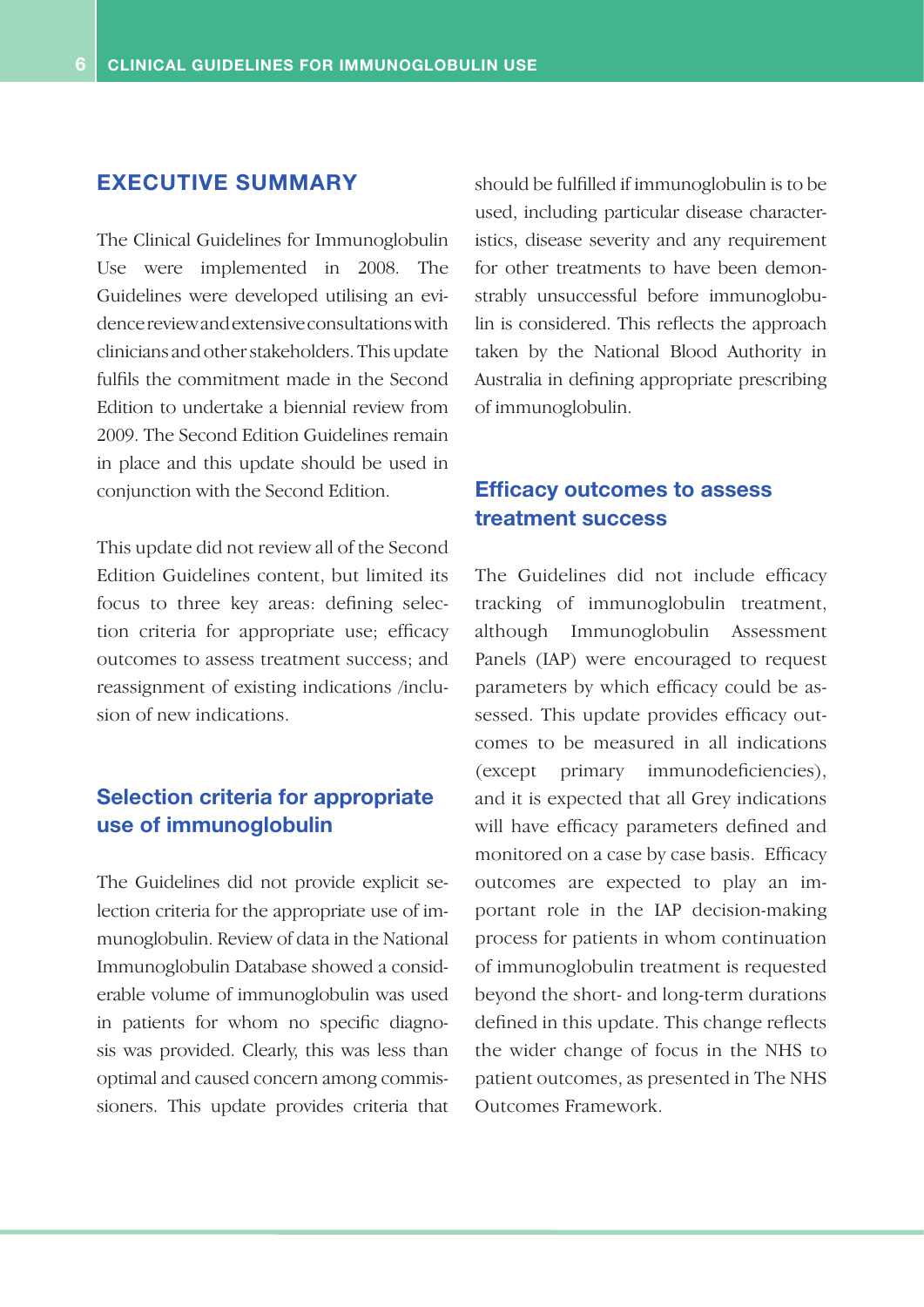#### **Modification of existing indications and inclusion of new indications**

Changes to existing indications required proponents to submit new evidence to the Update Working Group for review. However, allocation of diseases to Red, Blue or Grey did not solely depend on the level of evidence presented, but included expert clinical advice and the availability of effective alternative therapies or treatment approaches. The British Transplantation Society made a strong case to change certain defined transplant cases to Blue, despite limited high-quality evidence for some of the clinical scenarios and the Update Working Group accepted the Society's view. For chronic regional pain syndrome, although randomised evidence from a small study showed benefit, this was regarded by the Update Working Group as an emerging indication for refractory cases; a number of important questions concerning optimal treatment doses and duration of treatment remain unanswered. Therefore, this disease has been added to the Grey list. It remains the responsibility of the local IAP to decide with the PCT (or specialised commissioning group) if treatment with immunoglobulin is appropriate on a case by case basis.

Other Grey indications have been updated and others, for which there was little or no prescribing recorded in the database,

deleted. Grey indications are now listed as immune-mediated disorders with limited evidence of immunoglobulin efficacy, or presumed immune-mediated disorders with little or no evidence of efficacy.

Review of Red and Blue indications identified a number of disease entities with the same underlying pathophysiology that were listed separately; these are now grouped together under single disease headings.

#### **Commissioning of immunoglobulin**

Ensuring immunoglobulin prescribing is consistent with the evidence-base and restricted to those patients for whom there are no alternative treatments and for those most likely to benefit is the central aim of these guidelines. But from a commissioner's viewpoint, cost-effectiveness and affordability play an important role in their discussions with IAPs regarding prescribing. The commissioning aspects of this guideline update are included in a separate document and this should be reviewed to understand the requirements of commissioners around immunoglobulin prescribing, in particular regarding National Immunoglobulin Database entry and treatment duration.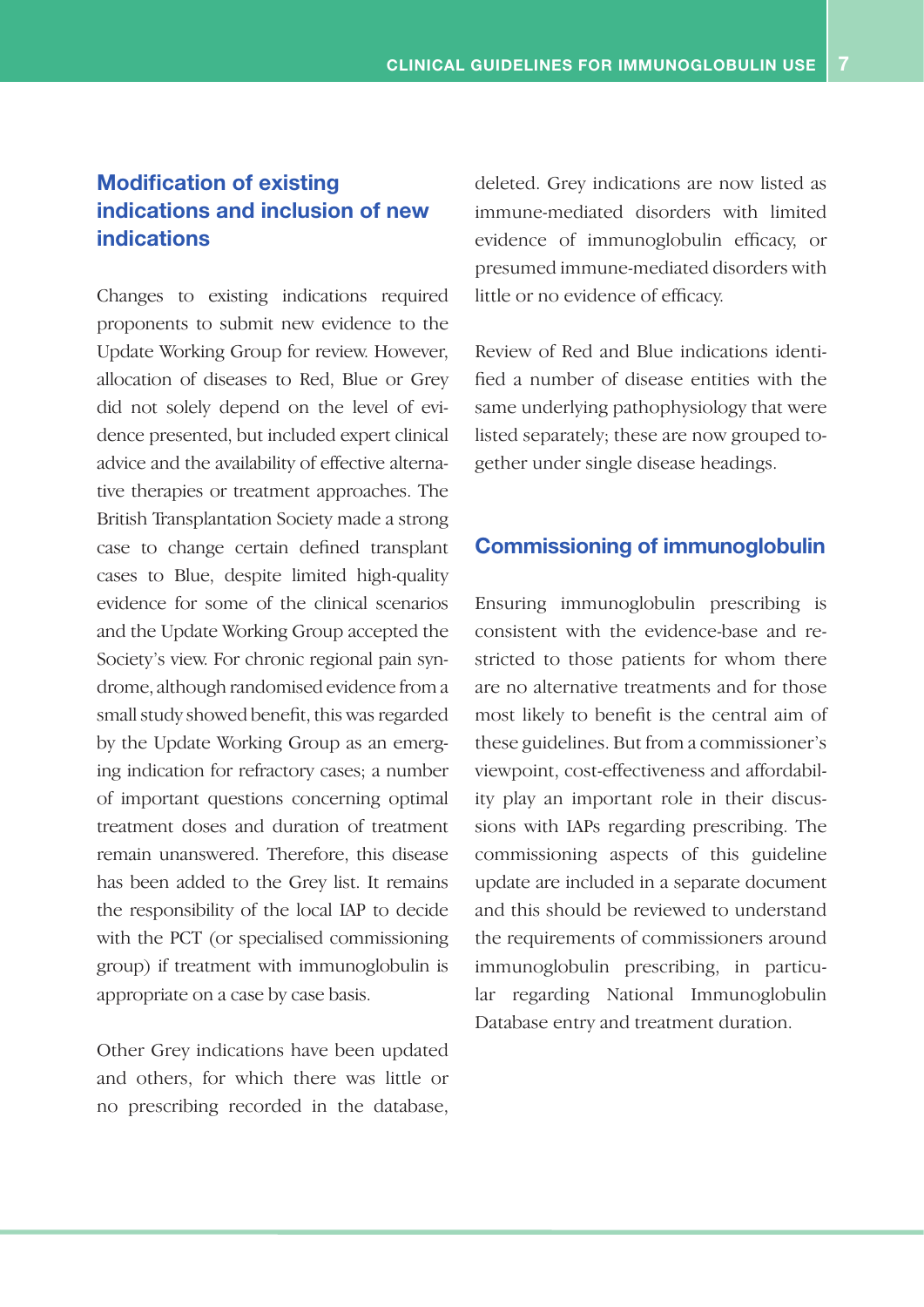#### **INTRODUCTION**

This update of the Department of Health's (DH) immunoglobulin guidelines fulfils the commitment made in the Second Edition to undertake a biennial review from 2009. This review was informed by changes in the clinical evidence base for immunoglobulin, the findings of the National Immunoglobulin Database (Reference number ROCR/ OR/0221), and a change of focus in the NHS to patient outcomes, as presented in The NHS Outcomes Framework. The DH has consulted widely in this review and the changes have been discussed at length with clinicians and commissioners involved in the demand management of immunoglobulin.

#### **Insights from the National Immunoglobulin Database**

The DH's Demand Management Programme for Immunoglobulin was a key output from the 2006 review that assessed the opportunities available to secure the supply of immunoglobulin. The review recommended two complementary work streams, one based on securing supply and the other giving structure to the process of fulfilling demand (the Demand Management Programme). The Demand Management Programme was fully launched in late May 2008, when DH published the Second Edition of 'Clinical Guidelines for Immunoglobulin Use' and the 'Demand Management Plan for Immunoglobulin Use' (Gateway reference 10012 and 10013). The

National Immunoglobulin Database was launched on 2nd June 2008. These documents and the National Immunoglobulin Database are accessible through the immunoglobulin website www.ivig.org.uk.

The first data review from the National Immunoglobulin Database, published in January 2010, contained data on immunoglobulin prescribing in 5119 patients, and offered a unique, detailed view of prescribing practice of immunoglobulin in England as well as providing, for the first time, a baseline of immunoglobulin use. This was a major step forward in establishing the Demand Management Programme and, in particular, gave insights into the appropriate use of this treatment across all indications. Generally, the data demonstrated appropriate and controlled prescribing of immunoglobulin for a wide range of conditions, most of which was evidence based. The review also identified a number of issues regarding the Demand Management Programme, which are addressed in this guideline update.

#### **Changes to the colour-coded prioritisation employed in the Demand Management Programme**

#### *Automatic assignment of Red and Blue prioritisation*

The Demand Management Programme introduced colour coding to reflect the prioritisation of immunoglobulin treatment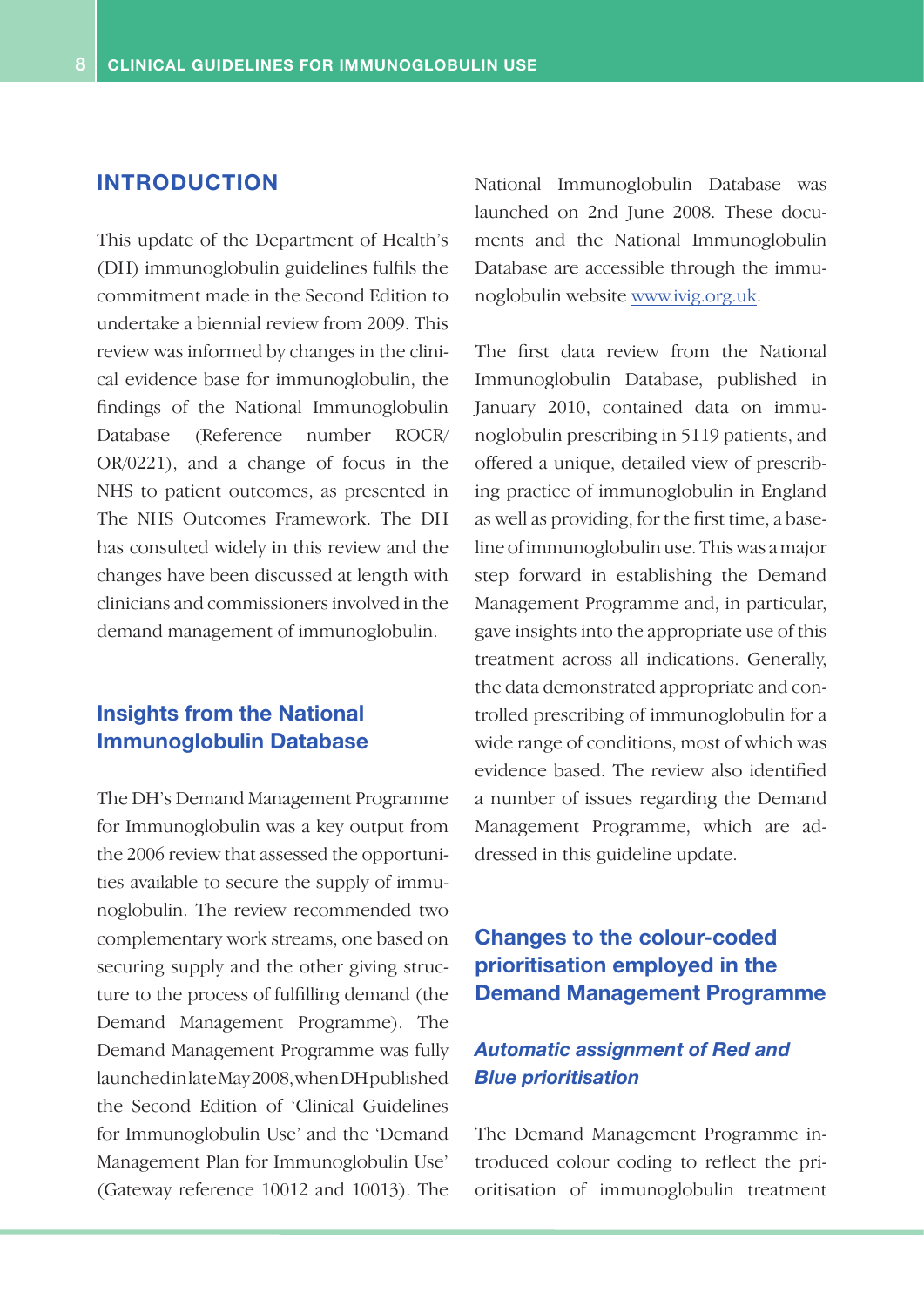in times of shortage, based on the availability of alternative treatments and strength of clinical evidence. The database review showed many cases for which diseases were mis-assigned to an incorrect prioritisation. In particular, there were many cases of misassignment of diseases to Red and Blue.

'Red' indicates conditions for which treatment is considered the highest priority because of a risk to life without treatment. The intention remains that Trusts will protect supply for these high-priority diseases in times of immunoglobulin shortage, particularly for patients with primary immunodeficiencies. To ensure accurate prioritisation assignment, the database will now automatically assign the colour coding upon patient entry on the basis of patient characteristics.

The Immunoglobulin Assessment Panels (IAP) at Trusts should continue to manage local demand for immunoglobulin; in times of shortage, local panels should continue to identify Red indications as those of most clinical need.

The database will automatically assign diseases to 'Blue', but prescribing of immunoglobulin in Blue indications will continue to require prior approval of the IAP.

#### *Grey indications*

'Grey' indications are those diseases for which the evidence is weak, in many cases because the disease is rare. Approval from both the local IAP and the Primary Care Trust (PCT) (or specialised commissioning group) is required for immunoglobulin treatment. As previously specified in the Demand Management Plan for Immunoglobulin Use, treatment should be considered on a caseby-case basis, and prioritised against other competing demands for immunoglobulin, especially in times of shortage.

It is not possible or desirable to list every disease that could potentially be prescribed immunoglobulin. In cases of 'unlisted' diseases, it is important to restate that those not listed in the guidelines are to be considered as Grey. The database review showed a considerable volume of immunoglobulin prescribed without a specific diagnosis being provided. Even if the disease is unlisted, the diagnosis and agreed efficacy criteria are to be recorded in the database.

Grey indications are now listed as immune-mediated disorders with limited evidence of immunoglobulin efficacy, or presumed immune-mediated disorders with little or no evidence of efficacy. It is accepted that the lack of an evidence base may reflect the rarity of these diseases; it remains the responsibility of the local IAP to decide with the PCT (or specialised commissioning group) if treatment with immunoglobulin is appropriate on a caseby case basis.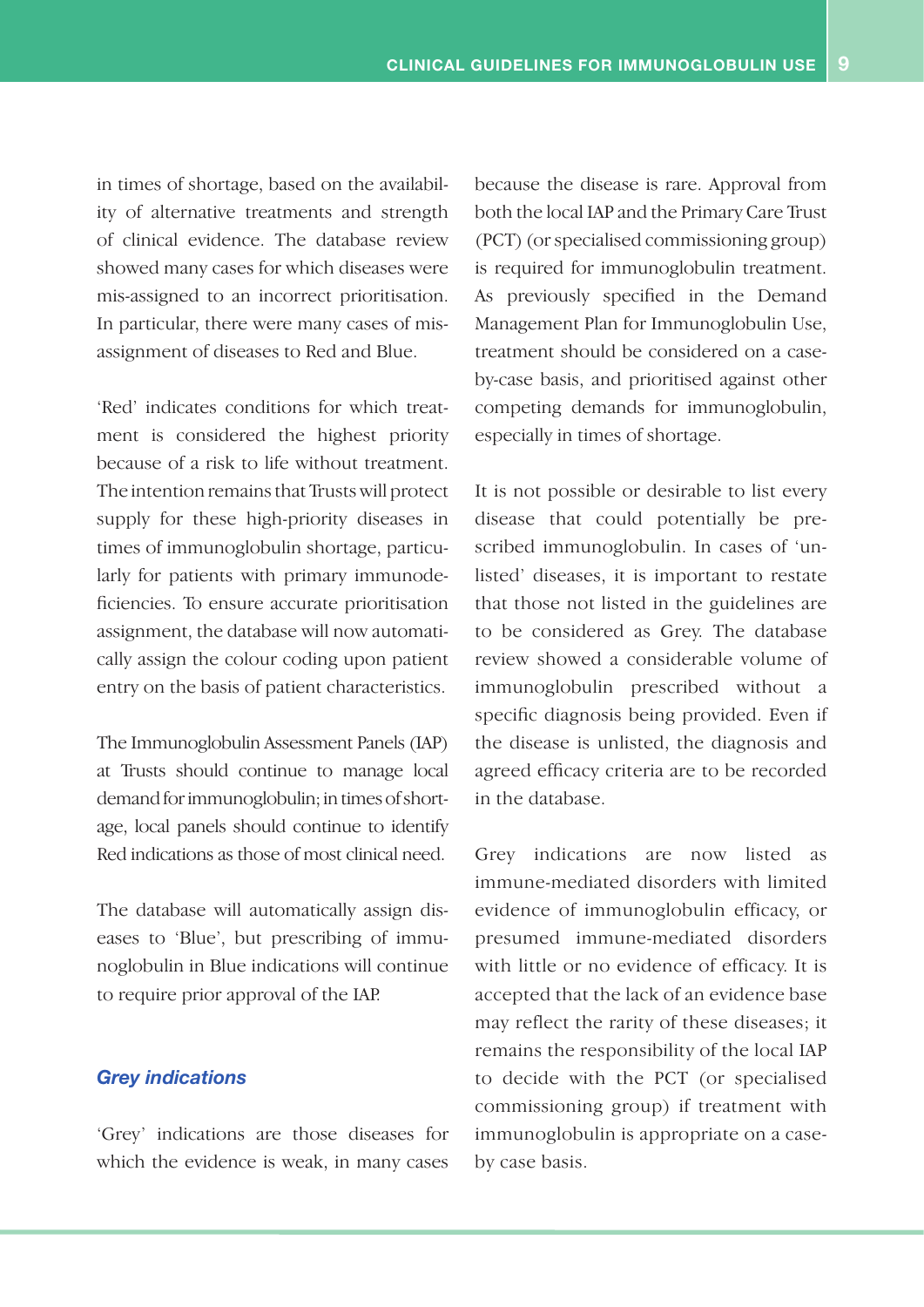#### *Reclassification of diseases*

#### 1. Grey to Blue

The database review identified two of the top 10 immunoglobulin-using indications as Grey (secondary antibody deficiencies and antibody-mediated rejection following solid organ transplantation). In many Trusts, commissioners have permitted pre-approval of immunoglobulin use for these indications despite the limited evidence base. Therefore, these indications were reviewed in detail and the evidence base was reassessed.

*Secondary antibody deficiencies* were identified by a number of stakeholders as a key area for revision. In the previous edition, they were listed under immunosuppressive pharmacotherapy, and separately under some of the haematological malignancies such as CLL, without listing other mature B-cell malignancies such as non-Hodgkin's lymphoma. These have been revised into a single indication. The outcome of this review is that use of immunoglobulin for these indications is appropriate and is now listed as Blue (see replacement page 30).

*Antibody-mediated rejection following solid organ transplantation and antibody-incompatible transplantation* were reviewed, and a single grouping of 'Transplantation (solid organ)' has been introduced and listed as Blue.

*Acquired von Willebrand disease* has now been included with acquired haemophilia, in the general disease grouping of 'Coagulation factor inhibitors', which is listed under appropriate use of immunoglobulin. Immunoglobulin use carries selection criteria, including that these rare and severe bleeding disorders are managed in a comprehensive care centre for haemophilia.

*Polymyositis and Inclusion body myositis* have now been grouped with dermatomyositis under the general disease grouping of inflammatory myopathies, with strict selection criteria.

*Post-transfusion hyperhaemolysis* has now been grouped under the more general heading of haemolytic anaemia.

*SLE with secondary immunocytopenias* should be considered under the relevant immune cytopenia.

#### 2. Blue to Red

*Specific antibody deficiency*, as a recognised primary antibody deficiency disorder, has been reclassified as a Red indication (for those cases where immunoglobulin replacement therapy is required).

*Haemolytic disease of the newborn* has been updated to reflect recommendations in NICE clinical guideline 98 on neonatal jaundice [1].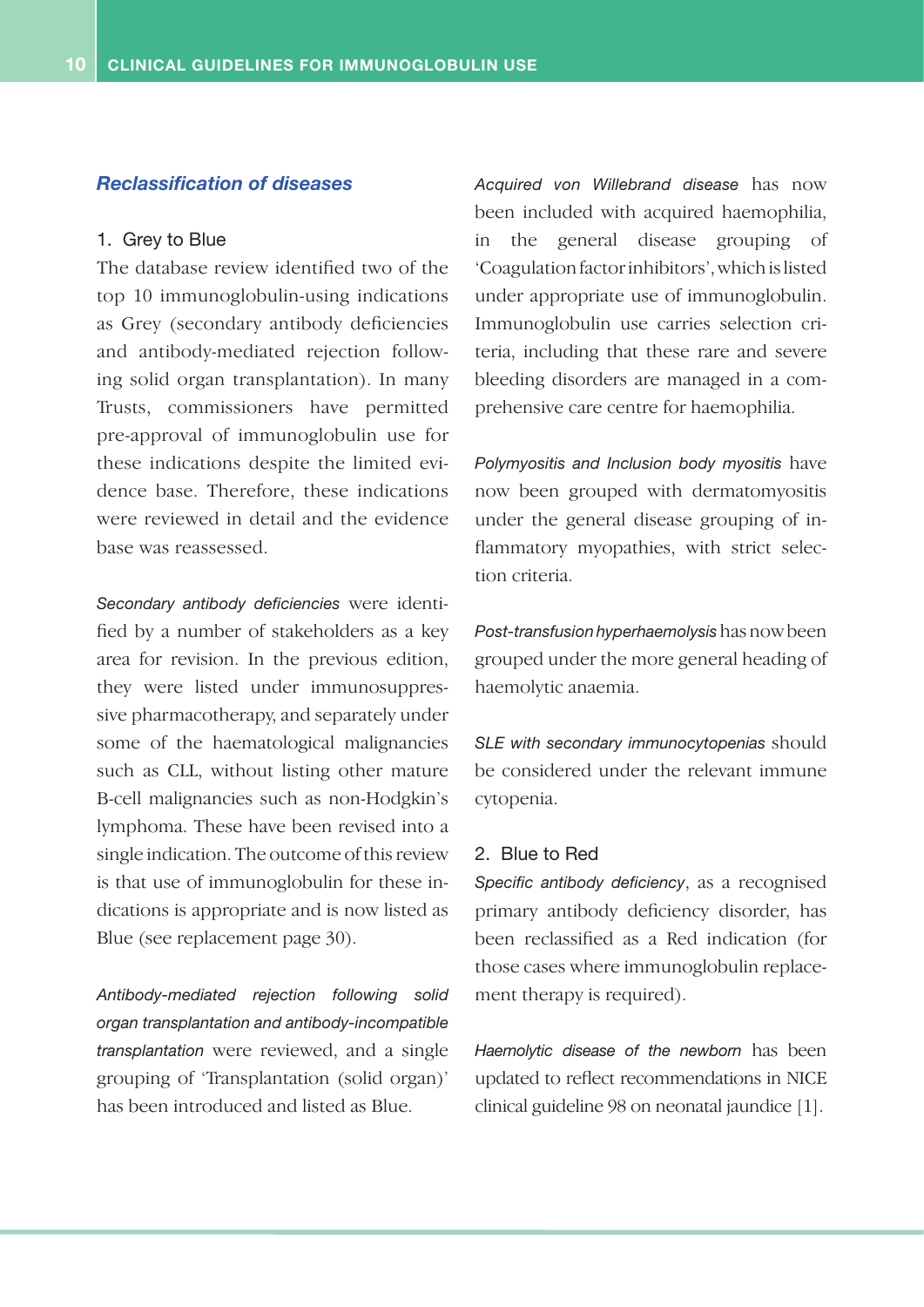#### **Introduction of specific selection and outcome criteria in the Demand Management Programme**

#### *Selection criteria*

The database review also raised an important issue over patient diagnosis – a considerable volume of immunoglobulin was used in patients in which there was no specific diagnosis listed (13% of total recorded immunoglobulin use). Clearly, this was less than optimal and caused concern among commissioners. In addition, this showed that improvements were required before the database was sufficiently robust to be able to link to payments by use.

Further feedback from commissioners indicated widespread approval of the system used in Australia, with each indication for immunoglobulin carrying specific selection criteria for use, in particular, the need to use immunoglobulin as second- or third-line treatment in diseases for which there are a number of alternative treatment options. This approach, with selection criteria for each approved indication for immunoglobulin, has now been adopted in this guideline update. The need to employ selection criteria before prescribing will largely remove the need for panel decisions on prescribing, reducing the burden on IAPs and increasing focus on assessing patient outcome.

#### *Efficacy outcomes*

The database was not successful in the capture of data regarding the efficacy of immunoglobulin. Panels were encouraged to request up to three parameters by which efficacy could be determined in each patient [e.g., platelet count in patients with immune thrombocytopenic purpura (ITP)]. The purpose of this exercise was both to obtain preliminary data about efficacy in various conditions (fully accepting that lack of diagnostic criteria and other issues would make this a very crude analysis) and to provide feedback to individual Panels about the quality of their decision making. For example, if Panels repeatedly approved indications prioritised as Grey by the Demand Management Programme and the treatment was largely ineffective, review of these findings would improve IAP decision making.

The decision has been taken to introduce efficacy outcomes for most indications. Monitoring of efficacy outcomes by commissioners may result in withholding payments to Trusts if efficacy outcomes have not been recorded in the database. Efficacy outcomes are expected to play an important role in the decision-making process of IAPs in cases in which continuation of immunoglobulin treatment is requested beyond the short- and long-term durations defined in the next section.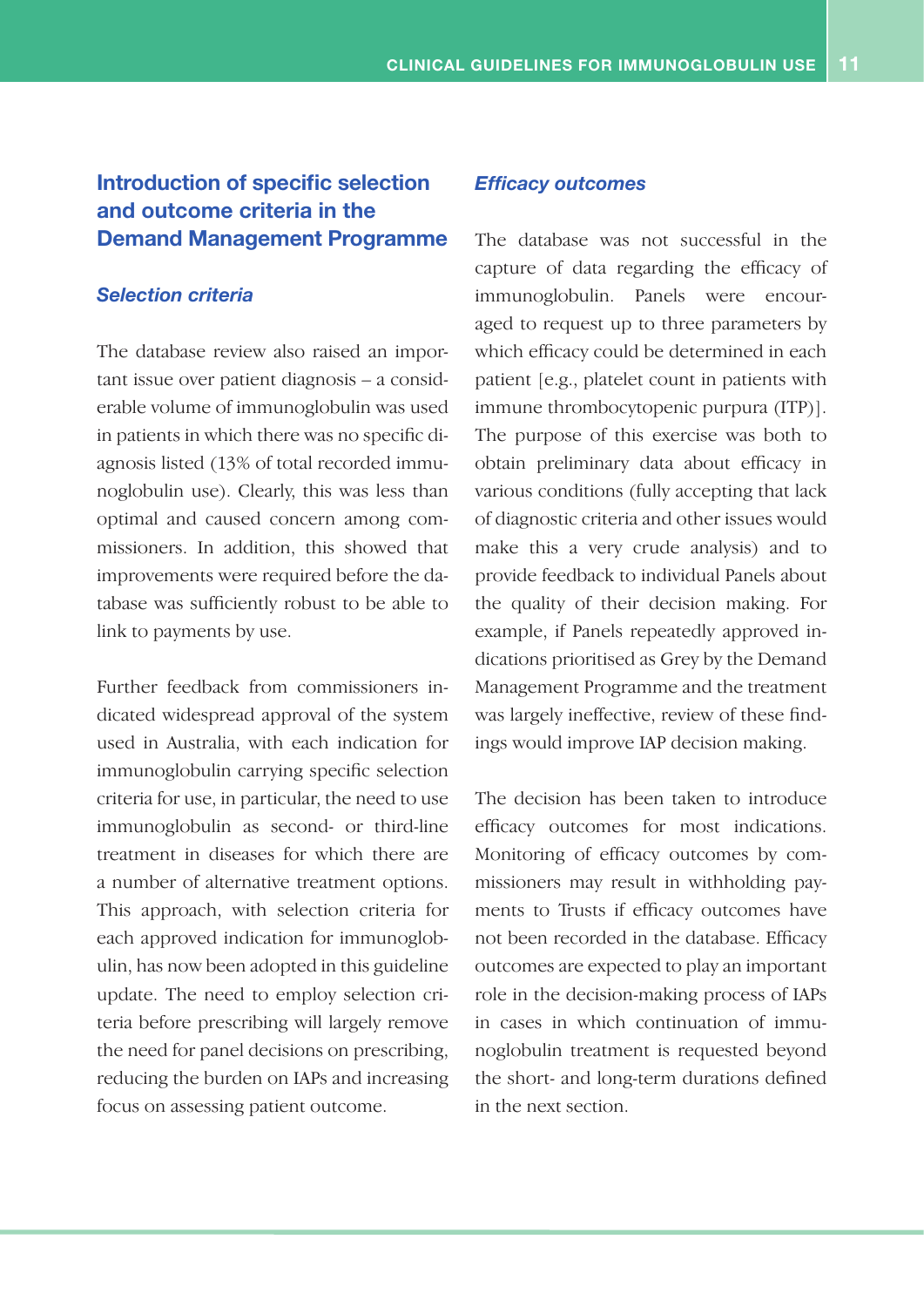#### **Definitions of duration of immunoglobulin treatment**

The definitions of short-term and longterm treatment durations are refined in this update, with each approved indication for immunoglobulin now approved on the basis of short-term (≤3 months) and long-term (≥3 months) treatment needs. The definitions of duration of treatment are included in the table below. IAPs and commissioners together will make decisions on treatment extensions.

| <b>Short-term treatment</b>             | $\leq$ 3 months                                                                                                                                                                                                                                              |  |  |  |
|-----------------------------------------|--------------------------------------------------------------------------------------------------------------------------------------------------------------------------------------------------------------------------------------------------------------|--|--|--|
| Three prescribed doses of up to 2 g/kg, | The treatment episode ends at 3 months.                                                                                                                                                                                                                      |  |  |  |
| given at appropriate clinical intervals | The National Immunoglobulin Database will<br>record treatment re-initiation as a new<br>treatment episode based on a new panel<br>decision. It is expected that the IAP decision<br>will be influenced by the outcome measures<br>recorded on the database.  |  |  |  |
| Long-term treatment                     | $\geq$ 3 months                                                                                                                                                                                                                                              |  |  |  |
|                                         | Treatment reviews should be conducted annually.                                                                                                                                                                                                              |  |  |  |
|                                         | The National Immunoglobulin Database will<br>record treatment re-initiation as a new<br>treatment episode based on a new panel<br>decision. It is expected that the IAP decision<br>will be influenced by the outcome measures<br>recorded on the database.* |  |  |  |

\*The primary immunodeficiencies are exempt from funding termination at 1 year.

#### **Recommended dosing of immunoglobulin**

The Second Edition of the Clinical Guidelines did not provide specific dosing recommendations; it is widely accepted that the standard immunomodulatory dose of 2 g/kg is usually divided into five daily infusions of 0.4 g/kg, although some physicians prefer to use two daily doses of 1 g/kg each. The database infusion records were incomplete and, therefore, it was not possible to fully interpret the data and decipher the dosing that had been used. This update to the guidelines now provides specific dosing recommendations for each of the conditions for which prescribing is regarded as appropriate. Immunoglobulin users are expected to record the dosing employed in the national database.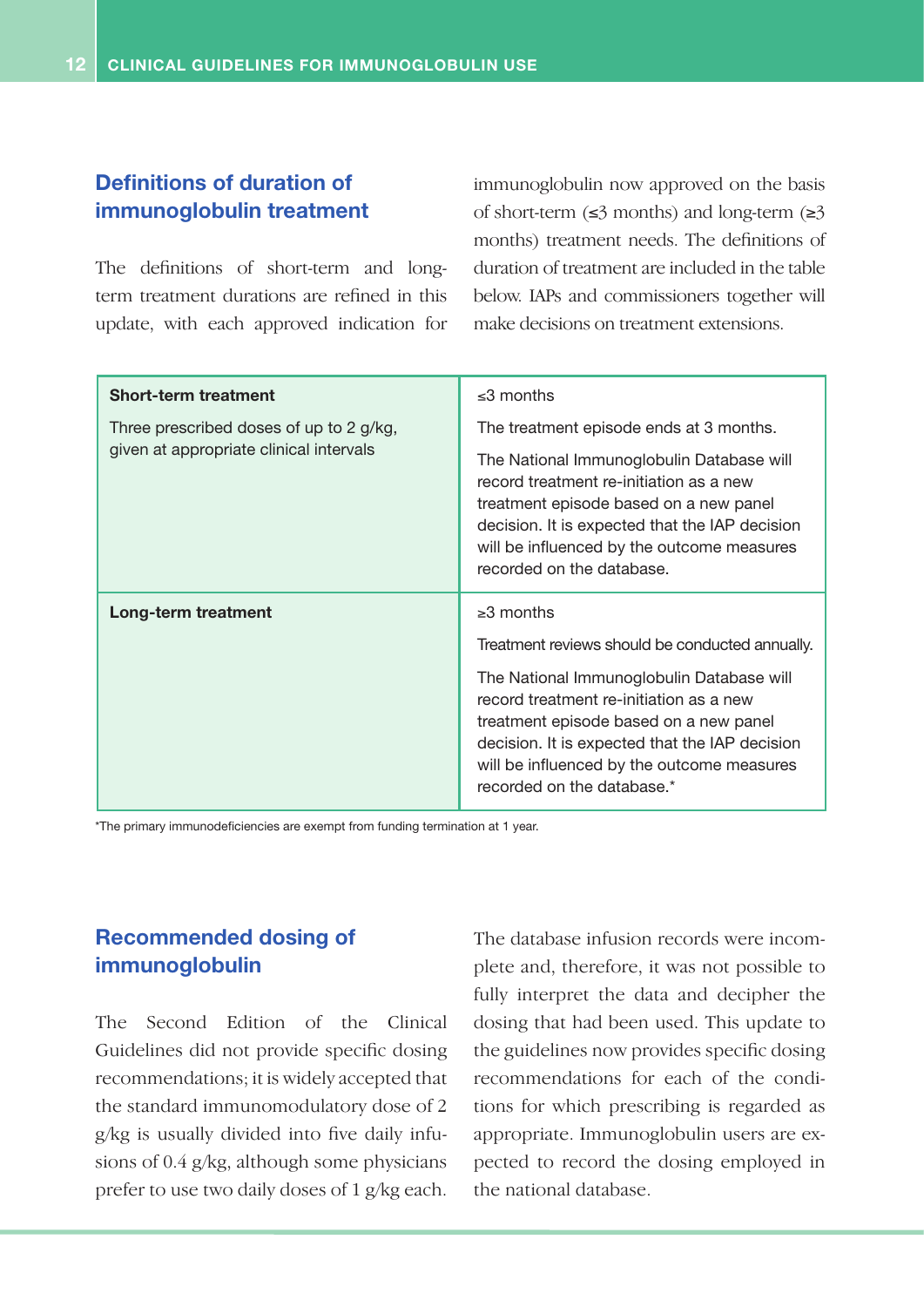An ongoing issue for diseases that require long-term immunoglobulin treatment is that once responsiveness to intravenous immunoglobulin (IVIg) is proven for a patient using standard immunomodulatory dosing, the 'maintenance' dosing required to maintain the therapeutic response is not well characterised. In this update, the dosing recommendations for some neurological indications include 'time to relapse' as the interval between doses. This approach is supported by recent evidence from The Oxford Programme for Immunomodulatory Immunoglobulin Therapy, which was set up to review multifocal motor neuropathy (MMN) and chronic inflammatory demyelinating polyradiculoneuropathy (CIDP) treatment with immunoglobulin. In view of the uncertainty of both remission and disease progression in CIDP and MMN, The Oxford Programme reviewed the dose and infusion frequency of patients on a regular basis and showed that increasing the infusion interval proved successful in some patients and resulted in treatment discontinuation [2].

The study also indicated that the precise dose and infusion interval to keep each patient asymptomatic was not predictable, but the authors suggested a rough guide: patients in whom responses last <6 weeks may need 1 g/kg infusions once every 3 weeks; those patients with responses lasting 6–8 weeks need approximately 0.5 g/kg infusions every 3 weeks; and those patients with longer-lasting responses can be given 0.25 g/kg infusions every 3 weeks.

#### *Recommendation*

In patients on long-term immunomodulatory doses, reasonable attempts should be made to reduce the dose, by increasing the dose interval or by using reduced dose, or both.

#### **Ideal body weight-adjusted dosing of immunoglobulin**

There is considerable interest in the use of ideal body weight-adjusted dosing of immunoglobulin, based on the view that drugs with a narrow therapeutic index are usually dose-adjusted by surface area or another formula to allow for the poorly perfused excess adipose tissue. The concept of using biological agents at their lowest effective dose is logical and may also contribute to minimisation of side-effects, some of which may be dose related. This would also save significant quantities of immunoglobulin.

The First Edition of these guidelines included a recommendation to use idealbody-weight-adjusted dosing, based on the dosing regimen used at a leading London neurology centre (see below); however, this was removed in the Second Edition. There is a very limited evidence base, which is too weak to allow firm recommendation, but there are some reports supporting this approach. The calculation included in the First Edition guidelines to determine ideal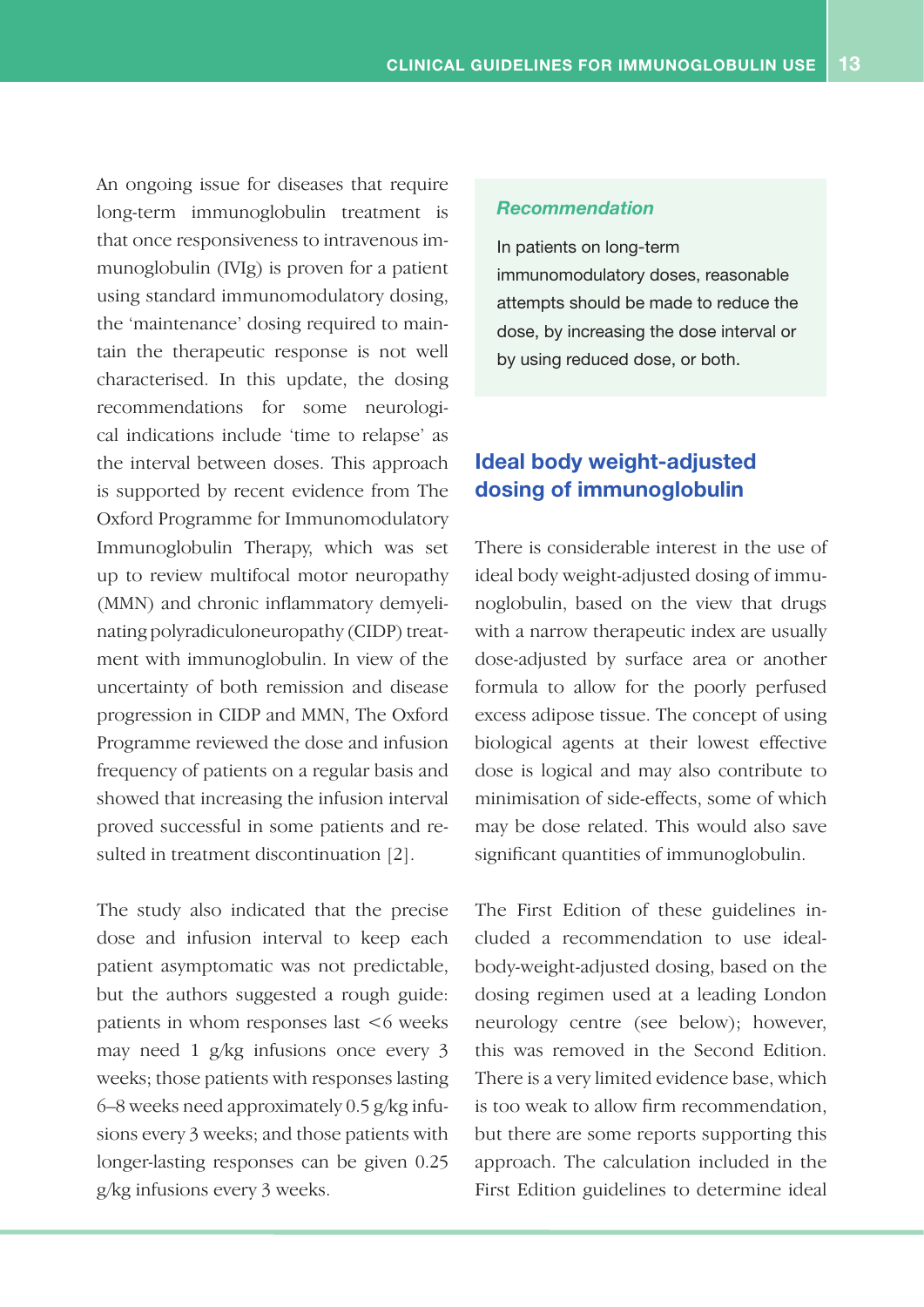body weight-adjusted dose is given below (no maximum applies):

#### **Calculate ideal body weight (IBW) (kg):**

IBW for males = 50 + [2.3 x (height in inches - 60)]

IBW for female = 45.5 + [2.3 x (height in inches - 60)]

#### **Calculate dose-determining weight (DDW) (kg):**

 $DDW =$ IBW + 0.4 [actual body weight (kg) – IBW]

#### **Use DDW for calculating the IVIg dose required**

An online calculator for calculating the dosedetermining weight is available at: <http://www.transfusionontario.org/dose/>

#### *Western Australia pilot study*

A pilot study to reduce the immunoglobulin dose in obese patients was conducted in Western Australia. Thirty over-weight patients were administered immunoglobulin using the above equations taken from the UK First Edition guidelines. No reduction in efficacy was seen after initial dose in this cohort. This provides some evidence that using the lowest effective immunoglobulin dose in eligible patients is an effective means to minimise side-effects, as well as reducing the use of this scarce resource.

#### *Hospital Corporation of America*

Hospital Corporation of America, one of the largest providers of healthcare services in the United States, requires that all doses of IVIg are based on ideal body weight and are rounded to the nearest whole vial size (except neonates), based on the same formula specified in the First Edition of the DH guidelines.

#### *The Ohio State University Medical Centre, Columbus, Ohio*

The Ohio State University Medical Centre routinely uses ideal-body-weight-adjusted dosing of immunoglobulin in obese patients. They are confident that this is a practical and cost-effective method that accounts for the increased distribution into extra body fluids in patients with obesity, without accounting for the increase in adipose tissue. They recommend calculating adjusted body weight from IBW (see above IBW equation taken from UK First Edition guidelines) using the following equation: adjusted body weight  $(kg) = IBW$ + 0.5 [actual body weight (kg) - IBW].

This adjusted body weight is used if a patient has a body mass index (BMI) of  $\geq 30 \text{ kg/m}^2$ or if the patient's actual weight is more than 20% over IBW. If calculated doses fall between vial sizes then they are rounded to the nearest whole vial size available. The rounded dose should be within 10% of the calculated dose.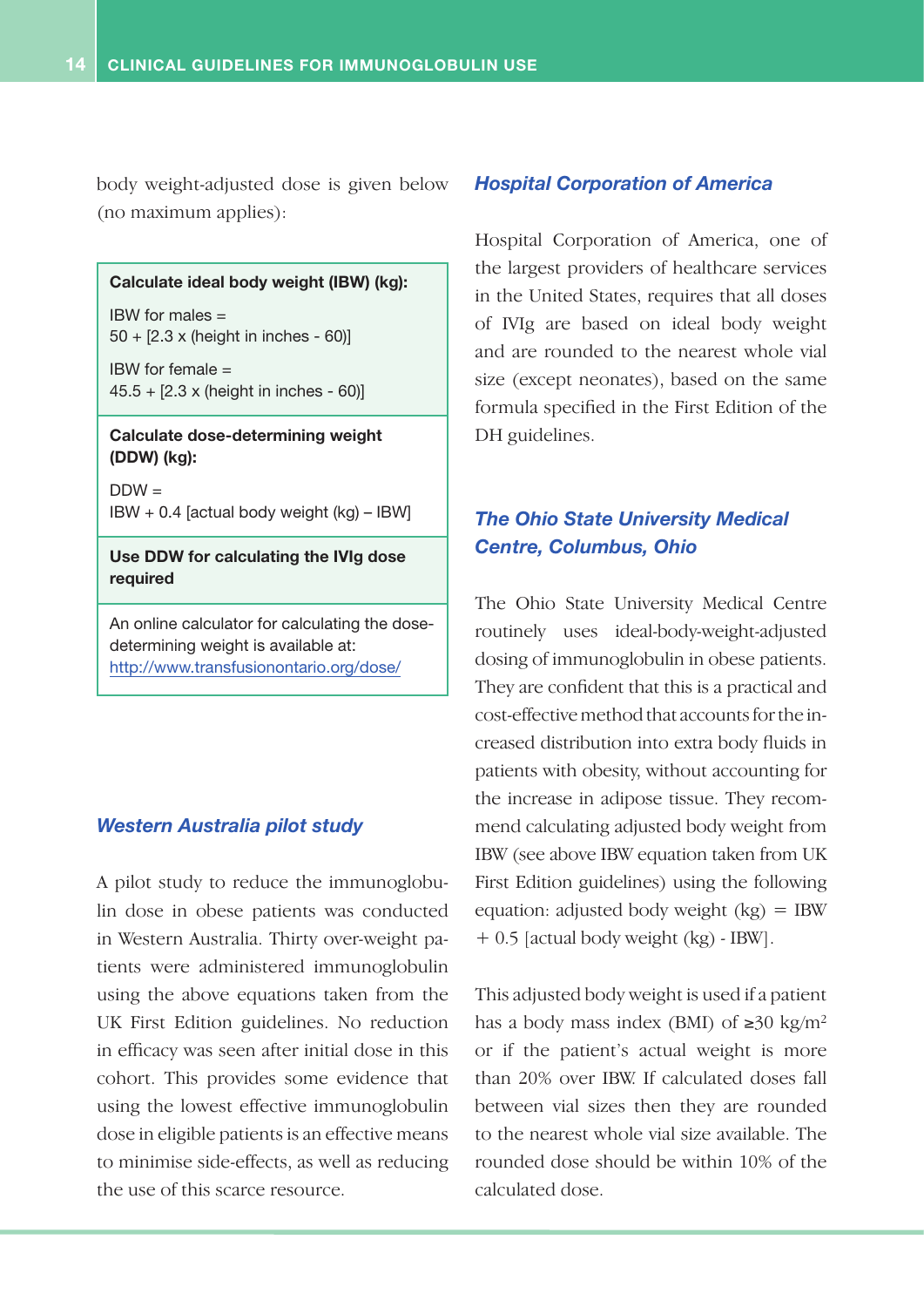#### *Recommendation*

For patients with BMI ≥30 kg/m2 or if actual weight >20% more than IBW, prescribers should consider using adjusted-bodyweight dosing of immunoglobulin.

#### **Infusion rates for intravenous immunoglobulin**

Initial intravenous infusion rates are low, and if well tolerated, the rate of administration may be increased, as specified in the products' Summary of Product Characteristics (SPC). For certain products, the SPC indicates that if the higher rate is tolerated, the rate may be further increased in primary immunodeficiency (PID) patients to the maximum infusion rate. Higher infusion rates may lead to improved convenience for patients and may reduce nursing time and the need for hospital resources. Infusion rates for each of the licensed immunoglobulins are provided in the table below. Immunoglobulin should be administered according to the manufacturers' recommendations.

The table below gives the infusion rates, and the infusion time at maximum infusion rate of 1 g/kg dose in a 70 kg person.

|                              | Infusion rates                        |                                     | <b>Infusion time</b><br>of 70 g in |
|------------------------------|---------------------------------------|-------------------------------------|------------------------------------|
| <b>Product</b>               | <b>Initial</b>                        | <b>Maximum</b>                      | minutes at<br>max. rate            |
| <b>Baxter Kiovig</b>         | $0.5$ mL/kg/h<br>for 30 mins          | 6 mL/kg/h<br>(8 ml/kg/h in PID)     | 100                                |
| <b>BPL Gammaplex</b>         | 0.01-0.02 mL/kg/min<br>for 15 mins    | 0.04-0.08 mL/kg/min                 | 250                                |
| <b>BPL Vigam</b>             | 0.01-0.02 mL/kg/min<br>for 30 mins    | 0.04 mL/kg/min<br>(max. 3mL/min)    | 500                                |
| <b>Biotest Intratect</b>     | $1.4$ mL/kg/h<br>for 30 mins          | $1.9$ mL/kg/h                       | 640                                |
| <b>CSL Privigen</b>          | $0.3$ mL/kg/h                         | 4.8 mL/kg/h<br>(7.2 mL/kg/h in PID) | 125                                |
| Grifols Flebogamma 5         | 0.01-0.02 mL/kg/min<br>for 30 mins    | 0.1 mL/kg/min                       | 200                                |
| <b>Grifols Flebogamma 10</b> | 0.01 mL/kg/min<br>for 30 mins         | 0.08 mL/kg/min                      | 125                                |
| Octapharma Octagam 5         | 1 mL/kg/h<br>5 mL/kg/h<br>for 30 mins |                                     | 241                                |
| Octapharma Octagam 10        | 0.01-0.02 ml/kg/min<br>for 30 mins    | 0.12 ml/kg/min                      | 83                                 |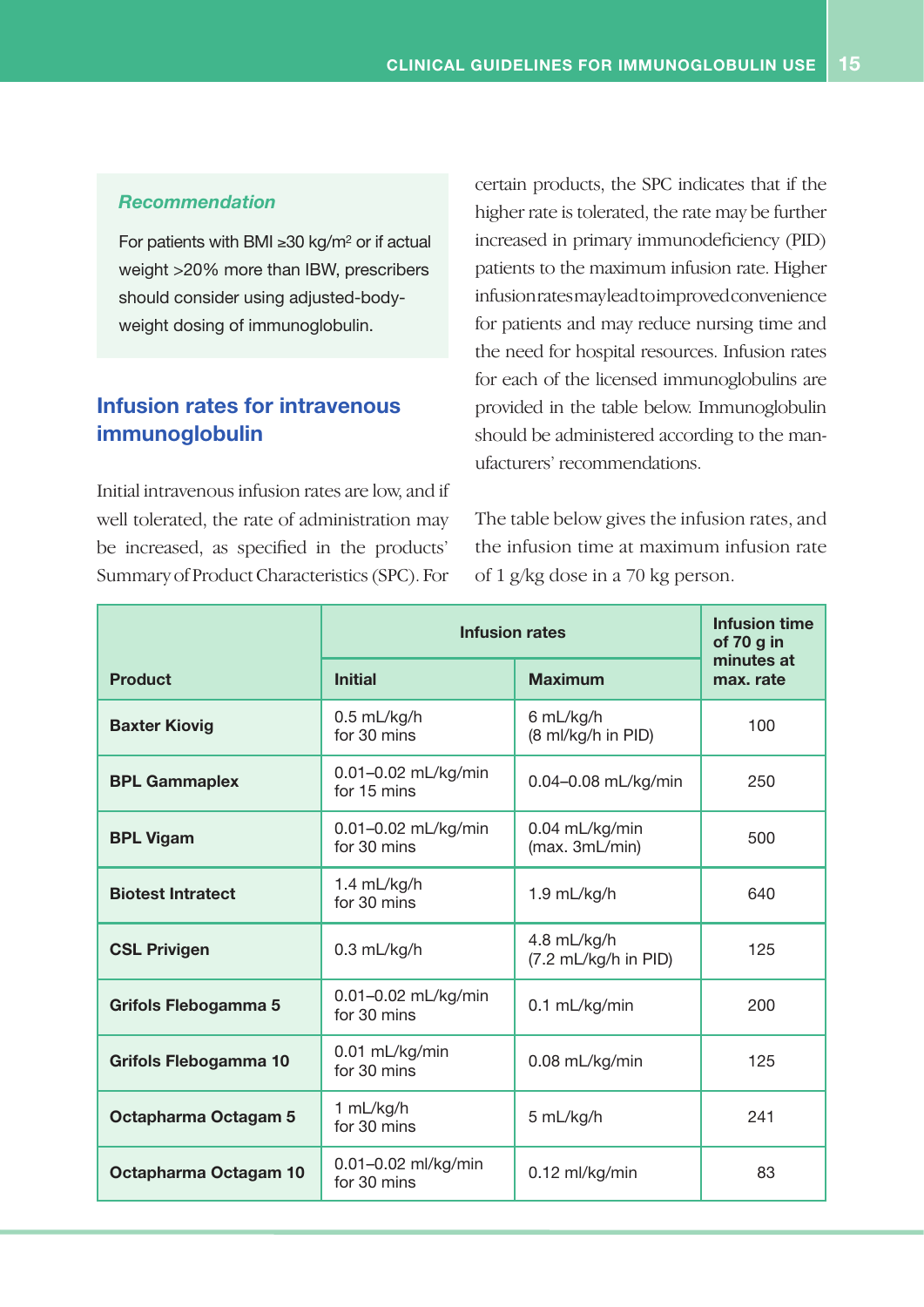#### **Subcutaneous administration**

Subcutaneous immunoglobulin (SCIg) as replacement therapy for primary immune deficiency disease and as immunomodulatory therapy for some autoimmune diseases, including peripheral neuropathies, can be a safe, effective, and convenient alternative to intravenous therapy. Subcutaneous administration can offer advantages that may be important for many patients [3].

Although SCIg is typically administered weekly by infusion pump, administration by a rapid push technique may provide a greater degree of convenience, and recent evidence suggests it is a safe and effective method. Seventy-four patients with primary immune deficiency disease received an average SCIg dose of 32 g/month split into an average of three times per week. Volume per site ranged from 3 to 20 mL, typically administered over 5–20 min. Mean serum IgG levels did not differ significantly compared with those receiving infusion and only two patients discontinued therapy because of an adverse event [4].

Recent evidence suggests that individualising the dosage based on measured serum IgG levels and the clinical response is preferable to using mean pharmacokinetic parameters [5]. Findings from the Oxford Self Infusion at Home Programme for CIDP and MMN also suggest that the dose of immunoglobulin and the serum IgG trough level are individual to each patient [2].

#### *Recommendation*

Prescribers should consider the comparative advantages of intravenous and subcutaneous administration for individual patients requiring immunoglobulin treatment where this is clinically appropriate.

#### **Table.** *Subcutaneous immunoglobulin products licensed in the UK*

CSL Vivaglobin

Baxter Subcuvia

Octapharma Gammanorm

BPL Subgam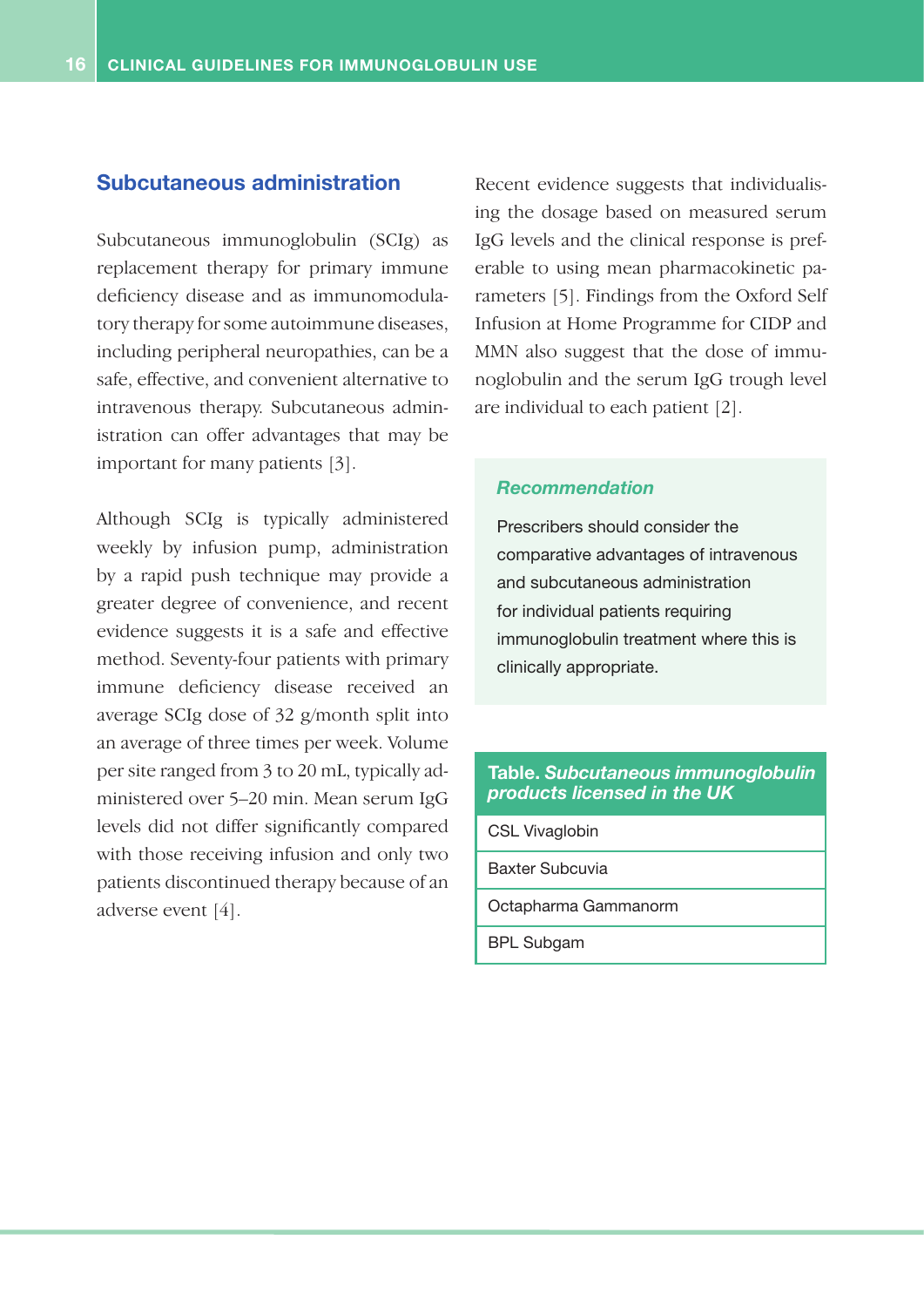#### **References**

- 1. NICE clinical guideline 98. Neonatal Jaundice. Nice, 2010.
- 2. Lucas M, Hugh-Jones K, Welby A, et al. Immunomodulatory therapy to achieve maximum efficacy: doses, monitoring, compliance, and self-infusion at home. *J Clin Immunol* 2010;30 Suppl 1:S84–9.
- 3. Berger M. Subcutaneous immunoglobulin replacement in primary immunodeficiencies. *Clin Immunol* 2004;112:1–7.
- 4. Shapiro R. Subcutaneous immunoglobulin therapy by rapid push is preferred to infusion by pump: a retrospective analysis. *J Clin Immunol* 2010;30:301–7.
- 5. Berger M, Rojavin M, Kiessling P, Zenker O. Pharmacokinetics of subcutaneous immunoglobulin and their use in dosing of replacement therapy in patients with primary immunodeficiencies. *Clin Immunol* 2011;139:133–41.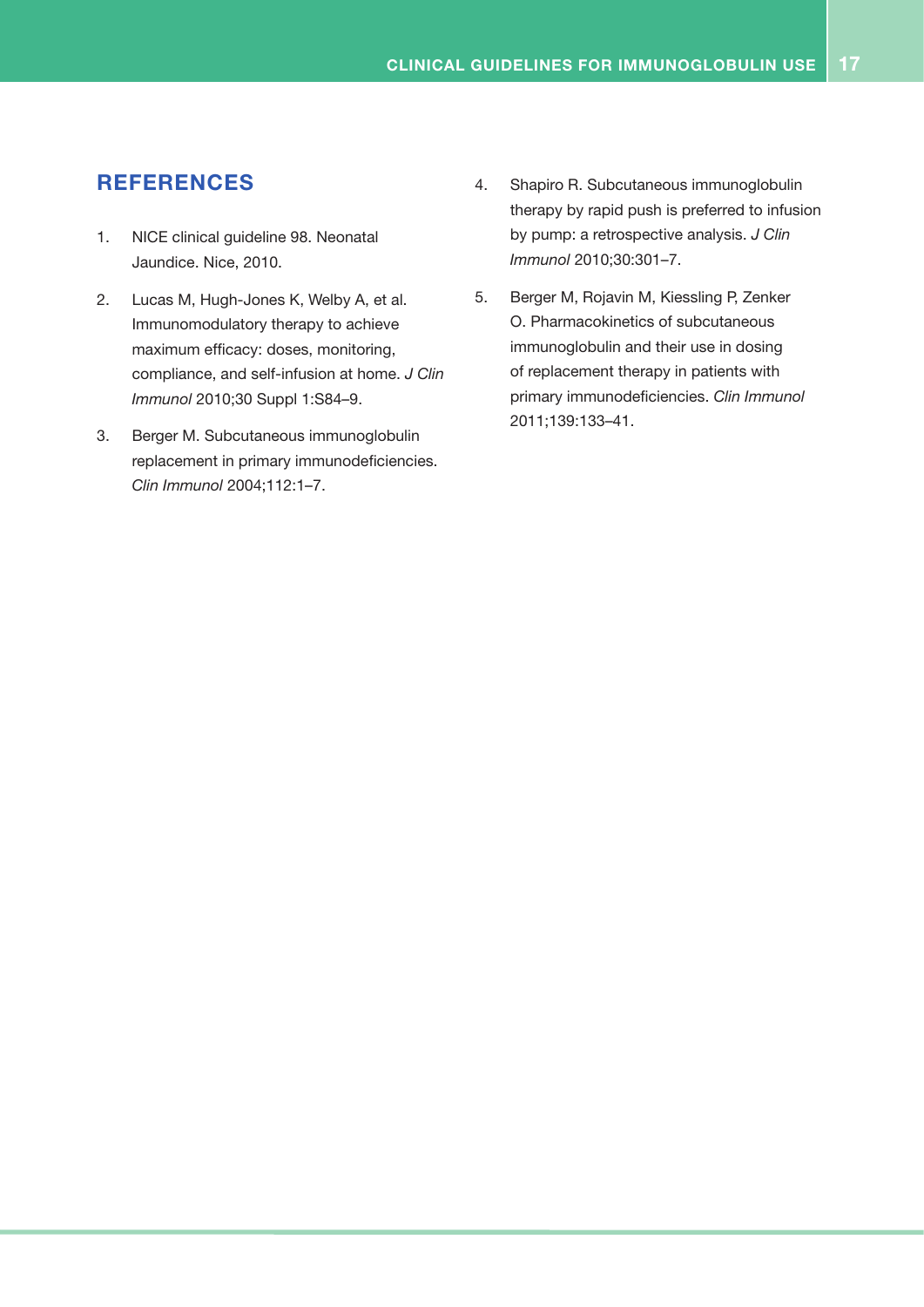# **SUMMARY TABLES SUMMARY TABLES**

|                              |   |   | PRIMARY AND SECONDARY ANTIBODY DEFICIENCY STATES                                                                                                                                                                                                                                                                                                                                                                                                                                                                        |                                                               |                                                                                                                                              |
|------------------------------|---|---|-------------------------------------------------------------------------------------------------------------------------------------------------------------------------------------------------------------------------------------------------------------------------------------------------------------------------------------------------------------------------------------------------------------------------------------------------------------------------------------------------------------------------|---------------------------------------------------------------|----------------------------------------------------------------------------------------------------------------------------------------------|
|                              | ທ | ┙ | Selection criteria                                                                                                                                                                                                                                                                                                                                                                                                                                                                                                      | Outcomes for review                                           | <b>Dosing</b>                                                                                                                                |
| (associated with significant |   |   | A specific PID diagnosis must be established<br>by a clinical immunologist                                                                                                                                                                                                                                                                                                                                                                                                                                              | Outcome measures<br>are not required                          | Initiate at 0.4-0.6 g/kg/month;<br>increase and should be based<br>dose requirements may<br>on clinical outcome                              |
|                              |   |   | Profound B cell depletion and/or<br>significant antibody deficiency                                                                                                                                                                                                                                                                                                                                                                                                                                                     | Outcome measures<br>are not required                          | Initiate at 0.4-0.6 g/kg/month;<br>increase and should be based<br>dose requirements may<br>on clinical outcome                              |
|                              |   |   | PID patients undergoing HSCT                                                                                                                                                                                                                                                                                                                                                                                                                                                                                            | Outcome measures<br>are not required                          | Initiate at 0.4-0.6 g/kg/month;<br>increase and should be based<br>dose requirements may<br>on clinical outcome                              |
|                              |   |   | Documented failure of serum antibody response<br>Severe, persistent, opportunistic or recurrent<br>bacterial infections despite continuous oral<br>Approval by a clinical immunologist, AND<br>to unconjugated pneumococcal or other<br>antibiotic therapy for 3 months, AND<br>polysaccharide vaccine challenge                                                                                                                                                                                                        | Outcome measures<br>are not required                          | increase and should be based<br>Initiate at 0.4-0.6 g/kg/month;<br>dose requirements may<br>on clinical outcome                              |
| deficiency (any cause)       |   |   | - Documented failure of serum antibody response<br>Hypogammaglobulinaemia associated with NHL,<br>CLL, MM or other relevant B-cell malignancy<br>continuous oral antibiotic therapy for 3 months<br>Underlying cause of hypogammaglobulinaemia<br>- Recurrent or severe bacterial infection despite<br>to unconjugated pneumococcal or other<br>- IgG <5 g/L (excluding paraprotein)<br>polysaccharide vaccine challenge<br>confirmed by haematologist; AND<br>cannot be reversed or reversal is<br>contraindicated; OR | of infections and days<br>Reduction in number<br>in hospital* | achieve an IgG trough level of<br>at least the lower limit of the<br>0.4 g/kg/month modified to<br>age-specific serum IgG<br>reference range |

\*Database parameters will include entry of number of infections and days in hospital pre-treatment and 6 monthly thereafter \*Database parameters will include entry of number of infections and days in hospital pre-treatment and 6 monthly thereafter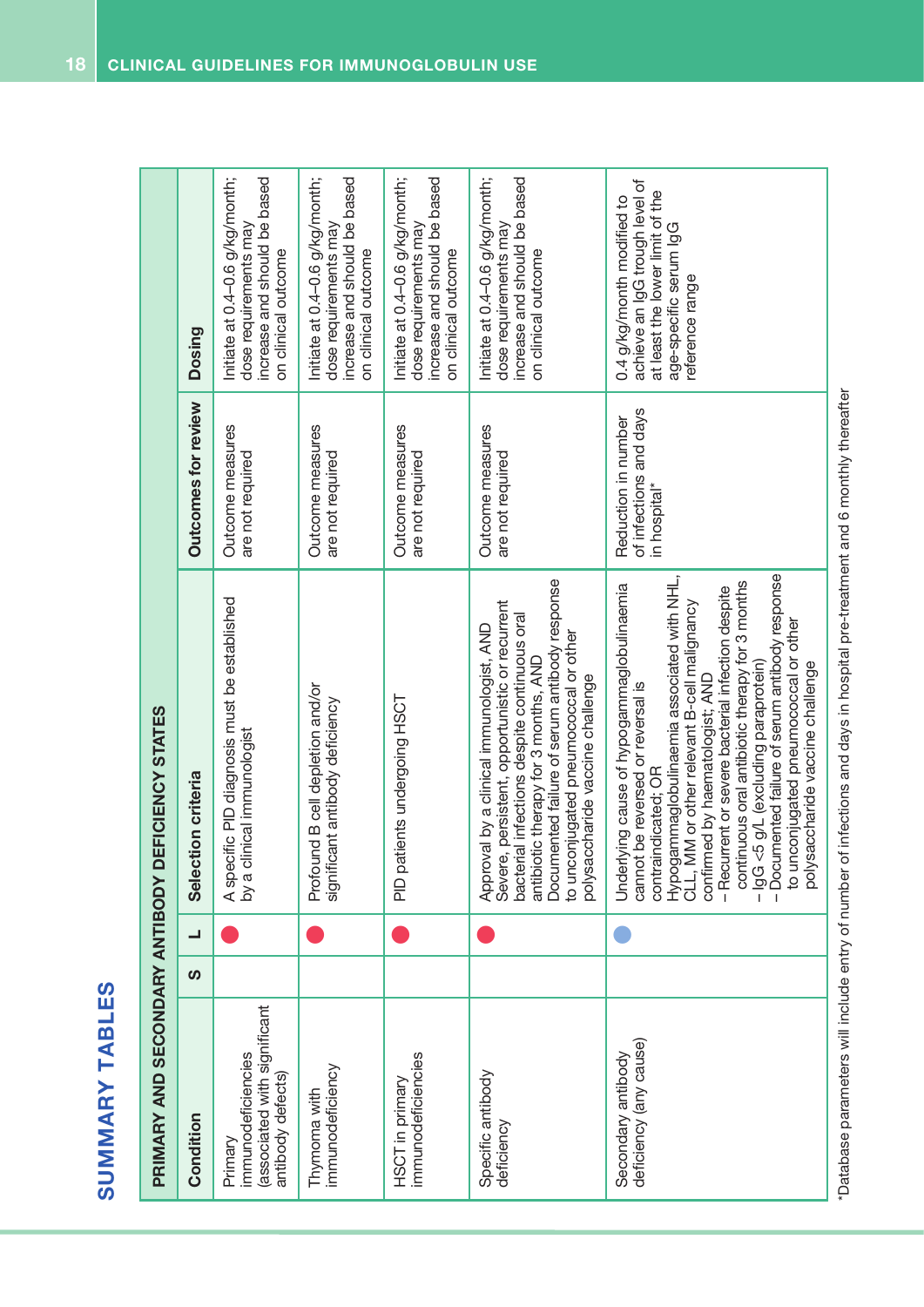| <b>HAEMATOLOGY</b>                                                                                         |   |                                                                                                                                                                                                                                                                                                                                                                                                                                                                          |                                                                                 |                                                                                                                                       |
|------------------------------------------------------------------------------------------------------------|---|--------------------------------------------------------------------------------------------------------------------------------------------------------------------------------------------------------------------------------------------------------------------------------------------------------------------------------------------------------------------------------------------------------------------------------------------------------------------------|---------------------------------------------------------------------------------|---------------------------------------------------------------------------------------------------------------------------------------|
| Condition                                                                                                  | S | Selection criteria                                                                                                                                                                                                                                                                                                                                                                                                                                                       | Outcomes for review                                                             | Dosing                                                                                                                                |
| Acquired red cell aplasia                                                                                  |   | In cases of foetal hydrops, if it is likely to be<br>therapies (corticosteroid and at least one<br>associated with parvovirus B19 infection<br>confirmed by PCR; AND failure of other<br>Patients with parvovirus B19 infection<br>other immunosuppressive therapy)                                                                                                                                                                                                      | Correction of anaemia                                                           | 2 g/kg in two to five divided<br>doses; repeated on relapse<br>and for a second relapse.                                              |
| (foeto-maternal/neonatal)<br>thrombocytopenia<br>Alloimmune                                                |   | or suspected to cause this condition<br>Clinical suspicion in antenatal or neonatal<br>pregnancy and the presence of maternal<br>platelet-specific allo-antibodies that are<br>based on clinical and laboratory<br>Unexplained foetal death in a previous<br>(most commonly HPA-1a or HPA-5b)<br>Thrombocytopenia or spontaneous<br>Thrombocytopenia with or without<br>haemorrhage in the neonate; OR<br>haemorrhage in the foetus; OR<br>features:<br>setting<br>known | Increment in (neonatal)<br>Successful outcome<br>platelet count<br>of pregnancy | Neonatal: 1 g/kg; occasionally<br>thrombocytopenia persists<br>Maternal: 1 g/kg weekly<br>throughout pregnancy<br>>1 dose required if |
| Autoimmune haemolytic<br>Evans syndrome and<br>anaemia (including<br>hyper-haemolysis)<br>post-transfusion |   | Symptomatic or severe anaemia (Hb <6 g/dL,<br>Temporising measure prior to splenectomy<br>conventional therapy with corticosteroids<br>except patients with co-morbidities) or<br>thrombocytopenia (Evans syndrome,<br>platelets <20x109/L) refractory to<br>(or steroids contra-indicated); OR                                                                                                                                                                          | Correction of anaemia/<br>thrombocytopenia                                      | Up to 2 g/kg as a single or<br>divided dose                                                                                           |
|                                                                                                            |   |                                                                                                                                                                                                                                                                                                                                                                                                                                                                          |                                                                                 | continued                                                                                                                             |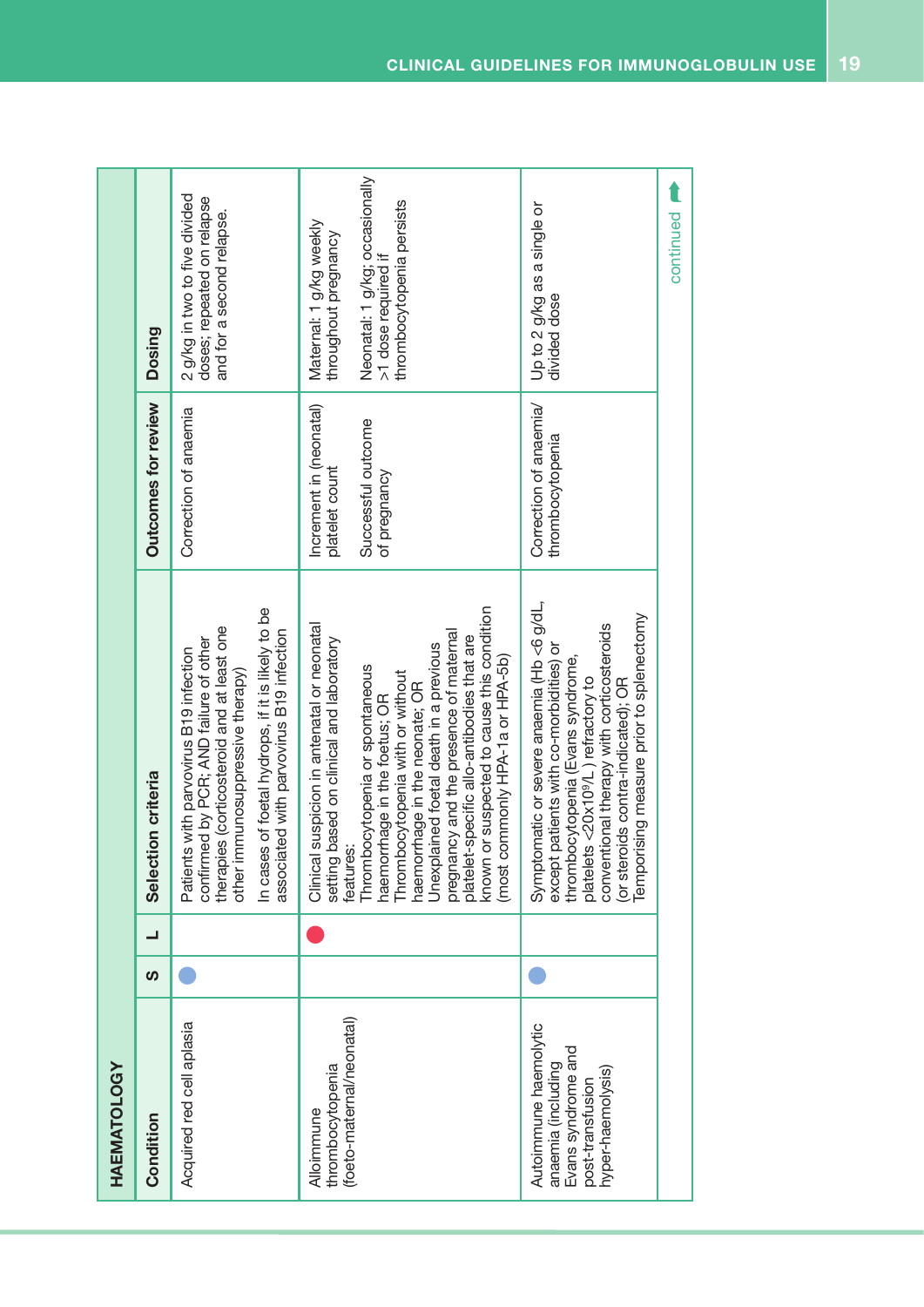| continued<br>Haematology                                                                                                                                                                                         |   |   |                                                                                                                                                                                                                                                                                                            |                                                                                    |                                                                                                                                      |
|------------------------------------------------------------------------------------------------------------------------------------------------------------------------------------------------------------------|---|---|------------------------------------------------------------------------------------------------------------------------------------------------------------------------------------------------------------------------------------------------------------------------------------------------------------|------------------------------------------------------------------------------------|--------------------------------------------------------------------------------------------------------------------------------------|
| Condition                                                                                                                                                                                                        | ທ | ᆜ | Selection criteria                                                                                                                                                                                                                                                                                         | Outcomes for review                                                                | <b>Dosing</b>                                                                                                                        |
| severe bleeding disorders<br>prescribed in a compre-<br>inhibitors* (alloantibodies<br>hensive care centre for<br>haemophilia in these<br><b>Nig should only be</b><br>and autoantibodies)<br>Coagulation factor |   |   | Life or limb-threatening haemorrhage AND<br>Life or limb-threatening haemorrhage AND<br>Autoimmune von Willebrand syndrome<br>failure to respond to other treatments OR<br>failure to respond to other treatments;<br>prior to invasive procedures<br>Acquired haemophilia                                 | Fall in relevant inhibitor<br>Rise in relevant factor<br>levels<br>levels          | either 0.4 g/kg for 5 days or<br>1 g/kg for 2 days<br>Initial therapy:                                                               |
| Haemolytic disease of<br>the newborn                                                                                                                                                                             |   |   | phototherapy in cases of Rhesus haemolytic<br>disease or ABO haemolytic disease<br>As adjunct to continuous multiple<br>(see NICE guideline 98)                                                                                                                                                            | Record gestational age<br>exchange transfusion<br>Record bilirubin<br>Avoidance of | 0.5 g/kg over 4 hours                                                                                                                |
| Haemophagocytic<br>syndrome                                                                                                                                                                                      |   |   | Diagnosis by consultant haematologist<br>based on bone marrow biopsy AND<br>Pancytopenia                                                                                                                                                                                                                   | pancytopenia<br>Survival<br>Correction of                                          | Up to 2 g/kg as a single or<br>divided dose                                                                                          |
| Immune thrombocytopenic<br>purpura - acute                                                                                                                                                                       |   |   | Prior to surgery to achieve a safe platelet count;<br>In children (<16 years) for emergency or prior<br>If no response to corticosteroids and other<br>If corticosteroids are contraindicated or<br>to procedure likely to induce bleeding<br>more rapid response required;<br>treatments contraindicated; | Resolution of bleeding<br>Increment in platelet<br>count                           | Use 1 g/kg (0.8-1 for children)<br>as a single infusion, to be<br>repeated at later date if<br>platelet count has not<br>responded   |
| purpura - persistent<br>thrombocytopenic<br>Immune                                                                                                                                                               |   |   | e.g. potentially life-threatening haemorrhage<br>For symptomatic cases unresponsive to all<br>other treatments, IVIg is appropriate only<br>and/or bleeding into a critical area<br>for emergency management                                                                                               | Resolution of bleeding<br>Increment in platelet<br>count                           | Use 1 $g/kg$ (0.8-1 for children)<br>as a single infusion, to be<br>repeated at later date if<br>platelet count has not<br>responded |
| Post-transfusion<br>purpura                                                                                                                                                                                      |   |   | to HPA-1a antigen in pregnancy or transfusion)<br>Active bleeding (typically occurs in Caucasian<br>HPA-1a-negative females previously exposed<br>Sudden severe thrombocytopenia 5-10 days<br>post-transfusion of blood products; AND                                                                      | Resolution of bleeding<br>Increment in platelet<br>count                           | 2 g/kg in divided doses over<br>2–5 consecutive days                                                                                 |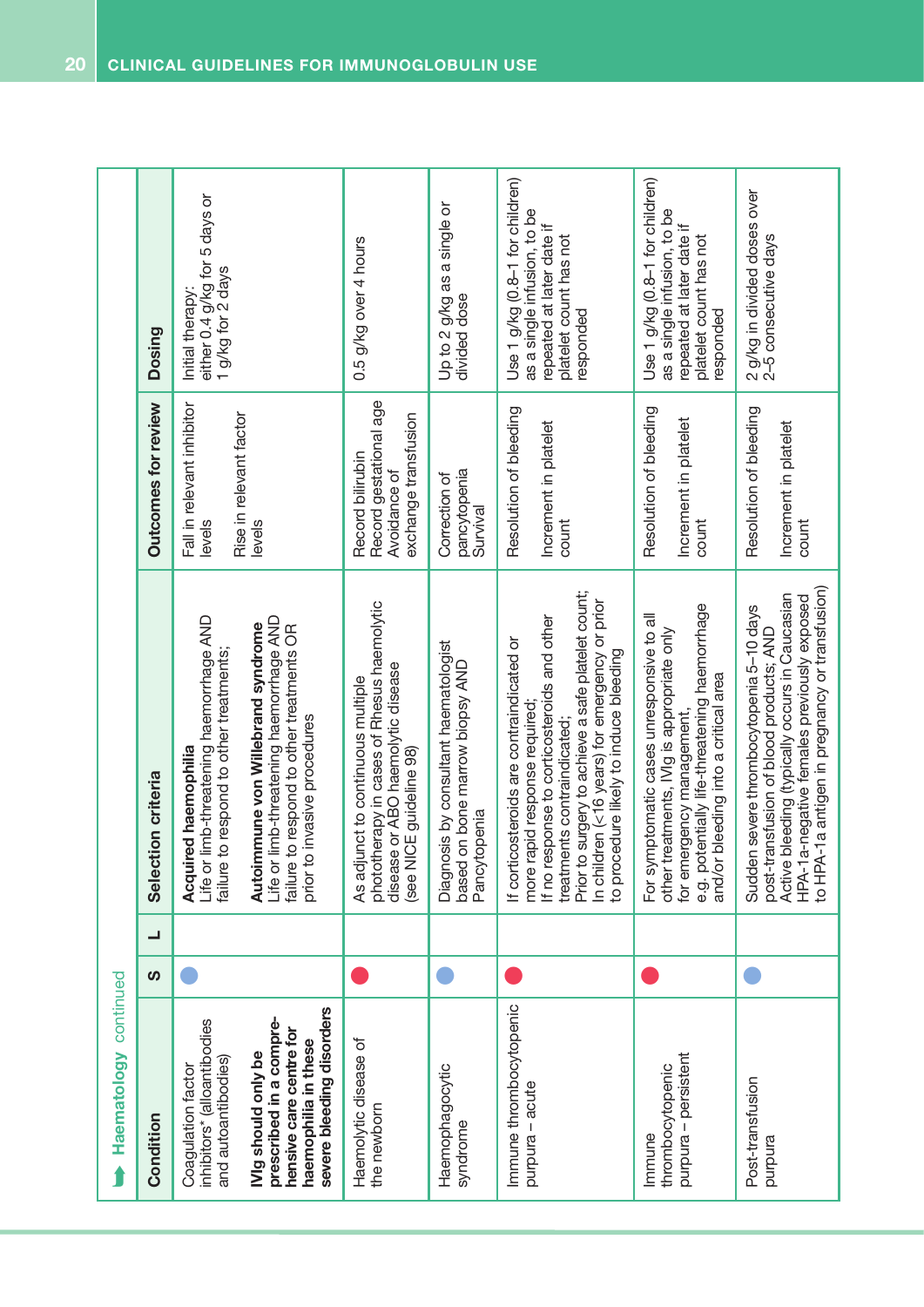|                                                                                                                                                                                                                                                                                  | days                                                                                                                                                                                                                                                                 |                                                                                                                                                                                |                    |   |           |
|----------------------------------------------------------------------------------------------------------------------------------------------------------------------------------------------------------------------------------------------------------------------------------|----------------------------------------------------------------------------------------------------------------------------------------------------------------------------------------------------------------------------------------------------------------------|--------------------------------------------------------------------------------------------------------------------------------------------------------------------------------|--------------------|---|-----------|
| relapse' as the interval between<br>apart; restarted at relapse and<br>relapses after 6 weeks, 2 g/kg<br>2 doses of IVIg (2 g/kg given<br>over several days) 6 weeks<br>ot smit, eut buisn pepedeu<br>is given over several days<br>courses (i.e. if a patient<br>every 6 weeks) | days for non-responsive or late<br>dose may be considered at 14<br>autonomic problems); second<br>potential fluid overload and<br>g/kg usually given over 5<br>recommended because of<br>shorter time frame not<br>deteriorating patients<br>$\overline{\mathsf{c}}$ | as the interval between<br>apart; restarted at relapse and<br>2 doses of IVIg (2 g/kg given<br>over several days) 6 weeks<br>ot smit, eut buisn pereder<br>relapse'<br>courses |                    |   | continued |
| sure<br>juiy<br>್ಲಾ<br>ပ္က<br>$\widehat{m}$                                                                                                                                                                                                                                      |                                                                                                                                                                                                                                                                      | Dres<br>R <sub>C</sub><br>and<br>Φ                                                                                                                                             | $\frac{\alpha}{2}$ | ᆚ |           |

| <b>NEUROLOGY</b>                                                                                          |   |   |                                                                                                                                                                                                                                                                                                                                                                                |                                                                                                                                                                                                                                                                                                                                                                                                                             |                                                                                                                                                                                                                                                                                 |
|-----------------------------------------------------------------------------------------------------------|---|---|--------------------------------------------------------------------------------------------------------------------------------------------------------------------------------------------------------------------------------------------------------------------------------------------------------------------------------------------------------------------------------|-----------------------------------------------------------------------------------------------------------------------------------------------------------------------------------------------------------------------------------------------------------------------------------------------------------------------------------------------------------------------------------------------------------------------------|---------------------------------------------------------------------------------------------------------------------------------------------------------------------------------------------------------------------------------------------------------------------------------|
| Condition                                                                                                 | S | ᆜ | Selection criteria                                                                                                                                                                                                                                                                                                                                                             | Outcomes for review                                                                                                                                                                                                                                                                                                                                                                                                         | <b>Dosing</b>                                                                                                                                                                                                                                                                   |
| Polyradiculoneuropathy<br>Chronic Inflammatory<br>Demyelinating                                           |   |   | to the EFNS/International Peripheral<br>Significant functional impairment<br>Probable or definite diagnosis of<br>by a neurologist according<br>inhibiting normal daily activities<br>Nerve Society Guidelines; AND<br>CIDP                                                                                                                                                    | Other validated disability measure<br>Improvement in any of the following<br>in upper and lower limb scored<br>MRC score (7 pairs of muscles<br>Up and go 10-m walk (in secs)<br>INCAT sensory sum score<br>The ONLS<br>prespecified measures<br>0-5, maximum 70)<br>(record $3$ of $5$ )                                                                                                                                   | relapse' as the interval between<br>apart; restarted at relapse and<br>relapses after 6 weeks, 2 g/kg<br>2 doses of IVIg (2 g/kg given<br>over several days) 6 weeks<br>ot smit, eqt buisn pepeder<br>s given over several days<br>courses (i.e. if a patient<br>every 6 weeks) |
| Guillain-Barré syndrome<br>brain stem encephalitis)<br>(includes Bickerstaff's                            |   |   | Diagnosis of GBS (or variant) in<br>(Hughes Grade 4); OR<br>Disease progression<br>Significant disability<br>hospital; AND                                                                                                                                                                                                                                                     | Record the disability grade at<br>diagnosis                                                                                                                                                                                                                                                                                                                                                                                 | 2 g/kg usually given over 5 days<br>days for non-responsive or late<br>dose may be considered at 14<br>autonomic problems); second<br>potential fluid overload and<br>recommended because of<br>shorter time frame not<br>deteriorating patients                                |
| Inflammatory myopathies<br>Inclusion body myositis<br>Dermatomyositis (DM),<br>Polymyositis (PM)<br>(IBM) |   |   | Dysphagia and have not responded<br>Patients with PM or DM who have<br>significant muscle weakness; OR<br>immunosuppressive agents; OR<br>neurologist, rheumatologist, or<br>dysphagia affecting nutrition<br>Patients with IBM who have<br>to corticosteroids and other<br>patients with rapidly<br>Diagnosis of myositis by a<br>progressive IBM)<br>immunologist of:<br>TON | 1. Improvement in functional scores<br>muscle assessment; OR up and<br>Medical Research Council (MRC)<br>quantitative muscle scores OR<br>previous evidence of deterior-<br>MRC muscle assessment OR<br>(ADLs) or quantitative muscle<br>ation in one of these scores<br>up and go 10-m walk after<br>Stabilisation of disease as<br>defined by stable ADLs or<br>go 10-m walk (in secs)<br>scores OR<br>$\dot{\mathbf{c}}$ | relapse' as the interval between<br>apart; restarted at relapse and<br>2 doses of IVIg (2 g/kg given<br>over several days) 6 weeks<br>repeated using the 'time to<br>courses                                                                                                    |
|                                                                                                           |   |   |                                                                                                                                                                                                                                                                                                                                                                                |                                                                                                                                                                                                                                                                                                                                                                                                                             | continued                                                                                                                                                                                                                                                                       |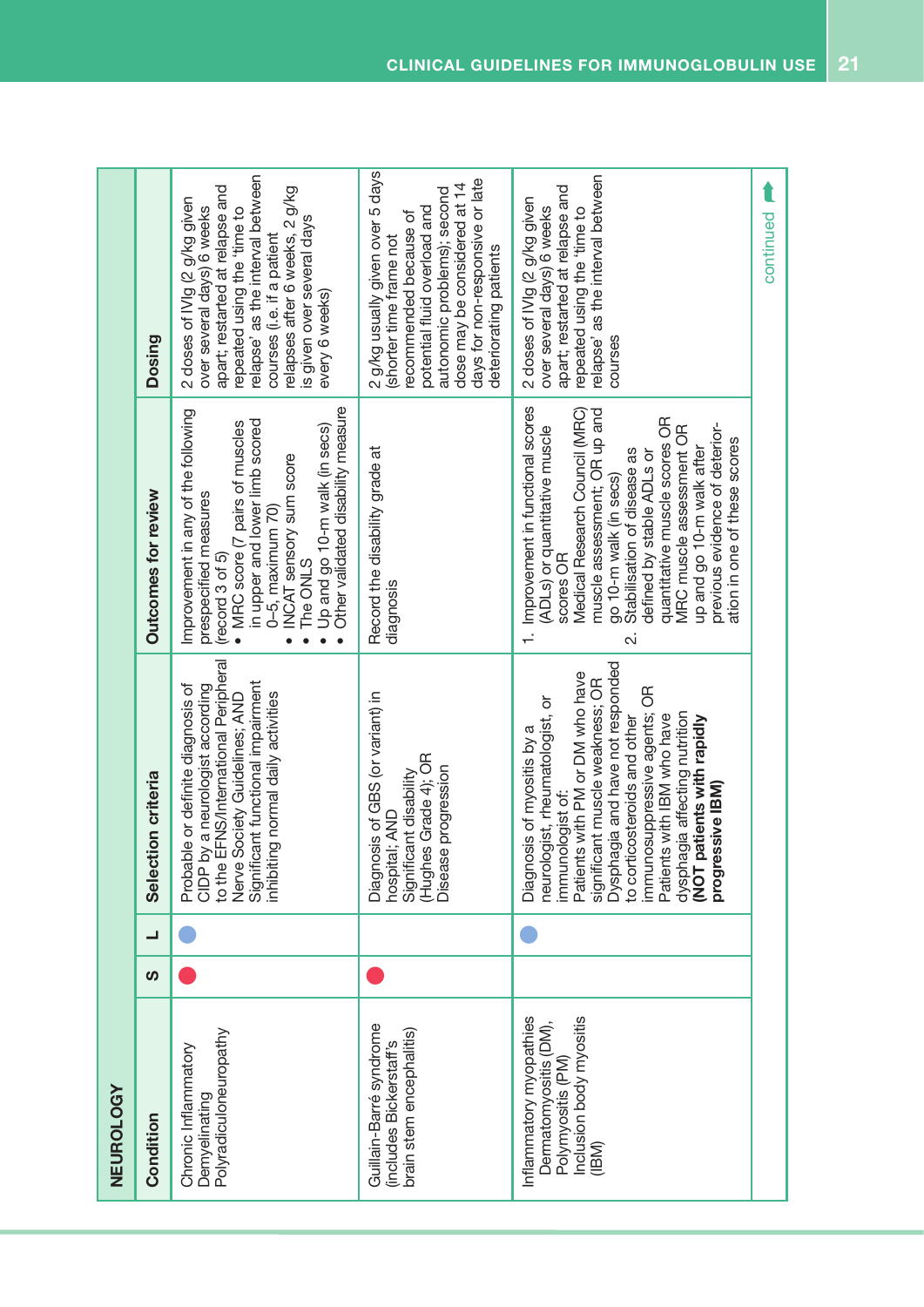| Neurology continued                                                           |          |   |                                                                                                                                                                                                                                                                         |                                                                                                                                                                                                                                                                                          |                                                                                                                                                                                                                                                    |
|-------------------------------------------------------------------------------|----------|---|-------------------------------------------------------------------------------------------------------------------------------------------------------------------------------------------------------------------------------------------------------------------------|------------------------------------------------------------------------------------------------------------------------------------------------------------------------------------------------------------------------------------------------------------------------------------------|----------------------------------------------------------------------------------------------------------------------------------------------------------------------------------------------------------------------------------------------------|
| Condition                                                                     | <b>S</b> | ┙ | Selection criteria                                                                                                                                                                                                                                                      | Outcomes for review                                                                                                                                                                                                                                                                      | Dosing                                                                                                                                                                                                                                             |
| includes Lambert-Eaton<br>myasthenic syndrome<br>Myasthenia gravis<br>(LEMS)] |          |   | Prior to surgery and/or thymectomy<br>Acute exacerbation (myasthenic<br>Diagnosis of MG or LEMS by a<br>Weakness requires hospital<br>immunosuppressive<br>treatments are ineffective/<br>inappropriate; OR<br>neurologist; OR<br>admission; OR<br>crisis); OR<br>Other | Respiratory function, e.g. forced<br>weakness using any pre-specified<br>Quantitative Myasthenia Gravis<br>· Forward arm abduction time<br>Improvement in fatigability and<br>Variation of a myasthenic<br>muscular score<br>vital capacity<br>Score (Duke)<br>(up to 5 min)<br>measure: | 2 g/kg given over 2-5 days                                                                                                                                                                                                                         |
| Multifocal motor<br>neuropathy                                                |          |   | multifocal motor neuropathy with<br>Significant functional impairment<br>or without persistent conduction<br>inhibiting normal daily activities<br>Diagnosis by a neurologist of<br>block; AND                                                                          | · Power score from 10 pre-defined<br>Other validated disability measure<br>Up and go 10-m walk (in secs)<br>pairs of muscles including six<br>Improvement in pre-specified<br>most affected muscles<br>neuro-physiologically<br>The ONLS<br>measures:                                    | courses (often may be 4 weeks,<br>relapse' as the interval between<br>but doses required may be less<br>apart; restarted at relapse and<br>2 doses of IVIg (2 g/kg given<br>of emit, eut buisn pepeder<br>over several days) 6 weeks<br>than CIDP) |
| demyelinating neuropathy<br>Paraprotein-associated<br>(IgM, IgG or IgA)       |          |   | inhibiting normal daily activities; AND<br>Significant functional impairment<br>Diagnosis by a neurologist AND<br>Other therapies have failed, are<br>contraindicated or undesirable                                                                                    | upper and lower limb scored 0-5,<br>Other validated disability measure<br>Improvement in any of the following<br>• MRC score (7 pairs of muscles in<br>Up and go 10-m walk (in secs)<br>INCAT sensory sum score<br>pre-specified measures<br>maximum 70)<br>(record 3 of 5):<br>The ONLS | relapse' as the interval between<br>apart; restarted at relapse and<br>2 doses of IVIg (2 g/kg given<br>over several days) 6 weeks<br>of emit, eup buisn pereder<br>courses                                                                        |
|                                                                               |          |   |                                                                                                                                                                                                                                                                         |                                                                                                                                                                                                                                                                                          | continued                                                                                                                                                                                                                                          |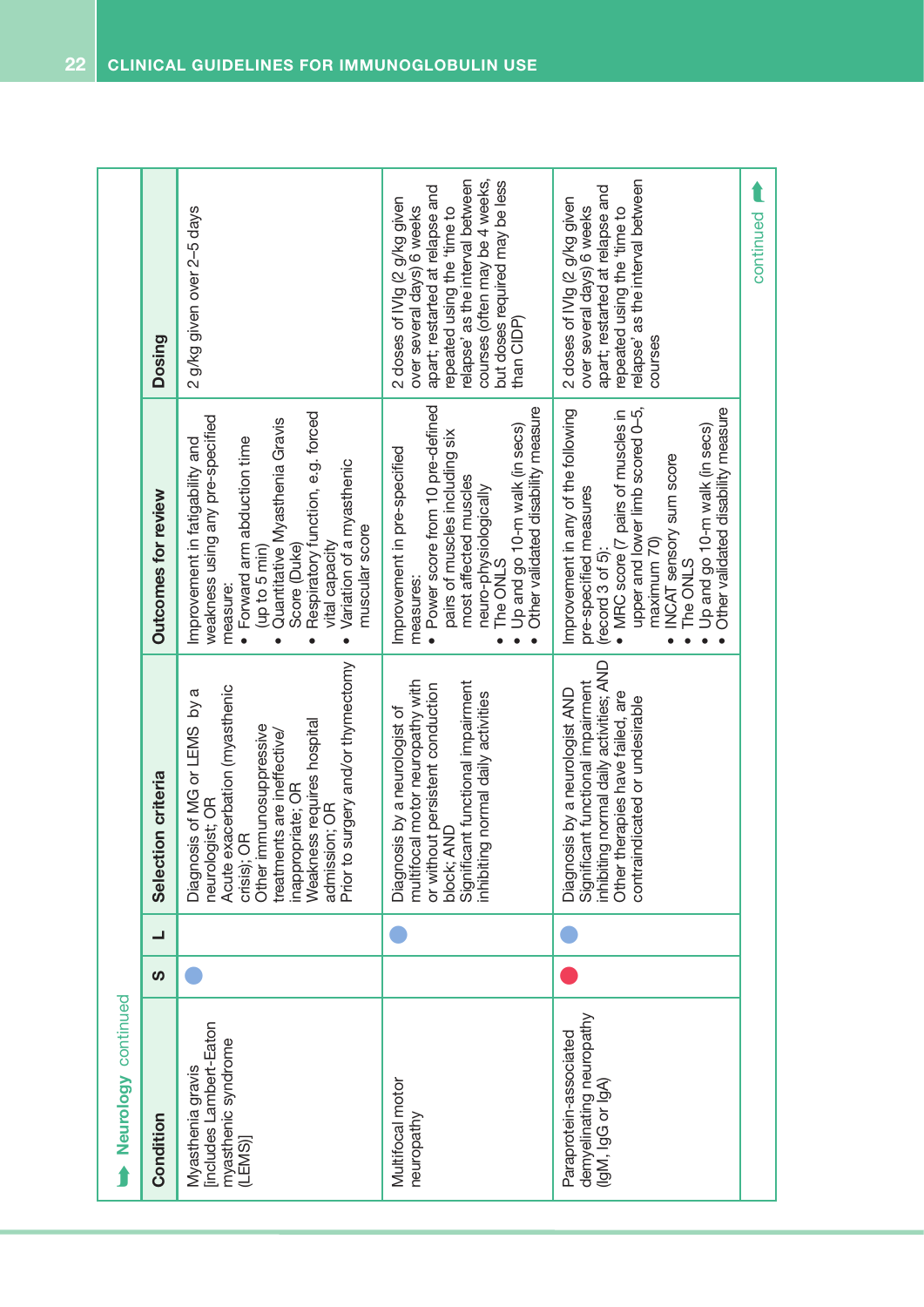| Neurology continued   |        |                                                         |                                                                                     |                                                                                                                                                                             |
|-----------------------|--------|---------------------------------------------------------|-------------------------------------------------------------------------------------|-----------------------------------------------------------------------------------------------------------------------------------------------------------------------------|
| Condition             | .<br>წ | Selection criteria                                      | Outcomes for review                                                                 | Dosing                                                                                                                                                                      |
| Rasmussen syndrome    |        | When other therapies (such as<br>steroids) have failed  | Improvement in cognitive state<br>Reduction in seizure frequency                    | apart; restarted at relapse and<br>2 doses of IVIg (2 g/kg given<br>over several days) 6 weeks<br>to relapse' as the interval<br>enit, aut buisn peredeu<br>between courses |
| Stiff person syndrome |        | Demonstration of auto-antibodies<br>to GAD-65 or GAD-67 | Up and go 10-m walk (in secs)<br>Number of spasms per day<br>Reduction in stiffness | apart; restarted at relapse and<br>2 doses of IVIg (2 g/kg given<br>over several days) 6 weeks<br>to relapse' as the interval<br>endi, equipulsu pepedes<br>between courses |

| <b>OTHER</b>                                                                        |  |                                                                                                                                                                                                                            |                                                      |                                                                                                   |
|-------------------------------------------------------------------------------------|--|----------------------------------------------------------------------------------------------------------------------------------------------------------------------------------------------------------------------------|------------------------------------------------------|---------------------------------------------------------------------------------------------------|
| Condition                                                                           |  | Selection criteria                                                                                                                                                                                                         | Outcomes for review                                  | <b>Dosing</b>                                                                                     |
| Autoimmune congenital<br>Paediatric myocarditis<br>heart block (anti-Ro)<br>er<br>O |  | pregnancy when:<br>There is a history of autoimmune<br>Mig therapy can be given during<br>congenital heart block in at least<br>antibodies are present<br>one previous pregnancy AND<br>Maternal anti-Ro and/or<br>anti-La | Improvement in the degree of<br>heart block at birth | 0.4 g/kg every 3 weeks for a<br>total of 5 treatments from<br>weeks 12 through 24 of<br>gestation |
| Autoimmune uveitis                                                                  |  | When sight is threatened                                                                                                                                                                                                   | Improvement in sight                                 | 1.5 g/kg/month for 3 months                                                                       |
|                                                                                     |  |                                                                                                                                                                                                                            |                                                      | continued <b>n</b>                                                                                |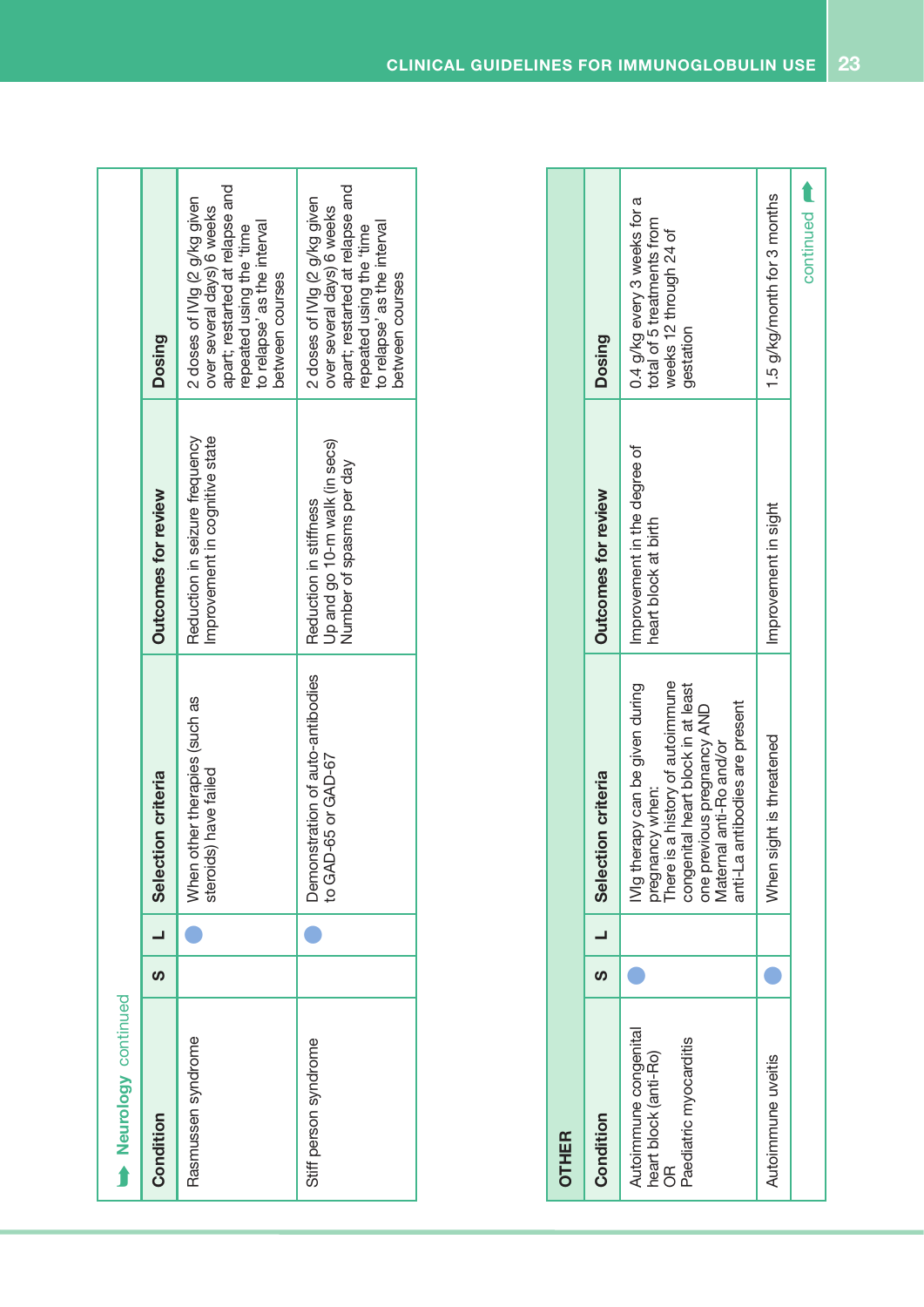| Other continued                                          |          |   |                                                                                                                                                                                                                                                                                                                                                                                                                    |                                                                                                                                                                                                       |                                                                                                                                                                    |
|----------------------------------------------------------|----------|---|--------------------------------------------------------------------------------------------------------------------------------------------------------------------------------------------------------------------------------------------------------------------------------------------------------------------------------------------------------------------------------------------------------------------|-------------------------------------------------------------------------------------------------------------------------------------------------------------------------------------------------------|--------------------------------------------------------------------------------------------------------------------------------------------------------------------|
| Condition                                                | <b>S</b> | ┙ | Selection criteria                                                                                                                                                                                                                                                                                                                                                                                                 | Outcomes for review                                                                                                                                                                                   | Dosing                                                                                                                                                             |
| Immunobullous diseases                                   |          |   | treatment with adjuvant agents<br>has failed or is inappropriate<br>Conventional corticosteroid<br>Severely affected AND                                                                                                                                                                                                                                                                                           | Dose reduction/discontinue other<br>Resolution of blisters/healing<br>Reduction in recurrence of<br>Improved quality of life<br>Resolution of pruritis<br>disease/relapse<br>affected skin<br>therapy | 2 g/kg over 2-5 days                                                                                                                                               |
| Kawasaki disease                                         |          |   | Clinical diagnosis of Kawasaki<br>disease by a paediatrician or<br>immunologist                                                                                                                                                                                                                                                                                                                                    | Resolution of fever                                                                                                                                                                                   | 10-12 hours, in conjunction with<br>response, or if relapse within 48h<br>2 g/kg single dose, given over<br>high-dose aspirin; a second<br>dose may be given if no |
| staphylococcal sepsis<br>(PVL-associated)<br>Necrotising |          |   | staphylococcal TSS, preferably with<br>Failure to achieve rapid improvement<br>with antibiotic therapy and other<br>Diagnosis of streptococcal or<br>isolation of organism; AND<br>supportive measures AND<br>Life-threatening                                                                                                                                                                                     | Reduction in hospital inpatient stay<br>Survival (yes/no)<br>Improvement of FBC, ALK, CPK                                                                                                             | 2g/kg as a single dose                                                                                                                                             |
| Clostridium difficile colitis<br>Severe or recurrent     |          |   | Severe cases (WCC >15, acute rising<br>If multiple recurrences, especially<br>recommended; the addition of oral<br>$+/-$ iv metronidazole 500 mg tds is<br>rifampicin (300 mg bd) or IVIg may<br>creatinine and/or signs/symptoms<br>of colitis) not responding to oral<br>vancomycin 125 mg qds, high-<br>wasting etc., consider IVIg<br>if evidence of malnutrition,<br>dosage oral vancomycin<br>be considered. | Any significant clearance of C. diff.<br>Duration of hospital in-patient stay                                                                                                                         | 0.4 g/kg, one dose, and<br>consider repeating                                                                                                                      |
|                                                          |          |   |                                                                                                                                                                                                                                                                                                                                                                                                                    |                                                                                                                                                                                                       | t<br>continued                                                                                                                                                     |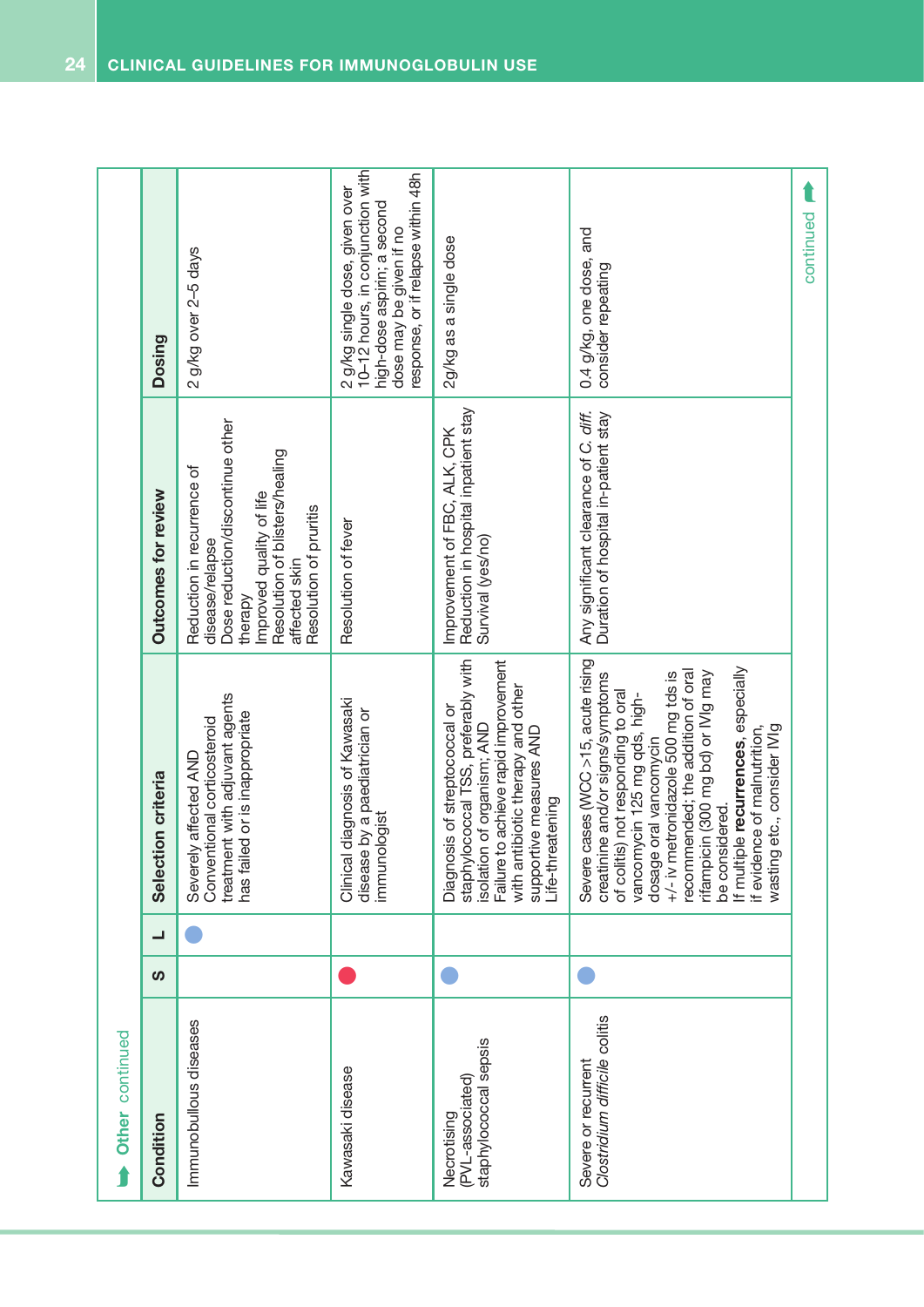| Other continued                                            |   |   |                                                                                                                                                                                                                                                                                                                                                                                                                                                                                                                                         |                                                                                                                                                                                                                                                                                                                                                                                                                                                                       |                                                                                                                                                                                                                               |
|------------------------------------------------------------|---|---|-----------------------------------------------------------------------------------------------------------------------------------------------------------------------------------------------------------------------------------------------------------------------------------------------------------------------------------------------------------------------------------------------------------------------------------------------------------------------------------------------------------------------------------------|-----------------------------------------------------------------------------------------------------------------------------------------------------------------------------------------------------------------------------------------------------------------------------------------------------------------------------------------------------------------------------------------------------------------------------------------------------------------------|-------------------------------------------------------------------------------------------------------------------------------------------------------------------------------------------------------------------------------|
| Condition                                                  | ທ | ┙ | Selection criteria                                                                                                                                                                                                                                                                                                                                                                                                                                                                                                                      | Outcomes for review                                                                                                                                                                                                                                                                                                                                                                                                                                                   | Dosing                                                                                                                                                                                                                        |
| streptococcal toxic<br>Staphylococcal or<br>shock syndrome |   |   | other supportive measures; AND<br>Failure to achieve rapid improve-<br>ment with antibiotic therapy and<br>with isolation of organism; AND<br>staphylococcal TSS, preferably<br>Diagnosis of streptococcal or<br>Life-threatening                                                                                                                                                                                                                                                                                                       | Reduction in hospital inpatient stay<br>Improvement of FBC, ALK, CPK<br>Survival (yes/no)                                                                                                                                                                                                                                                                                                                                                                             | 2 g/kg as a single dose                                                                                                                                                                                                       |
| Stevens Johnson syndrome<br>Toxic epidermal necrolysis,    |   |   | Diagnosis by a dermatologist; AND<br>Involved body surface area >10%;<br>The condition is life-threatening<br>When other treatments are<br>contraindicated; OR<br><b>AND</b>                                                                                                                                                                                                                                                                                                                                                            | Resolution of the disease                                                                                                                                                                                                                                                                                                                                                                                                                                             | 2 g/kg, preferably as a single<br>dose, or divided over 3<br>consecutive days                                                                                                                                                 |
| Transplantation<br>(solid organ)                           |   |   | Antibody Incompatible Transplant<br>HSV, VZV, CMV, RSV, but excluding<br>pneumonitis following heart and/or<br>therapies are contraindicated after<br>heart and/or lung transplant<br>lung transplant (viruses to include<br>resistant rejection or where other<br>Patients in whom renal, heart or<br><b>Antibody Mediated Rejection</b><br>Patients experiencing steroid<br>lung transplant is prevented<br>Patients experiencing viral<br>because of antibodies<br>Viral pneumonitis<br>influenza virus)<br>(AMR)<br>renal,<br>(AIT) | Reversal of radiological infiltrates<br>Length of ITU and hospital stay<br>Renal function = eGFR (MDRD)<br>Graft function (heart = ejection<br>fraction; lung = spirometry)<br>Type of renal transplant<br>Length of hospital stay<br>Rejection episodes<br>Viral pneumonitis*<br><b>HLA class DSA</b><br>Patient survival<br>Patient survival<br>AIT and AMR*<br>Cardiothoracic<br>Cardiothoracic<br>Graft survival<br>Virus type<br>Survival<br>Renal<br><b>DSA</b> | per DSA, in renal desensitisation<br>Up to 2 g/kg to be repeated for<br>Up to 2 g/kg to be repeated as<br>at 0.1 g/kg for 8-12 doses<br>0.5 g/kg for 5 days<br>Viral pneumonitis<br>$2 - 3$ doses<br><b>AMR</b><br><b>AIT</b> |

\*These parameters will be reviewed after one year, at which time specific outcome criteria will be formulated. \*These parameters will be reviewed after one year, at which time specific outcome criteria will be formulated.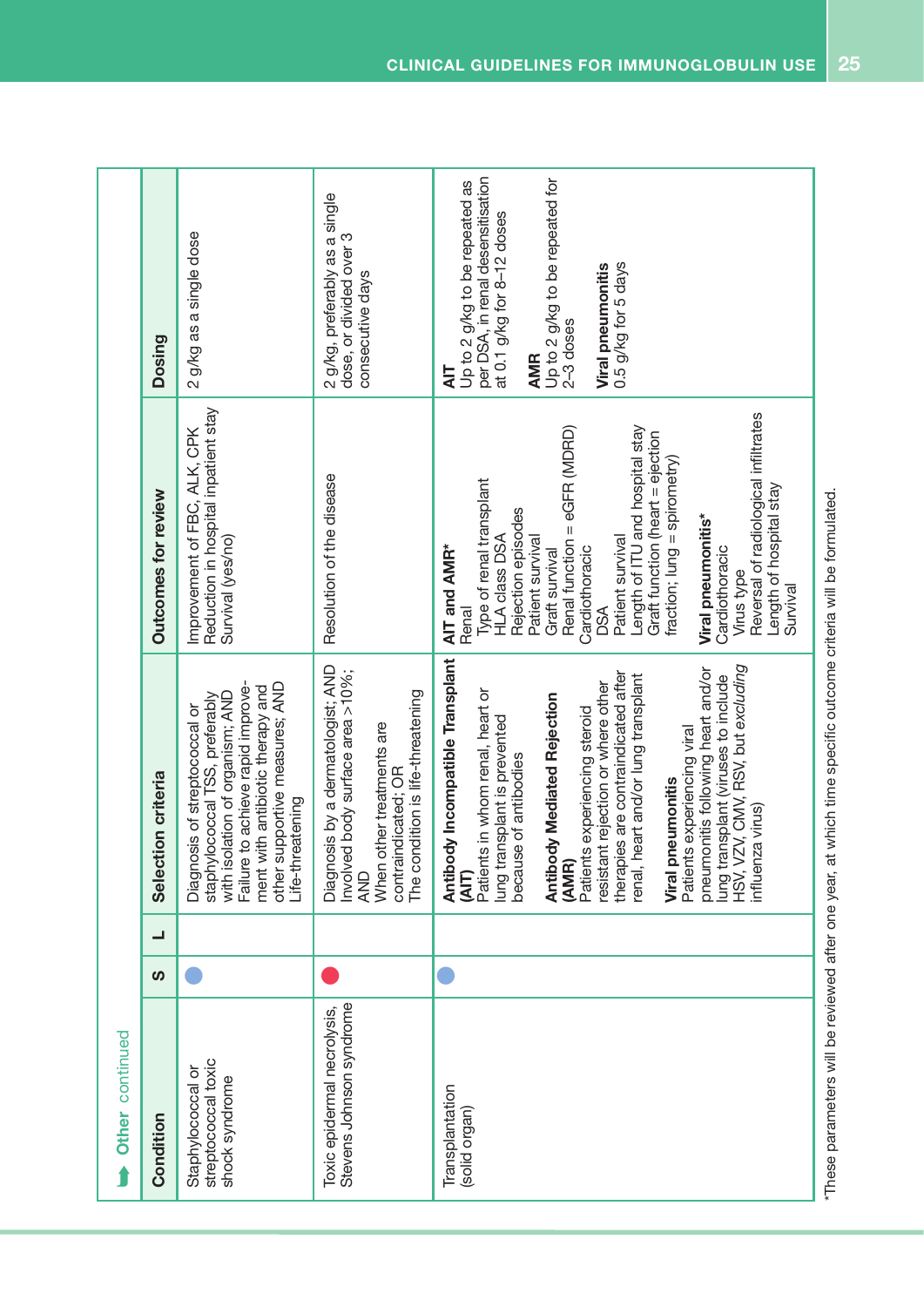#### **SUMMARY OF GREY INDICATIONS**

Grey indications are those diseases for which the evidence is weak, in many cases because the disease is rare. Approval from both the local IAP and the PCT is required for immunoglobulin treatment. In cases of 'unlisted' diseases, those not listed in the guidelines are to be considered as Grey. Even if the disease is unlisted, the diagnosis and locally agreed efficacy criteria are to be recorded in the database.

| Immune-mediated disorders with limited<br>evidence of immunoglobulin efficacy                                                                                                       | <b>Presumed immune-mediated disorders with</b><br>little or no evidence of efficacy |
|-------------------------------------------------------------------------------------------------------------------------------------------------------------------------------------|-------------------------------------------------------------------------------------|
| Acute disseminated encephalomyelitis<br>(if high-dose steroids have failed)                                                                                                         | Acquired red cell aplasia NOT due to<br>parvovirus B19                              |
| Autoimmune encephalitis (including NMDA<br>and VGKC antibodies, among others)                                                                                                       | Acute idiopathic dysautonomia                                                       |
| Catastrophic antiphospholipid syndrome                                                                                                                                              | Aplastic anaemia/pancytopenia                                                       |
| Cerebral infarction with antiphospholipid<br>antibodies                                                                                                                             | Atopic dermatitis/eczema                                                            |
| Chronic ITP                                                                                                                                                                         | Autoimmune neutropenia                                                              |
| Chronic regional pain syndrome                                                                                                                                                      | Chronic facial pain                                                                 |
| <b>CNS</b> vasculitis                                                                                                                                                               | Diabetic proximal neuropathy                                                        |
| Intractable childhood epilepsy                                                                                                                                                      | Haemolytic uraemic syndrome                                                         |
| Neuromyotonia                                                                                                                                                                       | <b>PANDAS</b>                                                                       |
| Opsoclonus Myoclonus                                                                                                                                                                | Paraneoplastic disorders that are known not<br>to be B- or T-cell mediated          |
| Post-exposure prophylaxis for viral or<br>pathogenic infection if intramuscular injection<br>is contraindicated, or treatment when hyper-<br>immune immunoglobulins are unavailable | <b>POEMS</b>                                                                        |
| Pyoderma gangrenosum                                                                                                                                                                | SLE without secondary immunocytopenias<br>(including juvenile)                      |
| Systemic juvenile idiopathic arthritis                                                                                                                                              |                                                                                     |
| Systemic vasculitides and ANCA disorders                                                                                                                                            |                                                                                     |
| Urticaria (severe, intractable)                                                                                                                                                     |                                                                                     |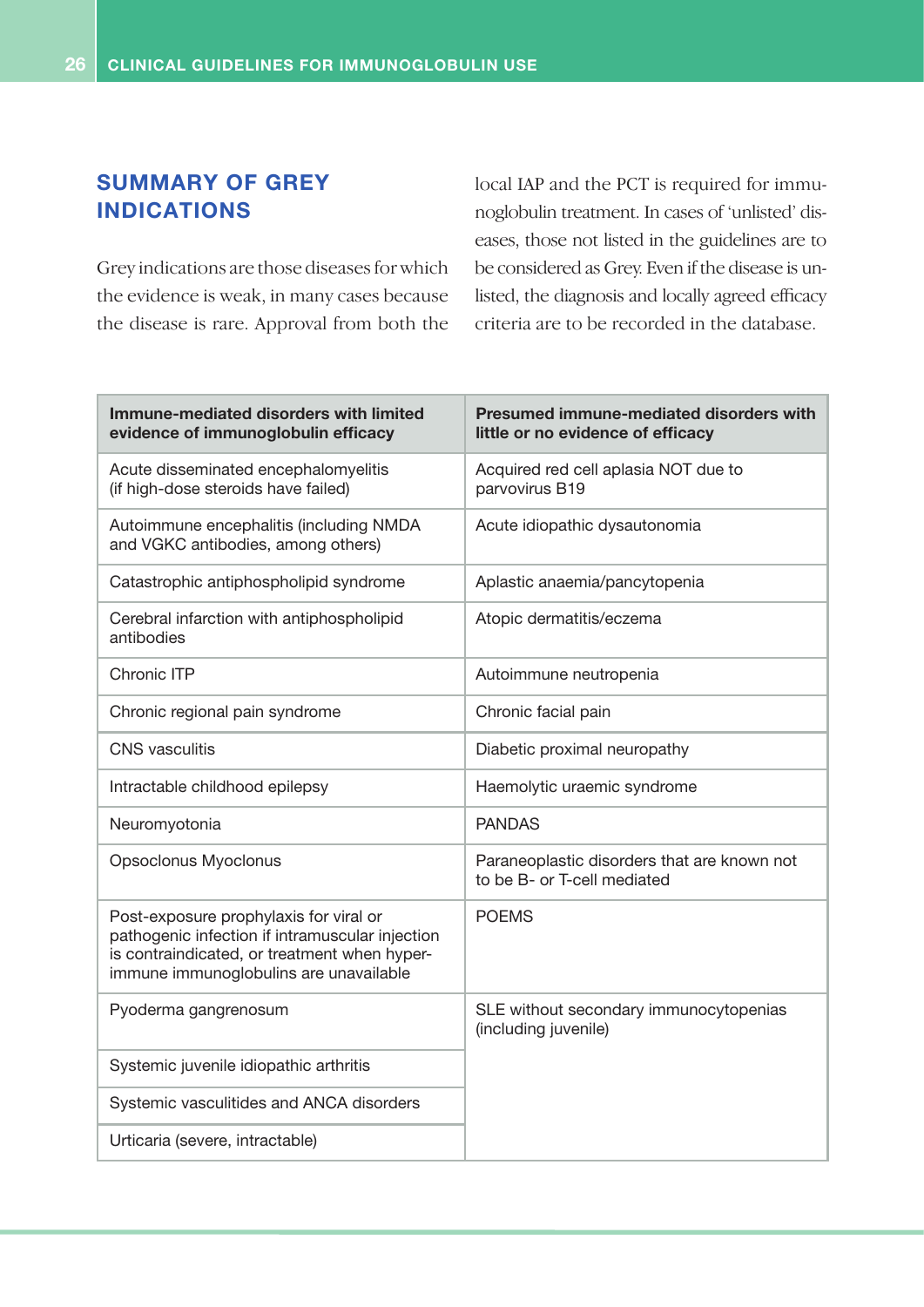#### **Removed from Grey:**

- Secondary antibody deficiencies (now Blue)
- Acquired vWd (now Blue)
- Post-transfusion hyperhaemolysis (now with haemolytic anaemia)
- Graft versus host disease (delete)
- SLE with secondary immunocytopenias (included in the relevant cytopenias)
- Infection following BMT or HSCT (included in Blue)
- Polymyositis (now Blue)
- Transplantation indications (now Blue)

#### **INDICATIONS FOR WHICH IVIG IS NOT RECOMMENDED**

- Immunodeficiency secondary to paediatric HIV infection
- Autologous BMT
- Adrenoleukodystrophy
- Alzheimer's disease
- Amyotrophic lateral sclerosis
- Chronic fatigue syndrome
- Critical illness neuropathy
- Multiple sclerosis
- Rheumatoid arthritis
- Neonatal sepsis (prevention or treatment)
- Sepsis in the intensive care unit not related to specific toxins or C. difficile
- Asthma
- Graves' ophthalmopathy
- IVF failure
- Recurrent spontaneous pregnancy loss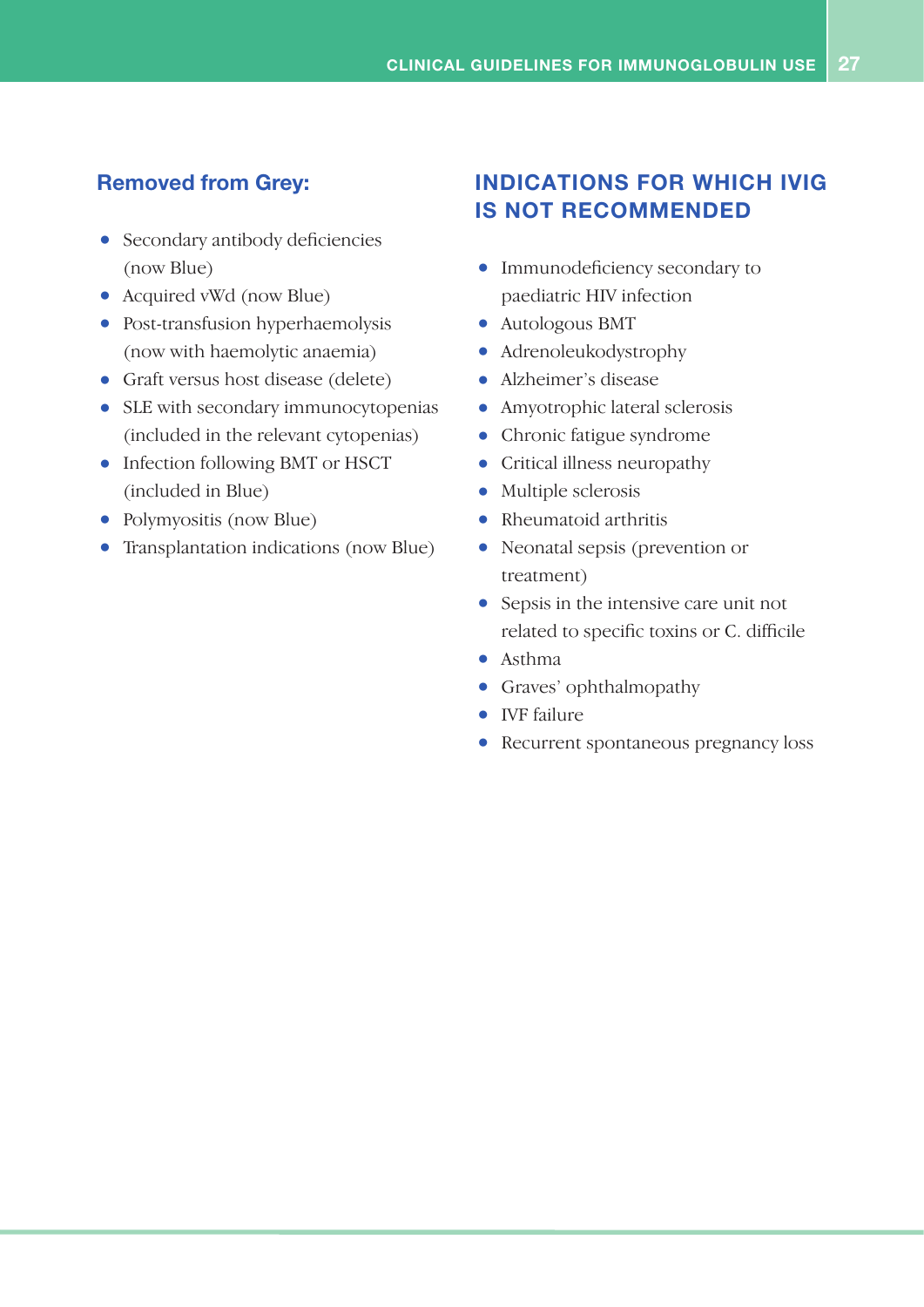### **Next section contains the replacement pages of Second Edition**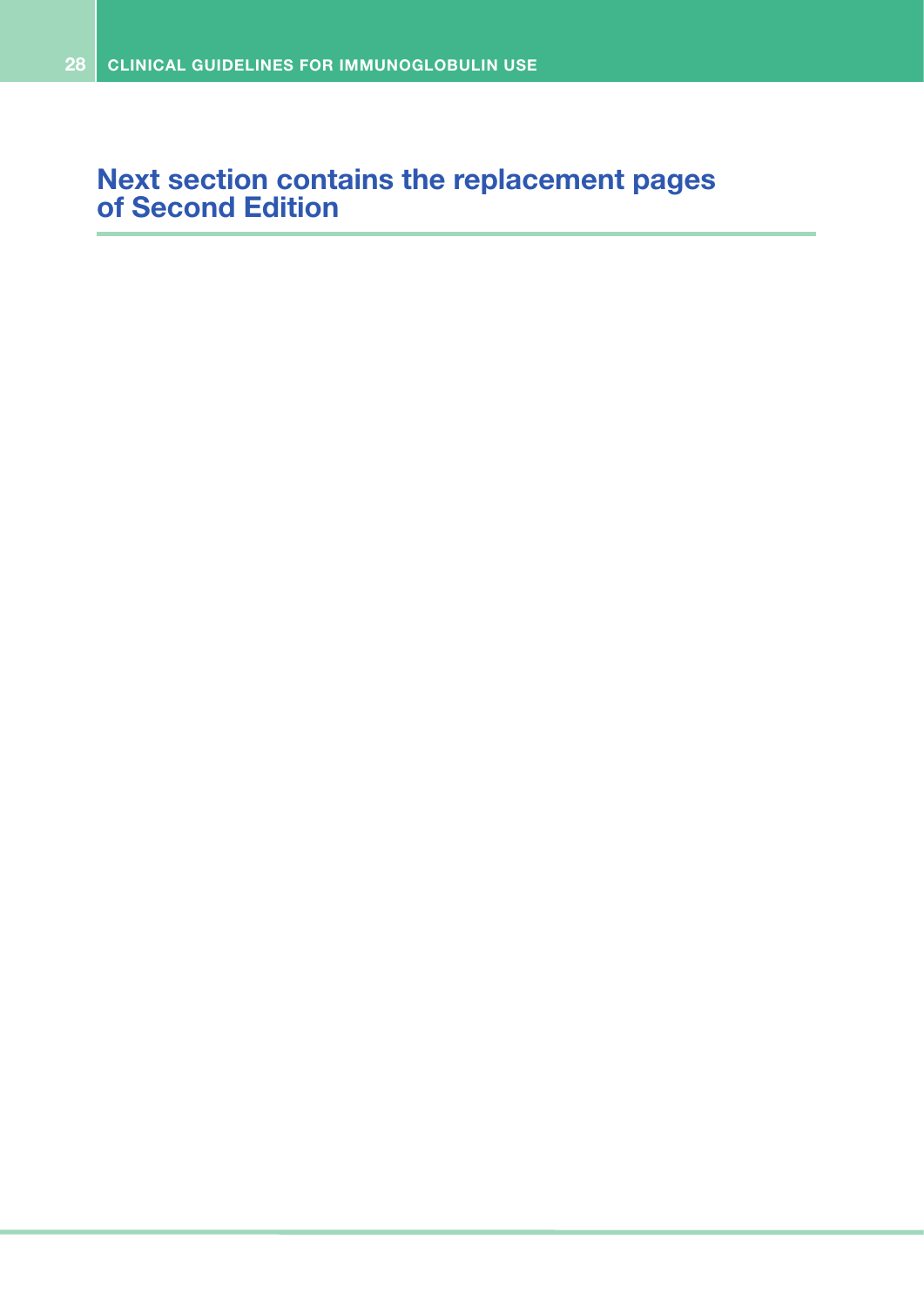#### **IMMUNOLOGY**

#### **Primary immunodeficiency disorders (associated with significant antibody defects)**

Antibody deficiencies may arise as primary disorders with a known or suspected genetic basis or secondary to a variety of other diseases, drugs and environmental or iatrogenic factors. They may occur in isolation or in association with defects in other effector components of the immune system (combined defects). Significant primary antibody deficiencies collectively account for the majority of primary immunodeficiency syndromes encountered in clinical practice [1,2]. The hallmark clinical presentation is recurrent or persistent bacterial infection, but these disorders are also associated with a heterogeneous variety of other infectious and non-infectious complications and with a high incidence of chronic, structural tissue damage, particularly in the respiratory tract. Clinical recognition of primary antibody deficiency is frequently delayed with consequent acute and chronic ill health, diminished quality of life, and decreased life expectancy. Primary antibody deficiency can present at any age.

Taken together, the primary antibody deficiency disorders account for at least half of all primary immunodeficiency syndromes. For some conditions, internationally-agreed diagnostic criteria have been established [3], but in other disorders formal case-definition criteria are lacking. The evidence base for current practice in the recognition, diagnosis and management of antibody deficiency has recently been reviewed [4]. Disorders which generally require immunoglobulin replacement as a central component of their management are presented below.

Diagnosis, particularly of primary deficiencies, is frequently delayed or overlooked [1,5]. Many patients present with established structural tissue damage, especially in the lungs, which is essentially irreversible even with optimal treatment. Diagnostic aims are to a) identify, or exclude, significant antibody deficiency, b) differentiate primary from secondary disease and c) delineate, where possible, a precise diagnosis.

| Common                                           | Less common                                                                                                        |
|--------------------------------------------------|--------------------------------------------------------------------------------------------------------------------|
| Common variable immunodeficiency group<br>(CVID) | Germinal centre class switch recombination<br>defects ('Hyper-IgM syndromes')                                      |
| X-linked agammaglobulinaemia (XLA)               | Other primary antibody deficiency<br>(including unclassifiable disorders)                                          |
|                                                  | Combined immunodeficiencies (including<br>severe combined immunodeficiency (SCID)<br>and unclassifiable disorders) |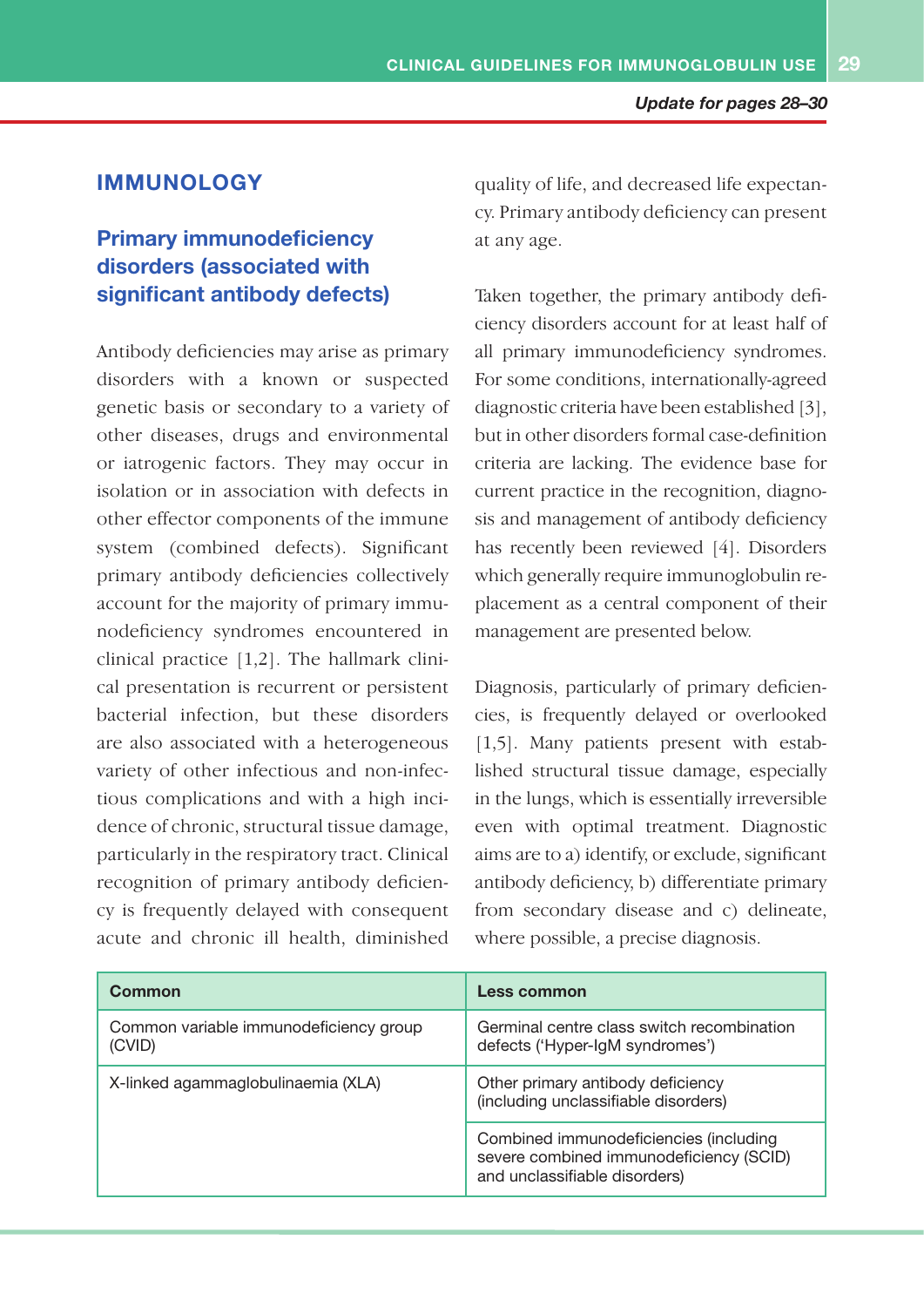The goals of management are to prevent complications or retard their progression, optimise quality of life, working capacity and life expectancy and, in children, ensure optimal growth and development [6].

Replacement therapy with polyclonal human normal immunoglobulin is the cornerstone of management for significant primary antibody deficiency disorders. No viable alternatives exist to this essential, basic component of treatment, particularly in the context of severe, persistent or recurrent bacterial infections. *For most patients, replacement therapy is a lifelong requirement*. Existing formulations replace deficient IgG only and are given by either intravenous or subcutaneous infusion in a hospital setting or, increasingly, within domestically-based programmes. Subcutaneous and intravenous preparations are therapeutically equivalent [7]. All preparations carry risks of adverse, infusion-related reactions and both real (hepatitis C) and theoretical (vCJD) risks of transmissible disease. Replacement therapy increases life expectancy and reduces the frequency and severity of infections, antibiotic usage and hospital admissions [4]; however, patients remain susceptible to sporadic breakthrough infections [8]. Optimal dosing and target levels for IgG are not known but higher doses are more effective than low-dose regimens in reducing infection rates and risk of chronic tissue damage. However, even apparently adequate treatment may fail to completely

retard progression of established disease complications such as bronchiectasis [9].

Replacement therapy is frequently targeted at achieving a sustained or pre-infusion trough serum IgG level within the normal range (6–16 g/L). There is evidence that improved outcomes, particularly in respect of respiratory infection, are associated with higher serum IgG levels up to at least 10 g/L [10]. Dosage should generally be initiated at 0.4–0.6 g/kg/month, but individual patients may require higher doses in the long term. The goal of therapy in individual cases should be to improve clinical outcome rather than achieve a minimum target level of serum IgG [11]. Dose requirements are commonly increased in the context of secondary structural tissue damage (especially in the respiratory tract) or co-existent chronic inflammatory conditions. Risk assessments for ongoing therapy with immunoglobulin should be carried out regularly (including the need to continue with active treatment).

#### *Recommendation*

Replacement immunoglobulin therapy in patients with significant, symptomatic primary defects of antibody production or function should be tailored to individual patient outcomes with the minimum aim of maintaining serum IgG levels within the age-related normal range (grade B recommendation, level IIb evidence).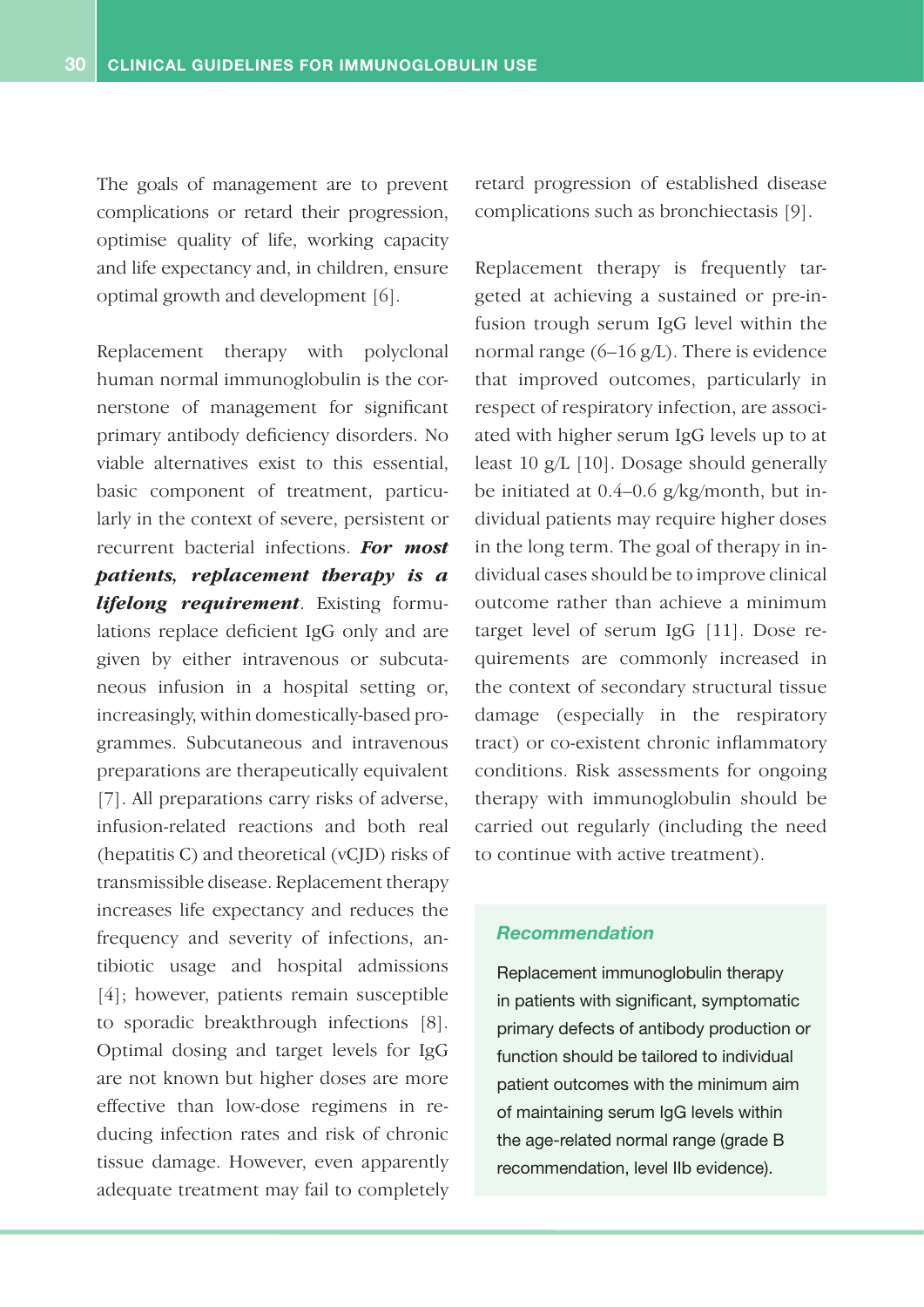#### **Other Specific Disorders**

#### *Thymoma with immunodeficiency (Good's Syndrome)*

Good's syndrome is a complex CVID-like condition where thymoma is found in association with profound B cell lymphopenia and quantitative or functional antibody deficiency. Infection frequencies correlate better with numerical B-cell depletion than with hypogammaglobulinemia. Thymectomy rarely results in normalisation of immunoglobulin levels and the syndrome may therefore constitute, and be classified as, a primary rather than secondary defect and, in respect of any antibody deficiency, be treated as for other primary antibody defects [2,12].

#### *Recommendation*

Immunoglobulin replacement is recommended for patients with thymoma associated with profound B-cell depletion and/or significant antibody deficiency (grade C recommendation, level III evidence).

#### **Combined immunodeficiencies requiring haemopoietic stem cell transplantation**

In this group of disorders, including Severe Combined Immunodeficiency and occurring predominantly in children, immunoglobulin therapy is required as a central measure to protect against infection and should be implemented as soon as possible after the diagnosis is established. Pre-existing infection in the high-risk situation of a combined primary immunodeficiency reduces the chances of a successful outcome from a haemopoietic stem cell transplant. Treatment with immunoglobulin should be continued following transplantation until reconstitution of B cells and antibody production has been achieved. In some cases, prolonged immunoglobulin replacement therapy is required.

#### *Recommendation*

Immunoglobulin replacement therapy should be considered an important adjunct to haemopoietic stem cell transplantation in the management of some primary immunodeficiency disorders. Duration of treatment should be based on individual reconstitution of B-cell function post-transplantation (grade C recommendation, level III evidence).

#### **Specific antibody deficiency**

Specific antibody deficiency is characterised by an inability to mount adequate humoral responses to polysaccharide antigens, with otherwise normal immunoglobulins [13]. Robust case definition is currently hampered by a lack of consensus on *in-vitro* diagnostic criteria. Consequently, uniform recommendations for treatment are yet to be developed. Most cases appear to have a relatively mild clinical phenotype (encompassing mainly respiratory infections) which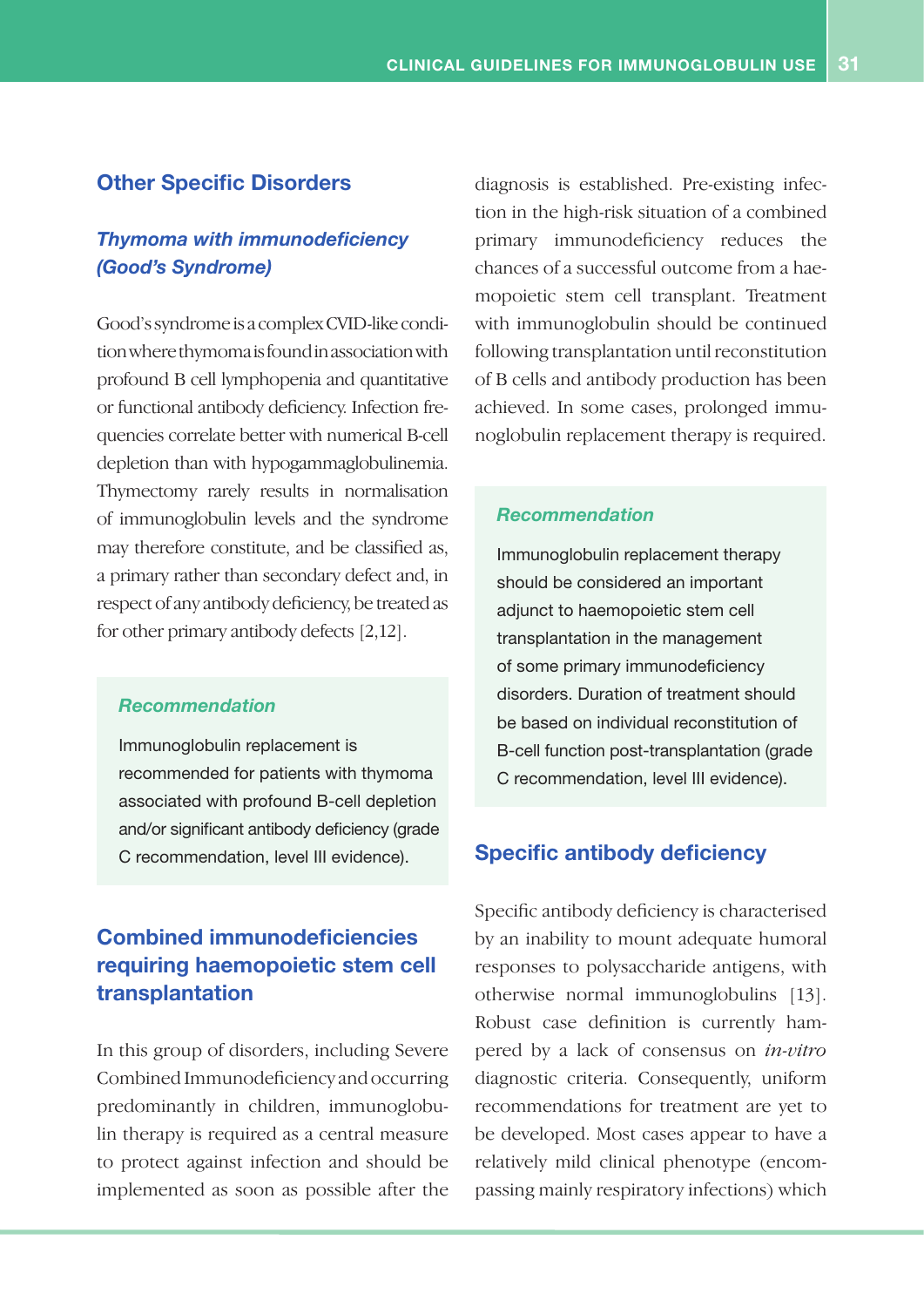can be managed with prophylactic antibiotics and acute treatment of breakthrough infections. Immunoglobulin replacement is reserved for those cases where prophylactic antibiotics fail to control either the frequency or severity of breakthrough infections.

#### *Recommendation*

Immunoglobulin replacement therapy is recommended in specific antibody deficiency in cases of failure of prophylactic antibiotic treatment where severe, persistent, opportunistic or recurrent breakthrough infections are encountered (grade C recommendation, level III evidence).

#### **Transient hypogammaglobulinaemia of infancy**

Hypogammaglobulinaemia in young children is often transient, reflecting delayed maturation of the immune system. In the majority of such children, immunoglobulin levels normalise by the age of around 4 years, but in a minority this can be delayed until 11 or 12 years of age. Most of these children are affected by frequent, minor infections, which can be managed with early, acute antibiotic usage or antibiotic prophylaxis [14]. However, in a small minority, infections are more severe and cannot be controlled or prevented with antibiotics alone. In such circumstances, immunoglobulin replacement is required until normalisation of endogenous antibody production.

#### *Recommendation*

Immunoglobulin replacement therapy may be required in a proportion of infants with prolonged physiological delay of native immunoglobulin production. Where required, the planned duration of therapy should be defined prior to initiation of active treatment (grade C recommendation, level III evidence).

#### **Secondary antibody deficiency**

Secondary antibody defects are found in a wide range of circumstances (in association with drugs, malignant disease, chronic infections, protein-losing states, systemic inflammatory diseases, trauma and iatrogenic factors such as splenectomy).

Infections associated with low measured antibody levels appear to be relatively uncommon in secondary deficiencies, with the exceptions of hypogammaglobulinaemia linked with haematological malignant disease, occasional cases of drug-associated deficiency and rare cases of nephrotic syndrome [15]. Dosage and treatment duration are important factors in drug-associated deficiencies. The deficit may, or may not, be reversible on cessation of therapy.

The selection criteria for IVIg to treat hypogammaglobulinaemia linked with haematological malignancy includes the requirement to document failure of serum antibody response to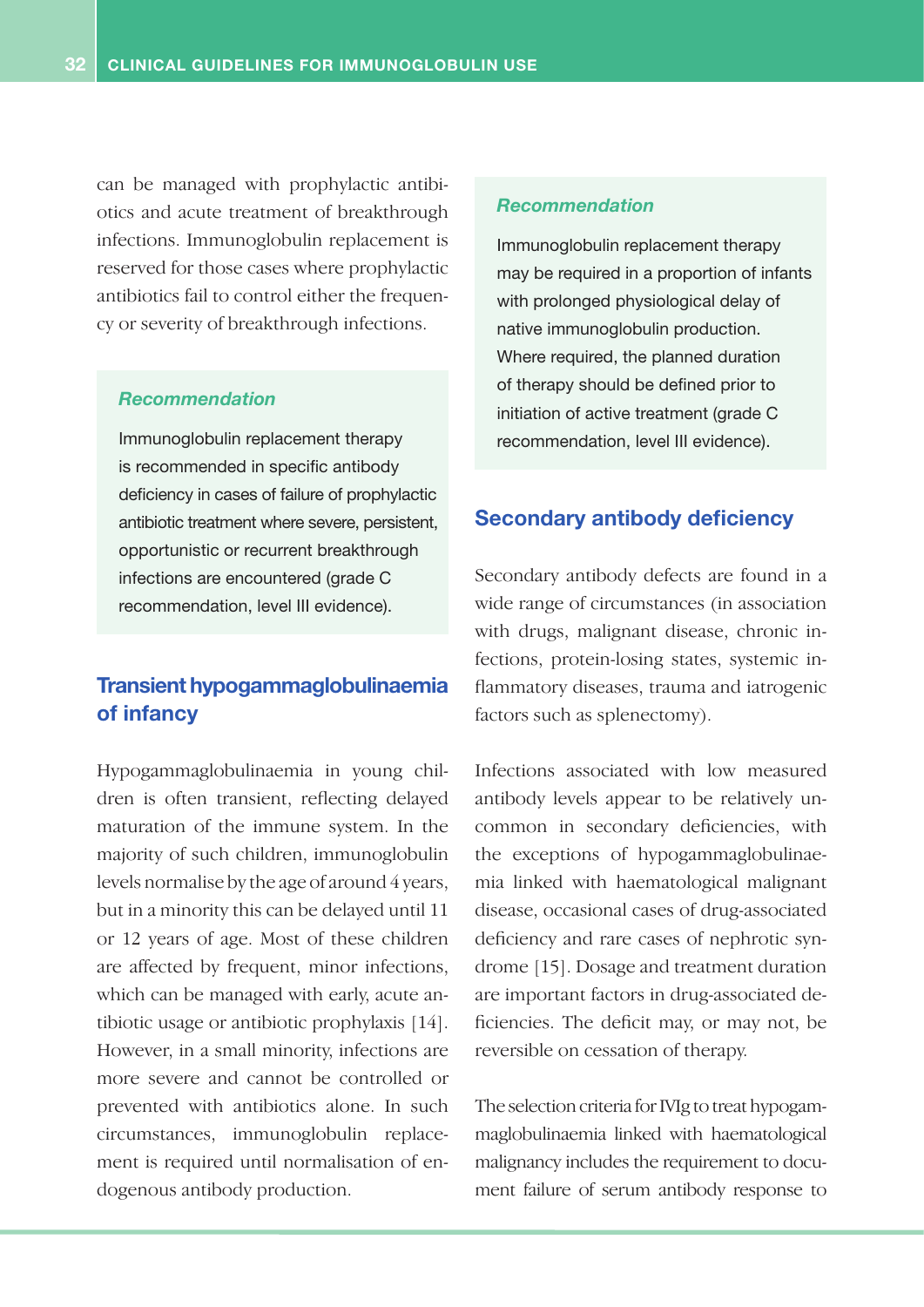unconjugated pneumococcal or other polysaccharide vaccine challenge. Although this may sound onerous from a practical point of view, the intention is simply to ensure that a patient's response to polysaccharide vaccination is included as a component of the evaluation for IVIg therapy. For example, if a patient received pneumococcal polysaccharide vaccine 3 months previously and their specific antibody levels are low, it would seem reasonable to prescribe immunoglobulin. However, if the patient was vaccinated many years previously, it would be reasonable to vaccinate again and assess the functional antibody response before immunoglobulin was prescribed.

#### *Recommendation*

Immunoglobulin replacement therapy is recommended in secondary antibody deficiency if the underlying cause of hypogammaglobulinaemia cannot be reversed or reversal is contraindicated, or is associated with B-cell malignancy where severe infections with encapsulated bacteria are persistent despite prophylactic antibiotic therapy (grade C recommendation, level III evidence).

#### **References**

- 1. Eadles-Perner A-M, Gathmann B, Knerr V, et al. The European internet-based patient and research database for primary immunodeficiencies: results 2004-06. *Clin Exp Immunol* 2007;177:306–12.
- 2. Geha RS, Notarangelo LD, Casanova JL, et al. for the International Union of Immunological Societies Primary Immunodeficiency Diseases Classification Committee. Primary immunodeficiency diseases: an update from the International Union of Immunological Societies Primary Immunodeficiency Diseases Classification Committee. *J Allergy Clin Immunol* 2007;120:776–94.
- 3. Conley ME, Notarangelo LD, Etzioni A. Diagnostic criteria for primary immunodeficiencies. *Clin Immunol* 1999;93:190–7.
- 4. Wood P, Stanworth S, Burton J, et al. Recognition, clinical diagnosis and management of patients with primary antibody deficiencies: a systematic review. *Clin Exp Immunol* 2007;149:410–23.
- 5. Seymour B, Miles J, Haeney MR. Primary antibody deficiency and diagnostic delay. *J Clin Pathol* 2005;58:546–7.
- 6. Folds JD, Schmitz JL. Clinical and laboratory assessment of immunity. *J Allergy Clin Immunol* 2003;111(Suppl. 2):S702–11.
- 7. Chapel HM, Spickett GP, Ericson D, et al. The comparison of the efficacy and safety of intravenous versus subcutaneous immunoglobulin therapy. *J Clin Immunol* 2000;20:94–100.
- 8. Pettit SJ, Bourne H, Spickett GP. Survey of infection in patients receiving antibody replacement treatment for immune deficiency. *J Clin Pathol* 2002;55:577–80.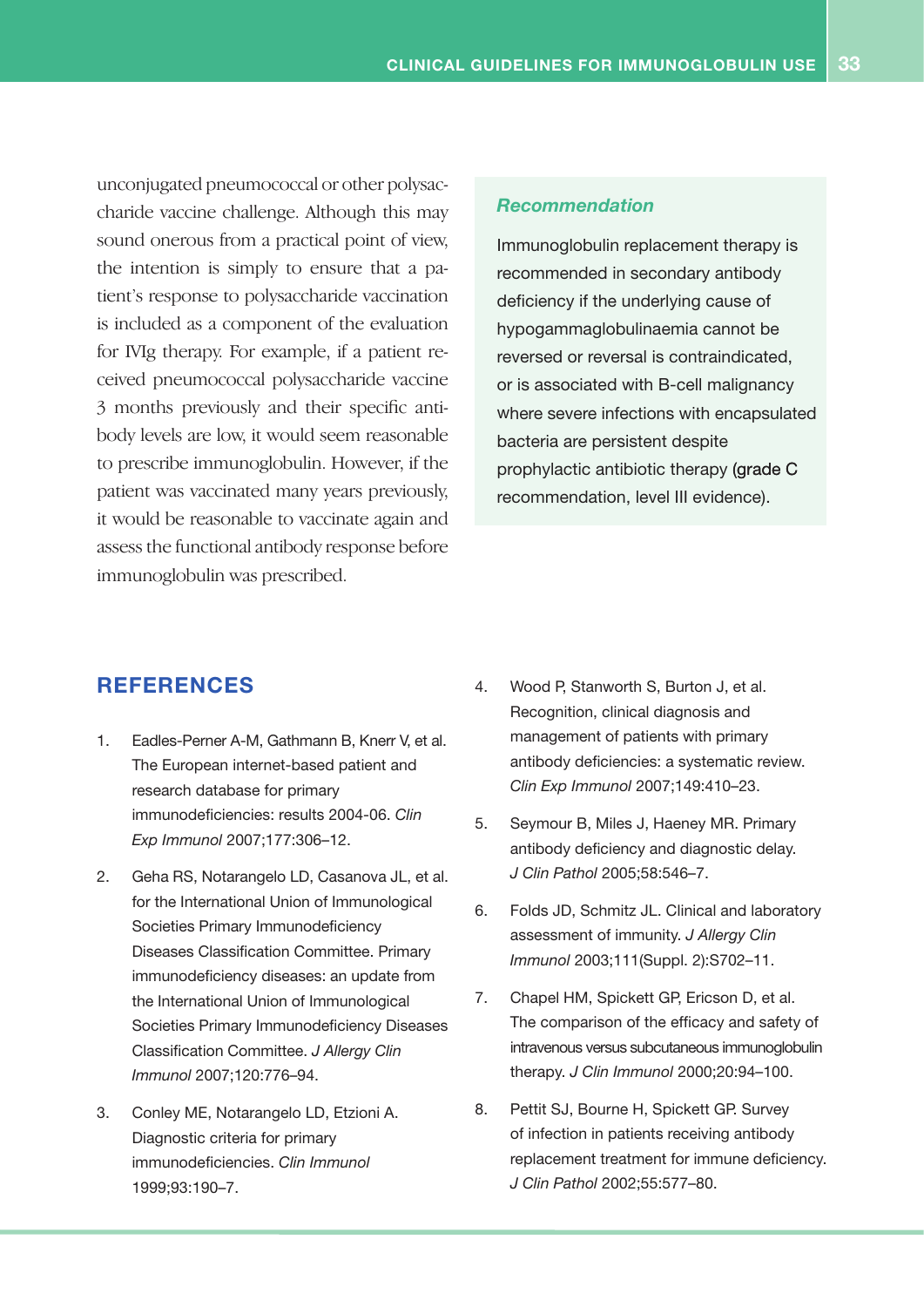- 9. Kainulainen L, Varpula M, Liippo K, et al. Pulmonary abnormalities in patients with primary hypogammaglobulinemia. *J Allergy Clin Immunol* 1999;104:1031–6.
- 10. Orange JS, Grossman WJ, Navickis RJ, et al. Impact of trough IgG on pneumonia incidence in primary immunodeficiency: A meta-analysis of clinical studies. *Clin Immunol* 2010;137:21–30.
- 11. Lucas M, Lee M, Lortan J, et al. Infection outcomes in patients with common variable immunodeficiency disorders: Relationship to immunoglobulin therapy over 22 years. *J Allergy Clin Immunol* 2010;125:1354–60.
- 12. Miyakis S, Pefanis A, Passam FH, et al. Thymoma with immunodeficiency (Good's syndrome): review of the literature apropos three cases. *Scand J Infect Dis* 2006;38:314–9.
- 13. Ambrosino DM, Siber GR, Chilmonczyk BA, et al. An immunodeficiency characterized by impaired antibody responses to polysaccharides. *N Engl J Med* 1987;316:790–3.
- 14. Duse M, Iacobini M, Leonardi L, et al. Transient hypogammaglobulinemia of infancy: intravenous immunoglobulin as first line therapy. *Int J Immunopathol Pharmacol*  2010;23:349–53.
- 15. Jaffe EF, Lejtenyi MC, Noya FJD, Mazer BD. Secondary hypogammaglobulinemia. *Immunol Allergy Clin North Am* 2001;21:141–63.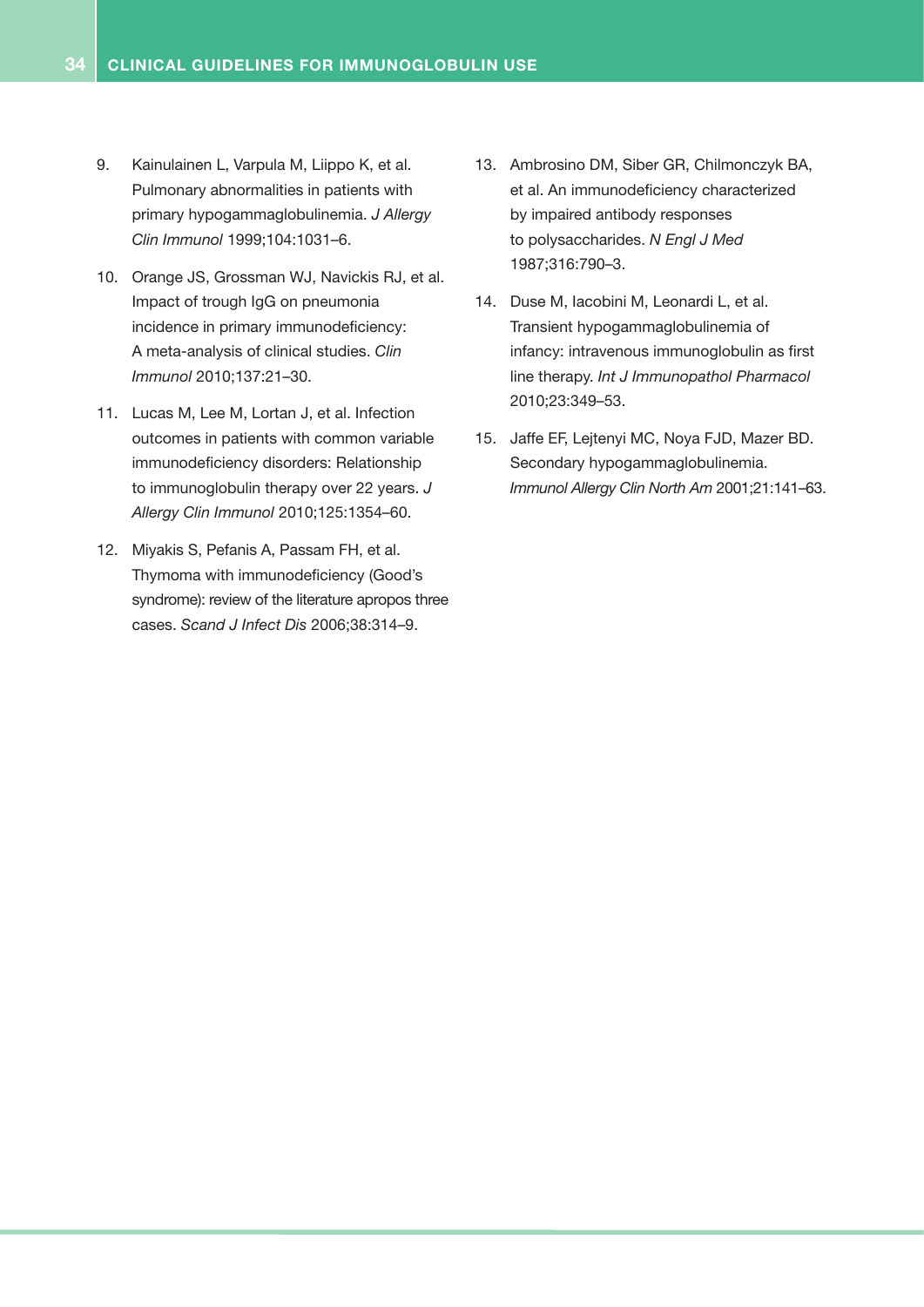#### **HAEMATOLOGY**

#### **Coagulation factor inhibitors**

Case series and case reports suggest that patients with antibodies to clotting factors who do not respond to immunosuppression might benefit from high-dose IVIg [1–5]. In acquired von Willebrand syndrome, an international registry series reported that onethird of the 63 patients treated with high-dose immunoglobulin had a good response [6]. The underlying diagnoses of the responders were lymphoproliferative disorders, solid tumours and autoimmune diseases. IVIg efficacy seems to improve when used in combination with immunosuppressive agents.

In those with life- or limb-threatening haemorrhage, who have not responded to other treatments [corticosteroids or other immunosuppressive agents such as cyclophosphamide, factor VIII inhibitor-bypassing activity

#### **References**

- 1. Bossi P, Cabane J, Ninet J, et al. Acquired hemophilia due to factor VIII inhibitors in 34 patients. *Am J Med* 1998;105:400–8.
- 2. Sultan Y. Acquired hemophilia and its treatment. *Blood Coagul Fibrinolysis*  1997;8(suppl 1):S15–8.
- 3. Gianella-Borradori A, Hirt A, Luthy A, et al. Haemophilia due to factor VIII inhibitors in a patient suffering from an autoimmune disease: treatment with intravenous immunoglobulin. A case report. *Blut* 1984;48:403–7.

(FEIBA), recombinant factor VIIa, rituximab], IVIg may be an appropriate treatment in conjunction with other immunosuppressive therapy and factor replacement.

#### *Recommendation*

IVIg treatment in these severe bleeding disorders should only be undertaken in a comprehensive care centre for haemophilia.

IVIg is only recommended for patients with acquired haemophilia with life or limbthreatening haemorrhage who have not responded to other treatments (grade C recommendation, level III evidence).

IVIg is only recommended for patients with acquired von Willebrand syndrome with life or limb-threatening haemorrhage who have not responded to other treatments, or prior to invasive procedures (grade B recommendation, level IIa evidence).

- 4. Sultan Y, Kazatchkine MD, Maisonneuve P, Nydegger UE. Anti-idiotypic suppression of autoantibodies to factor VIII (antihaemophilic factor) by high-dose intravenous gammaglobulin. *Lancet* 1984;2:765–8.
- 5. Yamamoto K, Takamatsu J, Saito H. Intravenous immunoglobulin therapy for acquired coagulation inhibitors: a critical review. *Int J Hematol* 2007;85:287–93.
- 6. Federici AB, Rand JH, Bucciarelli P, et al. Acquired von Willebrand syndrome: data from an international registry. *Thromb Haemost* 2000;84:345–9.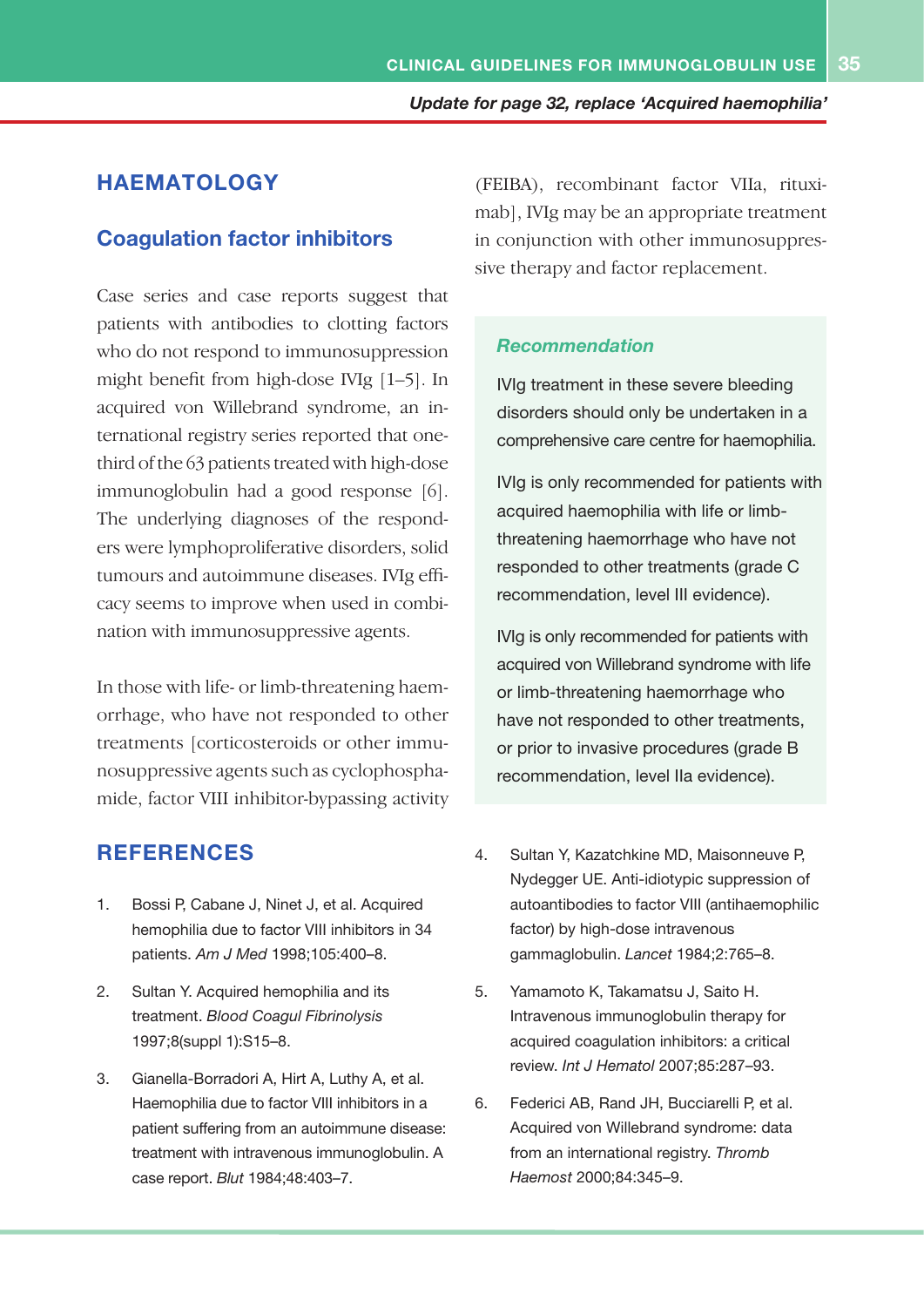*Update for page 34*

#### **Haemolytic disease of the foetus and newborn (isoimmune haemolytic jaundice in neonates)**

The severity of haemolytic disease of the foetus and newborn (HDN) varies. The aim of therapy is to avoid bilirubin encephalopathy, which causes kernicterus and has devastating effects. Kernicterus is associated with 10% mortality and 70% long-term morbidity (choreo-athetoid, cerebral palsy, hearing impairment) [53].

Two systematic reviews demonstrated that IVIg significantly reduced the need for exchange transfusion in neonates with HDN

[54,55]. As exchange transfusion is associated with morbidity and mortality [56], IVIg is an option for patients with HDN and worsening hyperbilirubinaemia (as defined in NICE guideline 98) despite intensive phototherapy.

#### *Recommendation*

Use immunoglobulin (0.5 g/kg over 4 hours) as an adjunct to continuous multiple phototherapy in cases of Rhesus haemolytic disease or ABO haemolytic disease (see NICE guideline 98)(grade B recommendation, level III evidence).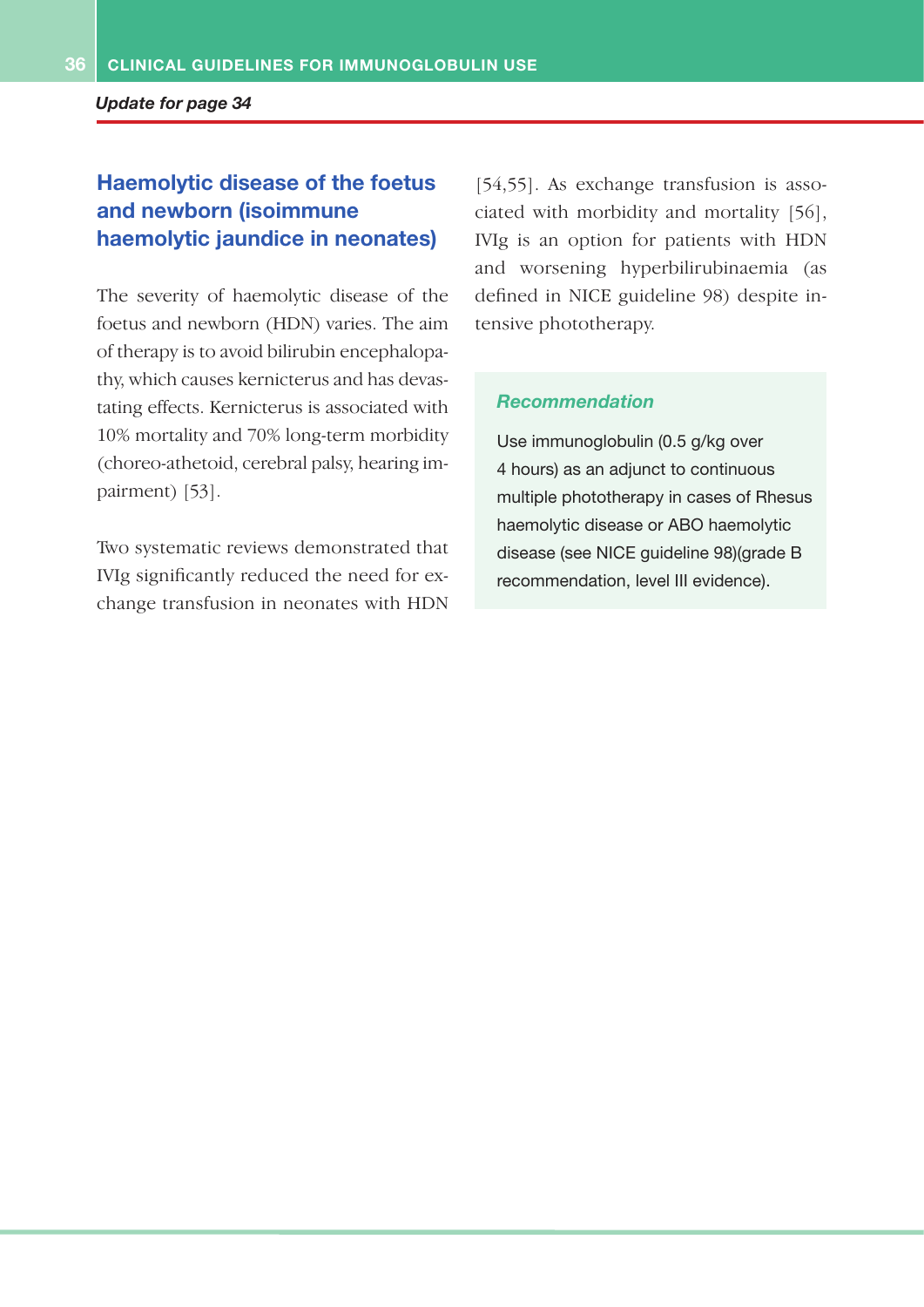#### **Immune thrombocytopenic purpura (ITP)**

ITP is classified by duration into newly diagnosed, persistent (3–12 months duration) and chronic  $(\geq 12$  months duration) [1]. If treatment is required for ITP, it should be tailored to the individual patient, taking into account the presence and severity of bleeding, co-morbidities predisposing to bleeding, potential interactions that may cause bleeding, ITP medications that may cause a bleeding risk, patients expectations, as well as the rapidity of desired platelet count rise and possible side-effects. Recent guidelines from the American Society of Hematology emphasise that the goal of treatment (in children, or in adults) is to achieve a platelet count that is associated with adequate haemostasis, rather than a "normal" platelet count [2]. An extensive review of the treatment options for ITP is provided by the recent International Consensus Report [3].

#### *Children*

ITP in children is usually a benign disorder that requires no active management other than careful explanation and counselling. This is because serious bleeding is rare, and about 80% of children with ITP will recover spontaneously within 6–8 weeks [4]. Children with no bleeding or mild bleeding (defined as skin manifestations, such as bruising and petechiae only) should be managed with observation alone regardless of platelet count.

#### *Recommendation*

IVIg is only recommended in children with moderate-to-severe symptomatic ITP (e.g. overt mucosal bleeding, or suspected internal bleeding), or prior to procedures likely to induce bleeding (grade A recommendation, level Ib evidence).

#### *Adults*

The ability of IVIg to increase platelet counts in ITP in adults is well supported [5–8]. When high-dose IVIg was compared with systemic corticosteroids in randomised multicentre trials, it provided a clinically relevant advantage [5,8].

In pregnancy, there is no evidence that any particular platelet threshold is 'safe' either in the ante- or peri-partum period; patients with platelet counts of 20–30 x109/L or higher do not routinely require treatment. Treatment may be required for symptomatic patients or patients requiring a procedure. Nearing delivery, patients may need higher platelet counts to allow procedures (e.g. epidural anaesthesia with platelet counts of at least 75 x109/L suggested by obstetric anaesthetists; haematologists believe a platelet count of 50 x109/L is adequate to allow Caesarean section).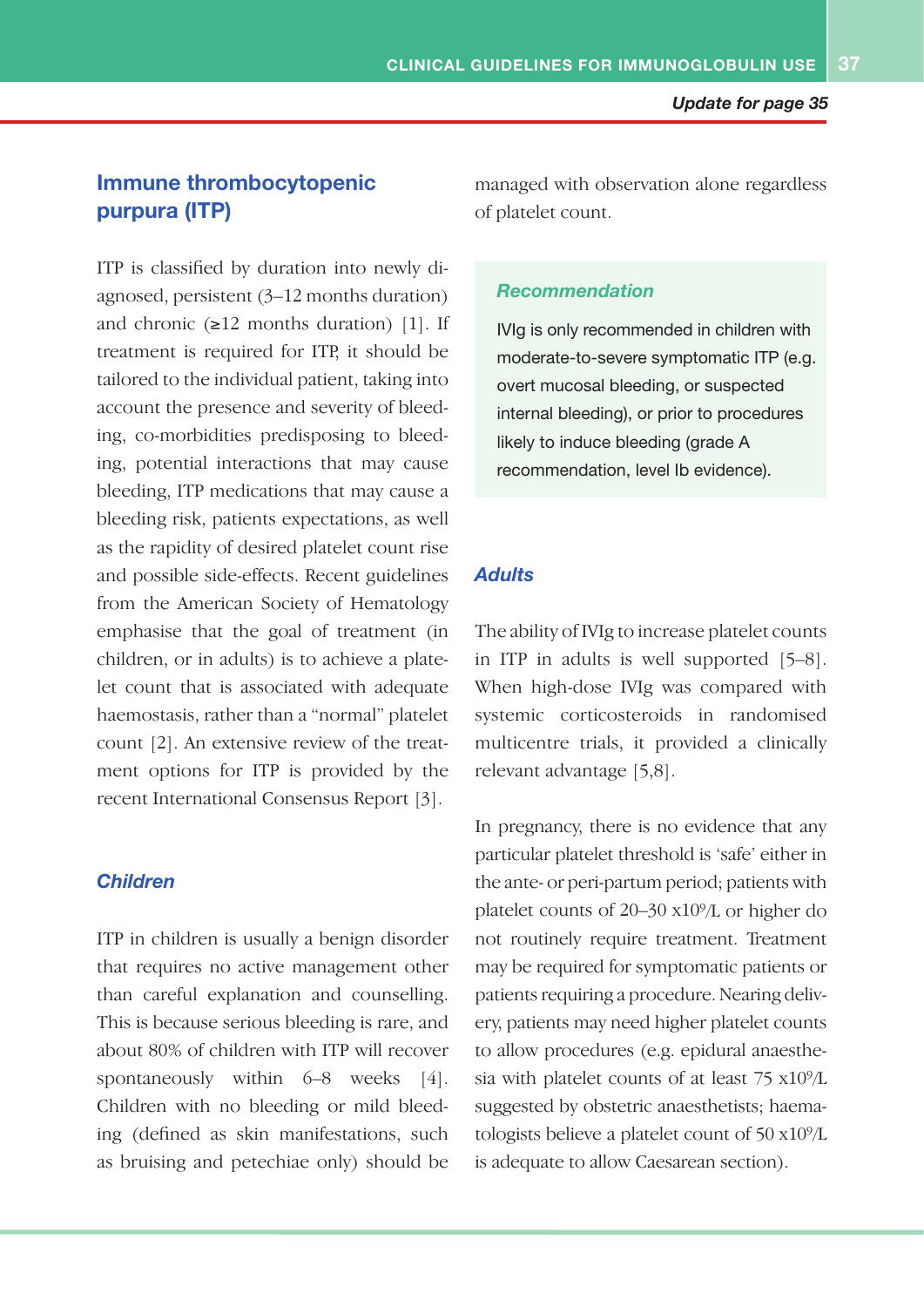#### *Recommendation*

Prior to surgery, IVIg is appropriate if unresponsive to steroids [platelet count will depend on surgery type: minor, >50 x109/L; major, >80 x109/L; critical (CNS/spinal), >100 x109/L] (grade C recommendation, level 4 evidence).

In pregnancy, IVIg is appropriate for patients unresponsive to steroids or for whom there are contraindications to steroids or significant side effects (grade B) recommendation, level 2b evidence).

#### **Acute (newly diagnosed) ITP**

IVIg is appropriate in symptomatic ITP when steroids are contraindicated or a more rapid response is desirable, e.g. potentially life-threatening haemorrhage and/or bleeding into a critical area (grade B recommendation, level 2b evidence).

IVIg is appropriate in symptomatic ITP that is unresponsive to steroids and when other treatments, e.g. splenectomy or immunosuppression, are considered inappropriate, aiming to keep patients symptom free. In such patients, the goal is to achieve platelet counts >30 x109/L (grade B recommendation, level 2c evidence).

#### **Persistent ITP**

For symptomatic cases unresponsive to all other treatments, IVIg is appropriate only for emergency management, e.g. potentially life-threatening haemorrhage and/or bleeding into a critical area (grade B recommendation, level 2b evidence).

There is no evidence to quide a sequence of treatments for patients who have recurrent or persistent thrombocytopenia associated with bleeding after an initial treatment course with corticosteroids or IVIg.

Use 1 g/kg (0.8–1 for children) as a single infusion, to be repeated at later date if platelet count has not responded.

#### **Chronic ITP**

Lifelong treatment with IVIg should be considered as exceptional and alternative approaches (splenectomy) and treatments (such as rituximab, thrombopoietin receptor agonists) should be considered.

#### **References**

1. Rodeghiero F, Stasi R, Gernsheimer T, et al. Standardization of terminology, definitions and outcome criteria in immune

thrombocytopenic purpura of adults and children: report from an international working group. *Blood* 2009;113:2386–93.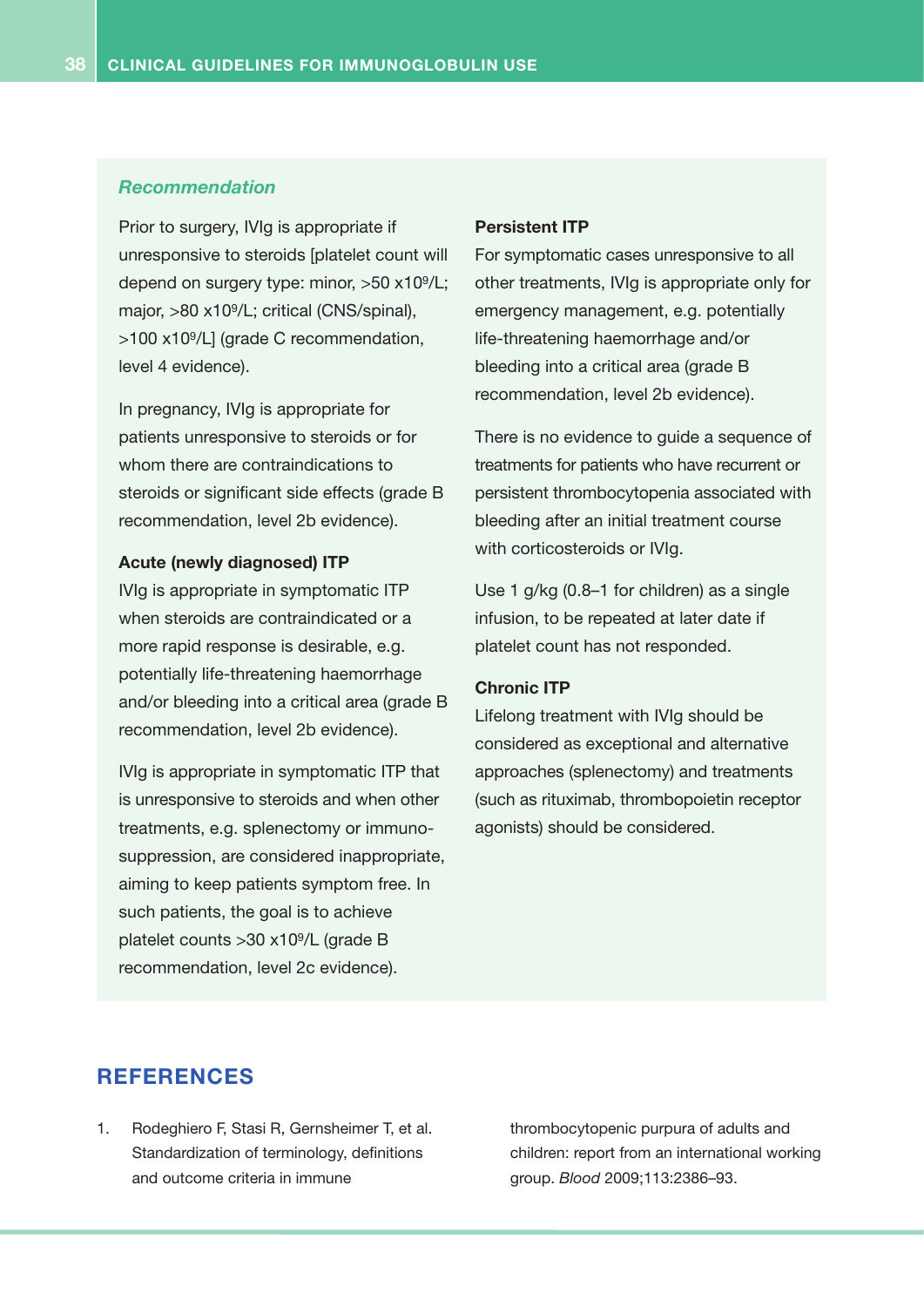- 2. Neunert C, Lim W, Crowther M, et al. The American Society of Hematology 2011 evidence-based practice guideline for immune thrombocytopenia. *Blood*  2011;117:4190–207.
- 3. Provan D, Stasi R, Newland A, et al. International consensus report on the investigation and management of primary immune thrombocytopenia. *Blood*  2010;115:168-86.
- 4. Guidelines for the investigation and management of idiopathic thrombocytopenia purpura in adults, children and pregnancy. *Br J Haematol* 2003;120:574–96.
- 5. Godeau B, Chevret S, Varet B, et al. Intravenous immunoglobulin or high-dose methylprednisolone, with or without oral prednisone, for adults with untreated severe autoimmune thrombocytopenic purpura: a randomised, multicentre trial. *Lancet* 2002;359:23–9.
- 6. Hedlund-Treutiger I, Henter JI, Elinder G. Randomised study of IVIg and high-dose dexamethasone therapy for children with chronic idiopathic thrombocytopenic purpura. *J Pediatr Hematol Oncol* 2003;25:139–44.
- 7. Tarantino MD. Treatment options for chronic immune (idiopathic) thrombocytopenia purpura in children. *Semin Hematol* 2000;37:35–41.
- 8. Fujisawa K, Iyori H, Ohkawa H, et al. A prospective, randomized trial of conventional, dose-accelerated corticosteroids and intravenous immunoglobulin in children with newly diagnosed idiopathic thrombocytopenic purpura. *Int J Hematol* 2000;72:376–83.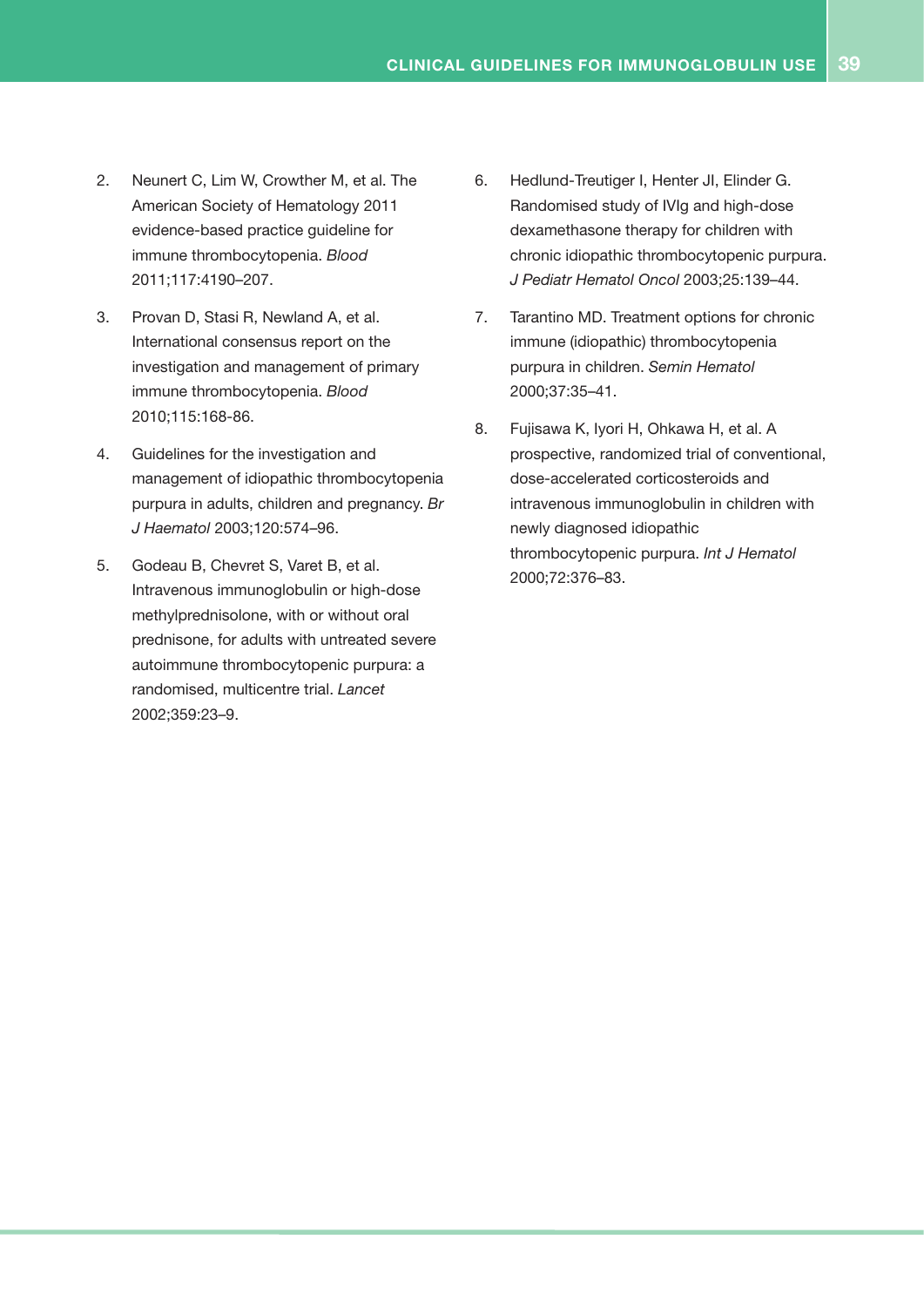*Update for page 41*

#### **NEUROLOGY**

The efficacy of IVIg in the management of patients with specific autoimmune-mediated neuromuscular diseases has been established in controlled clinical trials. However, clinicians need to consider the expected benefit of IVIg compared with that of alternative therapies as well as issues of safety and cost.

IVIg is often prescribed where plasma exchange may have similar efficacy. IVIg is more readily available in most medical centres and placement of an indwelling venous catheter is not necessary, while plasma exchange is not universally available, requires specially trained personnel and may have greater side effects in certain situations, such as in Guillain-Barré syndrome (GBS) with autonomic involvement. In the past, the cost of IVIg was roughly equivalent to that of plasma exchange, but it is now significantly higher.

#### *Assessing outcome with immunoglobulin treatment*

Assessing valid, responsive and straightforward outcomes in neuromuscular disease is the target of considerable research interest. Suggested research outcomes for trials of neuromuscular disease have been published previously [1]. A current trial to refine these, emphasise and encourage patient involvement and include relevant responsive disability measures is underway (see http:// www.perinoms.org). Outcomes have been suggested in this guideline update to reflect both impairment and disability as far as possible. Not all patients will respond to medication in the same way, and improvement or deterioration may be measurable in one or a number of domains. Improvements should be demonstrable in impairment measures or relevant disability measures and be quantifiable, reproducible and pre-specified.

#### **Chronic inflammatory demyelinating polyradiculoneuropathy**

The efficacy of immunoglobulin has been demonstrated in the short term in a number of studies [2] The ICE trial demonstrated the short- and the sustained long-term benefit of IVIg in patients with ongoing disease [3].

IVIg should be given to maintain the patient's strength as near normal as possible without relapses, by the empirical titration downwards of the dose at an individualised dose interval (see summary table). In CIDP, this is most frequently about 6 weeks, but for some patients it may be longer and for MMNCB may be significantly shorter. At 1 year, if the patient is stable on IVIg, reasonable attempts should be made to reduce the dose, either by increasing the dose interval or by using a reduced dose.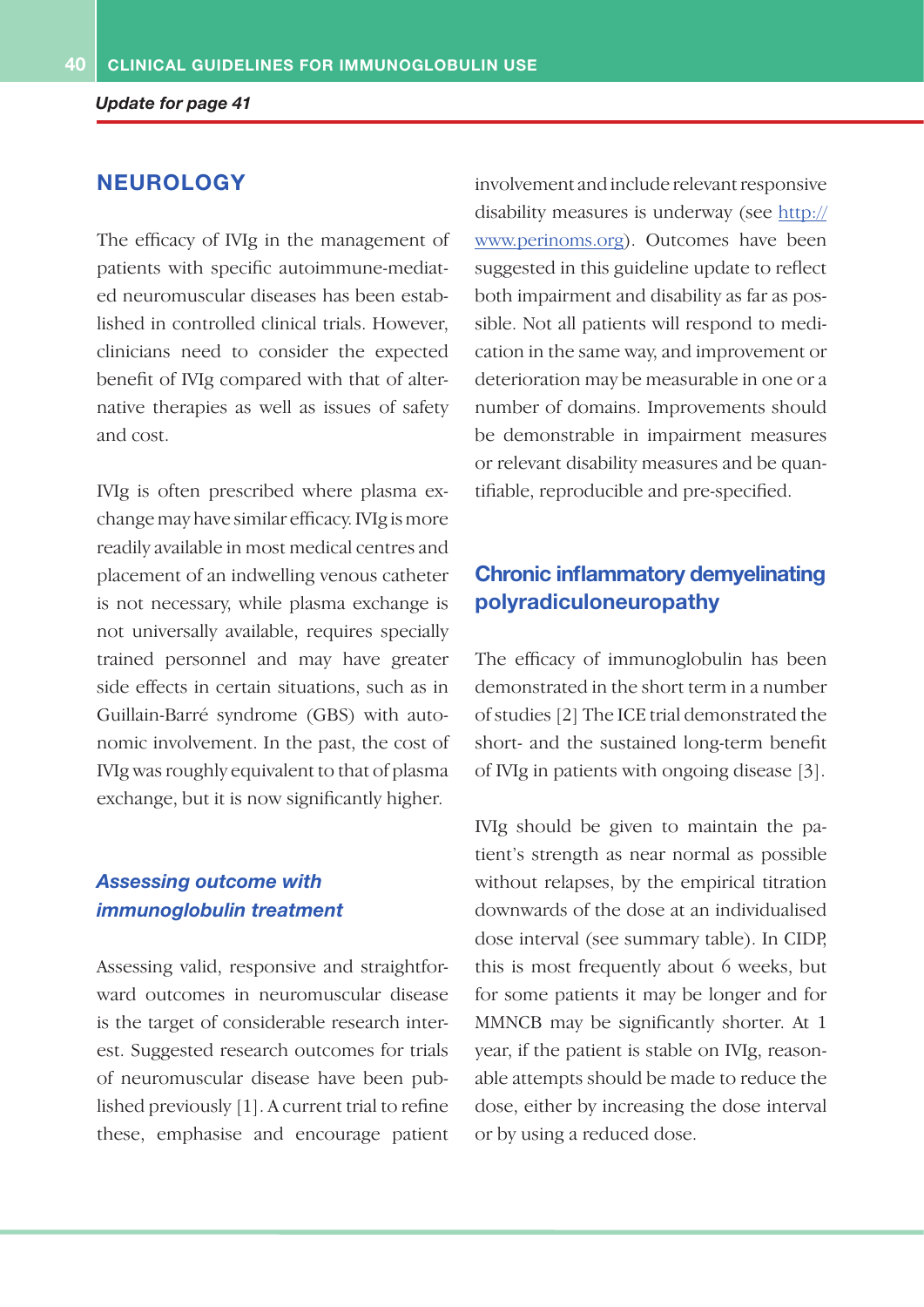There is evidence to indicate that patients with CIDP treated with steroids or IVIg may remit from their condition, at a rate of about 40% in the first year [4,5]. Attempts to reduce, suspend or withdraw IVIg on a yearly basis would be appropriate for those patients demonstrating little or no fluctuation.

Randomised controlled trials of drugs to turn off CIDP or other inflammatory neuropathies are warranted. A planned study [the Rituximab vs IVIG in CIDP Efficacy (RICE) Study] will look for evidence of a 'biological' pharmaceutical substitute for IVIg. This may have substantial health economic benefits in terms of hospital and resource saving, and patient quality of life and earning-potential improvement.

#### *Recommendation*

IVIg is recommended for CIDP in cases of significant impairment inhibiting normal daily activities (grade A recommendation, level Ia evidence); the choice of corticosteroids, plasma exchange or IVIg should be individualised.

#### **References**

- 1. Merkies IS, Lauria G. 131st ENMC international workshop: selection of outcome measures for peripheral neuropathy clinical trials 10-12 December 2004, Naarden, The Netherlands. *Neuromuscul Disord* 2006;16:149–56.
- 2. Eftimov F, Winer JB, Vermeulen M, de Haan R, van Schaik IN. Intravenous immunoglobulin for chronic inflammatory demyelinating polyradiculoneuropathy. *Cochrane Database Syst Rev* 2009;1: CD001797.
- 3. Hughes RA, Donofrio P, Bril V, et al. Intravenous immune globulin (10% caprylatechromatography purified) for the treatment of chronic inflammatory demyelinating polyradiculoneuropathy (ICE study): a randomised placebo-controlled trial. *Lancet Neurol* 2008;7:136–44.
- 4. van Schaik IN, Eftimov F, van Doorn PA, et al. Pulsed high-dose dexamethasone versus standard prednisolone treatment for chronic inflammatory demyelinating polyradiculoneuropathy (PREDICT study): a double-blind, randomised, controlled trial. *Lancet Neurol* 2010;9:245–53.
- 5. RMC Trial Group. Randomised controlled trial of methotrexate for chronic inflammatory demyelinating polyradiculoneuropathy (RMC trial): a pilot, multicentre study. *Lancet Neurol*  2009;8:158–64.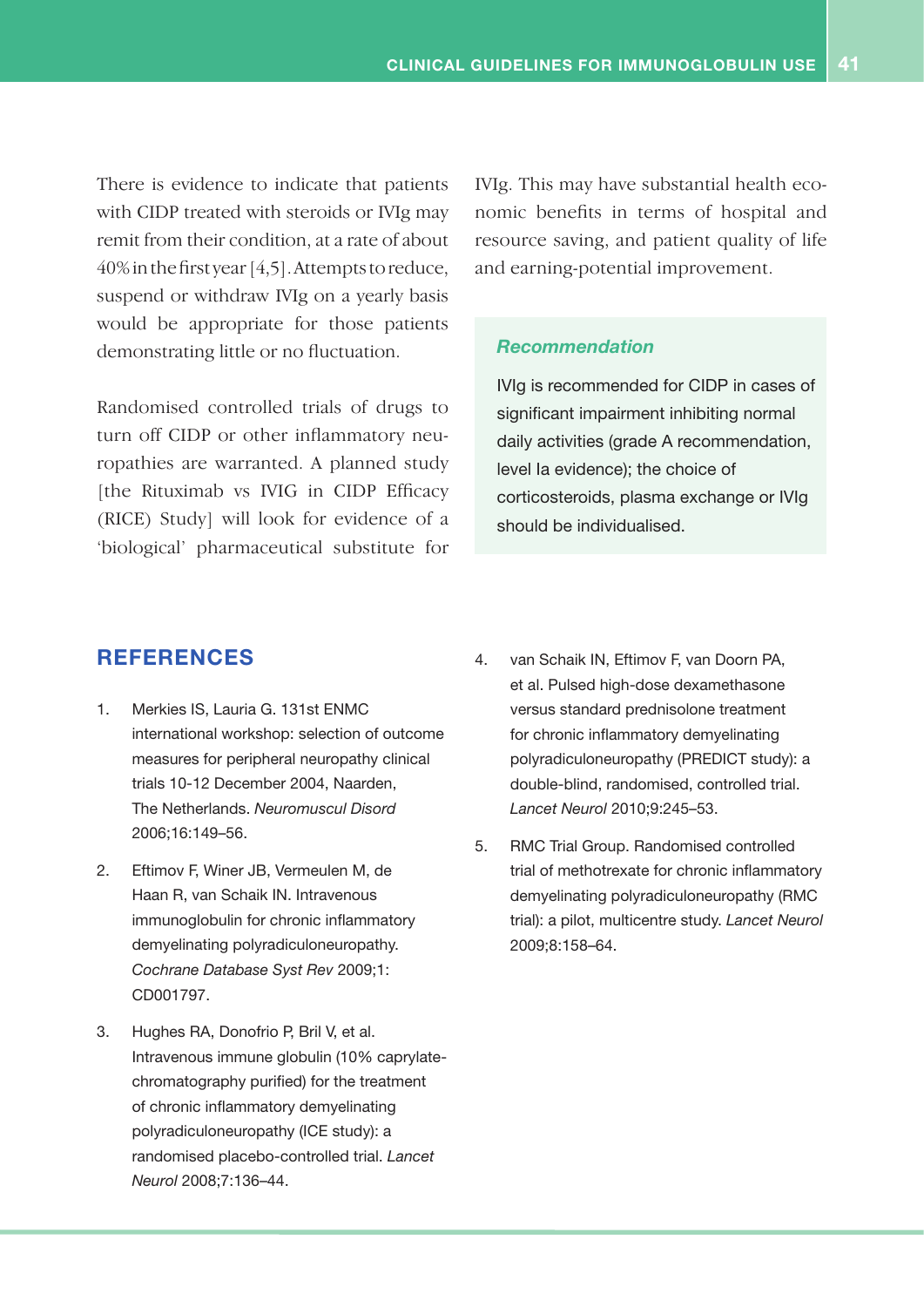*Update for 'Dermatomyositis' page 42*

#### **Inflammatory myopathies**

The idiopathic inflammatory myopathies, known collectively as myositis, can be characterized clinically by weakness and low endurance of skeletal muscle, and histopathologically by the presence of inflammatory cells in muscle tissue [1]. Differences in clinical and histopathological findings define separate subtypes, most often classified as polymyositis, dermatomyositis and sporadic inclusion body myositis [1]. Few controlled trials have been reported and treatment recommendations are based mostly on clinical experience and open-label trials [2].

An open-label study suggested efficacy in polymyositis [3], and controlled and open-label studies show that IVIg is effective in dermatomyositis [3,4]. A Cochrane Database systematic review identified one RCT using IVIg in adult-onset dermatomyositis showing a significant improvement in strength over 3 months

#### **References**

- 1. Zong M, Lundberg IE. Pathogenesis, classification and treatment of inflammatory myopathies. *Nat Rev Rheumatol* 2011;7:297–306.
- 2. Dalakas MC. Immunotherapy of myositis: issues, concerns and future prospects. *Nat Rev Rheumatol* 2010;6:129–37.
- 3. Cherin P, Piette JC, Wechsler B, et al. Intravenous gamma globulin as first line therapy in polymyositis and dermatomyositis: an open study in 11 adult patients. *J Rheumatol* 1994;21:1092–7.

when used in combination with conventional immunosuppressive agents [4], and a case series showing that it lead to improvement of refractory juvenile dermatomyositis as addon therapy [5,6]. The use of IVIg in long-term treatment (>3 months) has not been studied. There is no evidence of efficacy of immunoglobulin in inclusion body myositis.

IVIg may be used where other treatment options have failed or are inappropriate, or in aggressive disease requiring hospitalisation with involvement of the respiratory and bulbar musculature. Alternative therapies include corticosteroids, other immunosuppressive agents and plasma exchange.

#### *Recommendation*

IVIg is appropriate in patients with resistant or aggressive disease (grade B recommendation, level IIb evidence).

- 4. Dalakas MC, Illa I, Dambrosia JM, et al. A controlled trial of high-dose intravenous immune globulin infusions as treatment for dermatomyositis. *N Engl J Med*  1993;329:1993–2000.
- 5. Choy EHS, Hoogendijk JE, Lecky B, Winer JB. Immunosuppressant and immunomodulatory treatment for dermatomyositis and polymyositis. *Cochrane Database Syst Rev* 2005;3:CD003643.
- 6. Sansome A, Dubowitz V. Intravenous immunoglobulin in juvenile dermatomyositis—four year review of nine cases. *Arch Dis Child* 1995;72:25–8.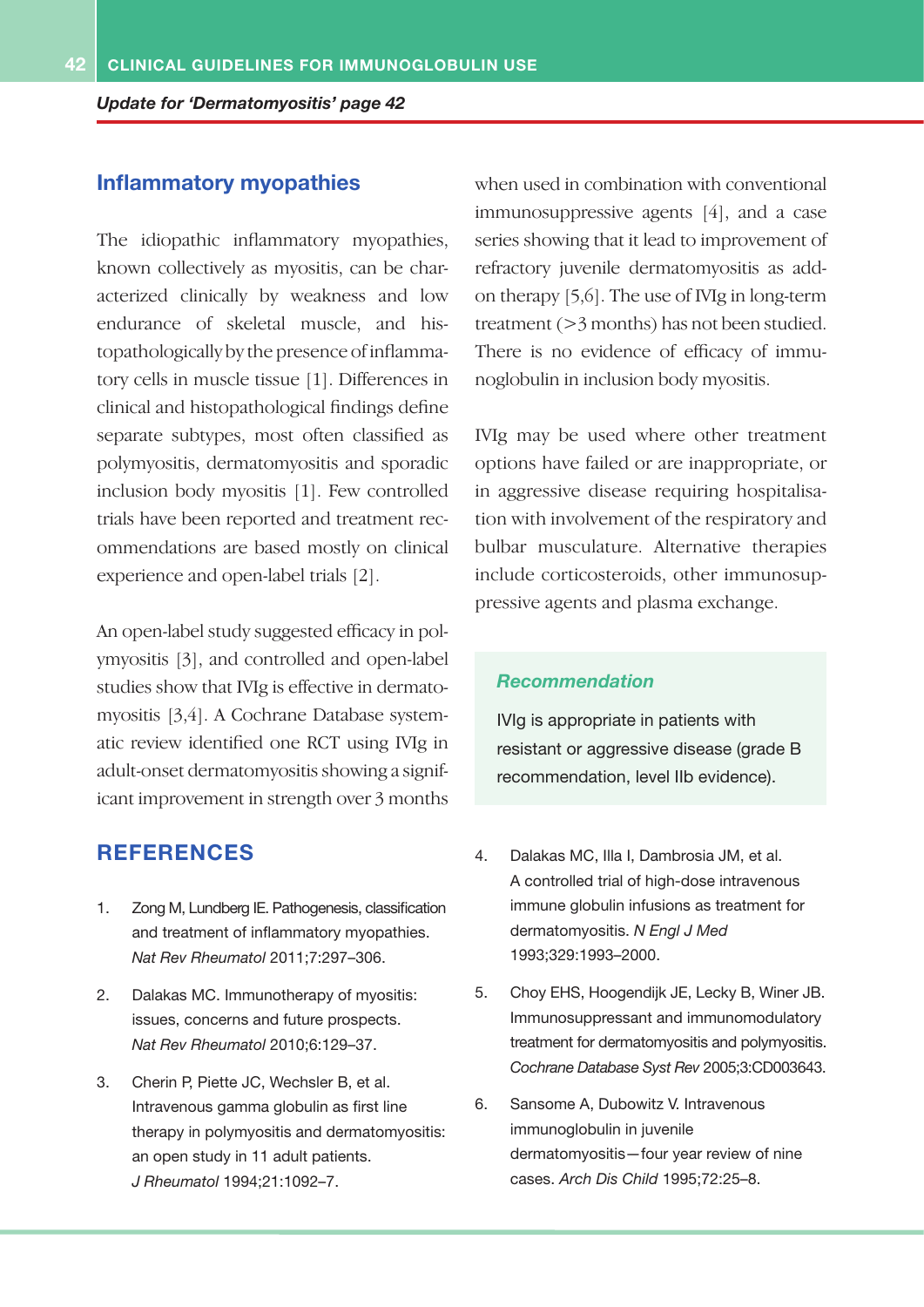#### **TRANSPLANTATION**

#### **Antibody Incompatible Transplant (AIT)**

One randomised, double blind, placebocontrolled clinical trial of more than 100 patients showed that IVIg was superior to placebo in reducing anti-HLA antibody levels and improving transplantation rates in highly sensitised patients [1]. More recently, 76 HLA-sensitized patients who met strict sensitization criteria received kidney transplants after desensitization using IVIg 2 g/kg (days 1 and 30) and rituximab  $(1 \text{ g})$ , day 15). The study found significant benefits in reduction of anti-HLA antibodies allowing improved rates of transplantation, including the use of deceased donors, with acceptable antibody-mediated rejection and survival rates at 24 months [2].

#### *Recommendation*

Patients in whom renal, heart or lung transplant is prevented because of antibodies can receive IVIg.

#### **Antibody-Mediated Rejection (AMR)**

Antibody-mediated rejection (AMR) of solid organ transplants leads to inevitable failure of the transplanted organ if it is not reversed, and there are no reports of spontaneous recovery from AMR. Encouraging results, including those from RCTs, showed some

benefit from plasma exchange followed by IVIg in patients with AMR kidney rejection and those with steroid-resistant rejection [3-6], although the number of patients randomised was not large. However, economic analyses suggest that IVIg might be financially advantageous [7].

Recently, a study compared IVIg, plasmapheresis and rituximab in 24 patients with AMR; 12 were treated with high-dose IVIg alone, and 12 with a combination of IVIg/plasmapheresis/rituximab. Three-year allograft survival was 50% in the IVIG alone and 91.7% in combination treatment group [8].

#### *Recommendation*

Patients experiencing steroid resistant rejection or where other therapies are contraindicated after renal, heart and/or lung transplant can receive IVIg.

#### **Viral pneumonitis**

Treatment of CMV-pneumonitis with highdose IVIg [9,10], or high-titre anti-CMV polyclonal IVIg (CMV-IVIg) [11], has been reported in several small series of immunodeficient patients. The combination of highdose IVIg and ganciclovir improved survival; whereas, either treatment alone did not [9]. Similarly, CMV-IVIg plus ganciclovir resulted in better survival than would be expected from other treatment regimens [11].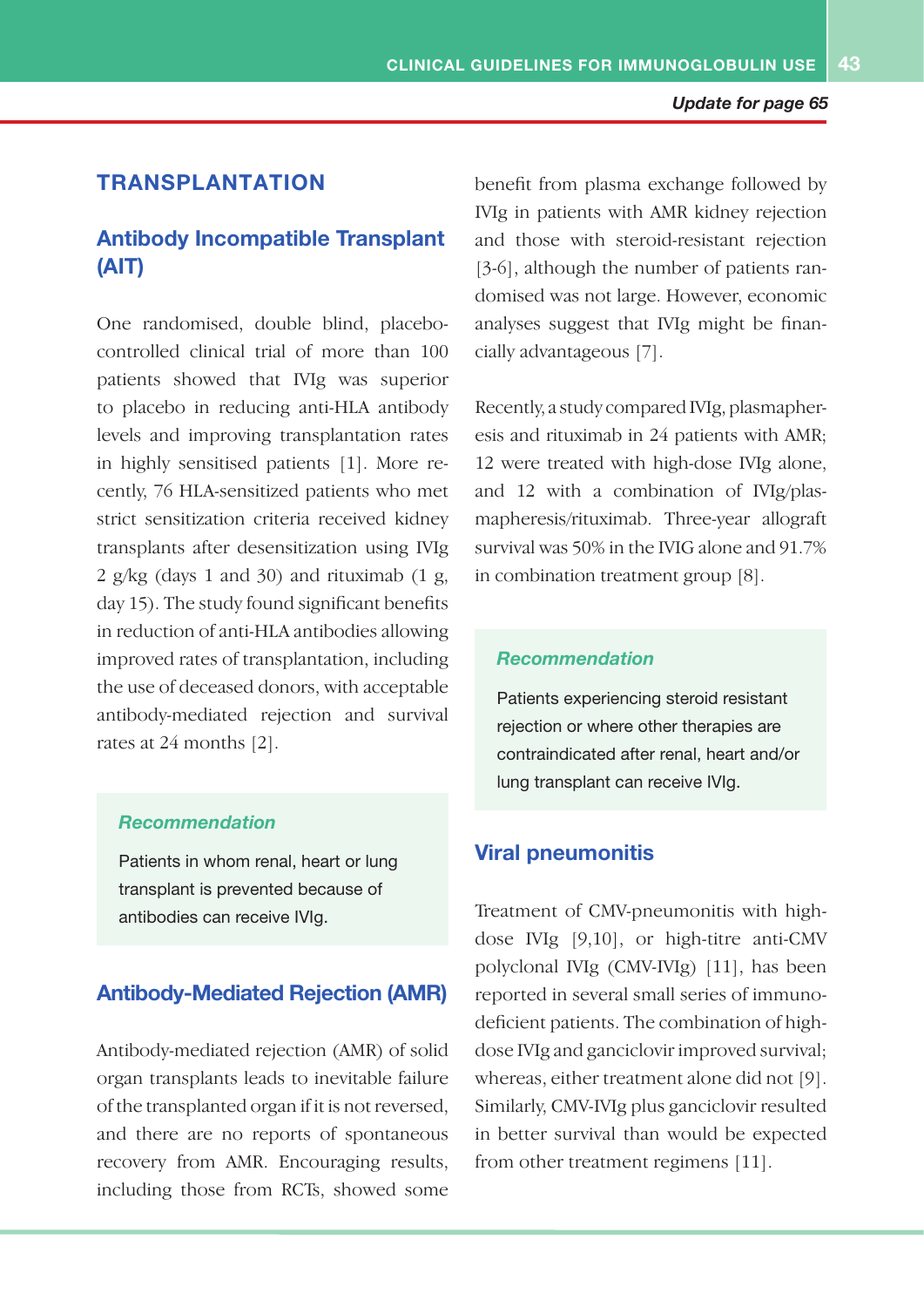A small, single-centre report of heart and lung transplant patients reported resolution of infection without sequelae in four patients with severe disseminated varicellazoster virus infection in whom treatment with the combination of intravenous acyclovir was employed [12].

#### *Recommendation*

Patients experiencing viral pneumonitis following heart and/or lung transplant (viruses to include HSV, VZV, CMV, RSV, but *excluding* influenza virus) can receive IVIg.

#### **References**

- 1. Jordan SC, Tyan D, Stablein D, et al. Evaluation of intravenous immunoglobulin as an agent to lower allosensitization and improve transplantation in highly sensitized adult patients with end-stage renal disease: report of the NIH IG02 trial. *J Am Soc Nephrol* 2004;15:3256–62.
- 2. Vo AA, Peng A, Toyoda M, et al. Use of intravenous immune globulin and rituximab for desensitization of highly HLA-sensitized patients awaiting kidney transplantation. *Transplantation* 2010;89:1095–102.
- 3. Jordan SC, Vo A, Bunnapradist S, et al. Intravenous immune globulin treatment inhibits crossmatch positivity and allows for successful transplantation of incompatible organs in living-donor and cadaver recipients. *Transplantation* 2003;76:631–6.
- 4. Casadei DH, del C Rial M, Opelz G, et al. A randomized and prospective study comparing treatment with high-dose intravenous immunoglobulin with monoclonal antibodies for rescue of kidney grafts with steroid-resistant rejection. *Transplantation* 2001;71:53–8.
- 5. Montgomery RA, Zachary AA, Racusen LC, et al. Plasmapheresis and intravenous immune globulin provides effective rescue therapy for refractory humoral rejection and allows kidneys to be successfully transplanted into cross-match-positive recipients. *Transplantation* 2000;70:887–95.
- 6. Schweitzer EJ, Wilson JS, Fernandez-Vina M, et al. A high panel-reactive antibody rescue protocol for cross-match-positive live donor kidney transplants. *Transplantation* 2000;70:1531–6.
- 7. Jordan S, Cunningham-Rundles C, McEwan R. Utility of intravenous immune globulin in kidney transplantation: efficacy, safety, and cost implications. *Am J Transplant* 2003;3:653–64.
- 8. Lefaucheur C, Nochy D, Andrade J, et al. Comparison of combination plasmapheresis/ IVIg/anti-CD20 versus high-dose IVIg in the treatment of antibody-mediated rejection. *Am J Transplant* 2009;9:1099–107.
- 9. Emanuel D, Cunningham I, Jules-Elysee K, et al. Cytomegalovirus pneumonia after bone marrow transplantation successfully treated with the combination of ganciclovir and highdose intravenous immune globulin. *Ann Intern Med* 1988;109:777–82.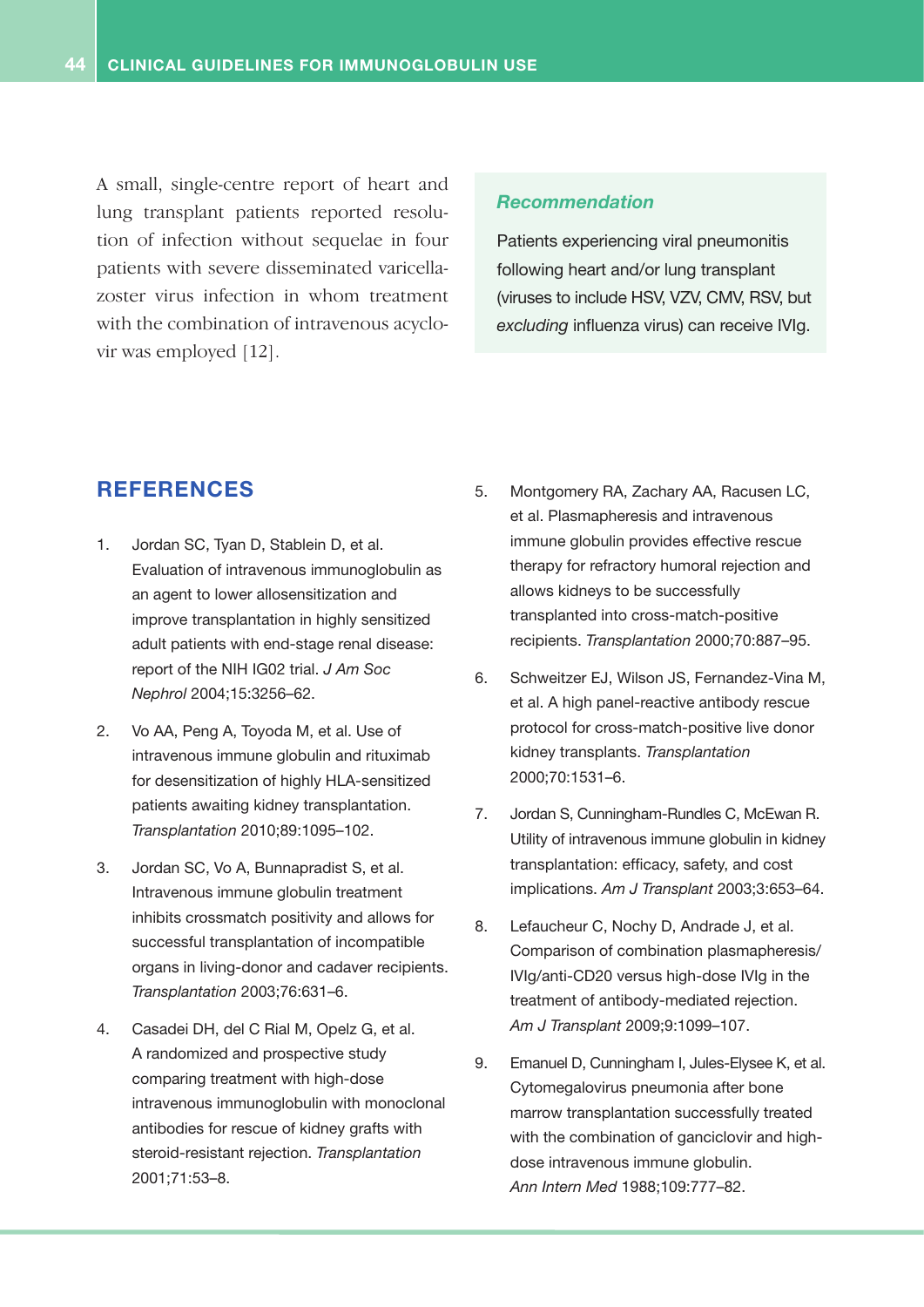- 10. Ljungman P, Engelhard D, Link H, et al. Treatment of interstitial pneumonitis due to cytomegalovirus with ganciclovir and intravenous immune globulin: experience of European Bone Marrow Transplant Group. *Clin Infect Dis* 1992;14:831–5.
- 11. Reed EC, Bowden RA, Dandliker PS, et al. Treatment of cytomegalovirus pneumonia with ganciclovir and intravenous cytomegalovirus immunoglobulin in patients with bone marrow transplants. *Ann Intern Med* 1988;109:783–8.
- 12. Carby M, Jones A, Burke M, Hall A, Banner NR. Varicella infection after heart and lung transplantation: A single-center experience. *J Heart Lung Transplant* 2007;26:399–402.